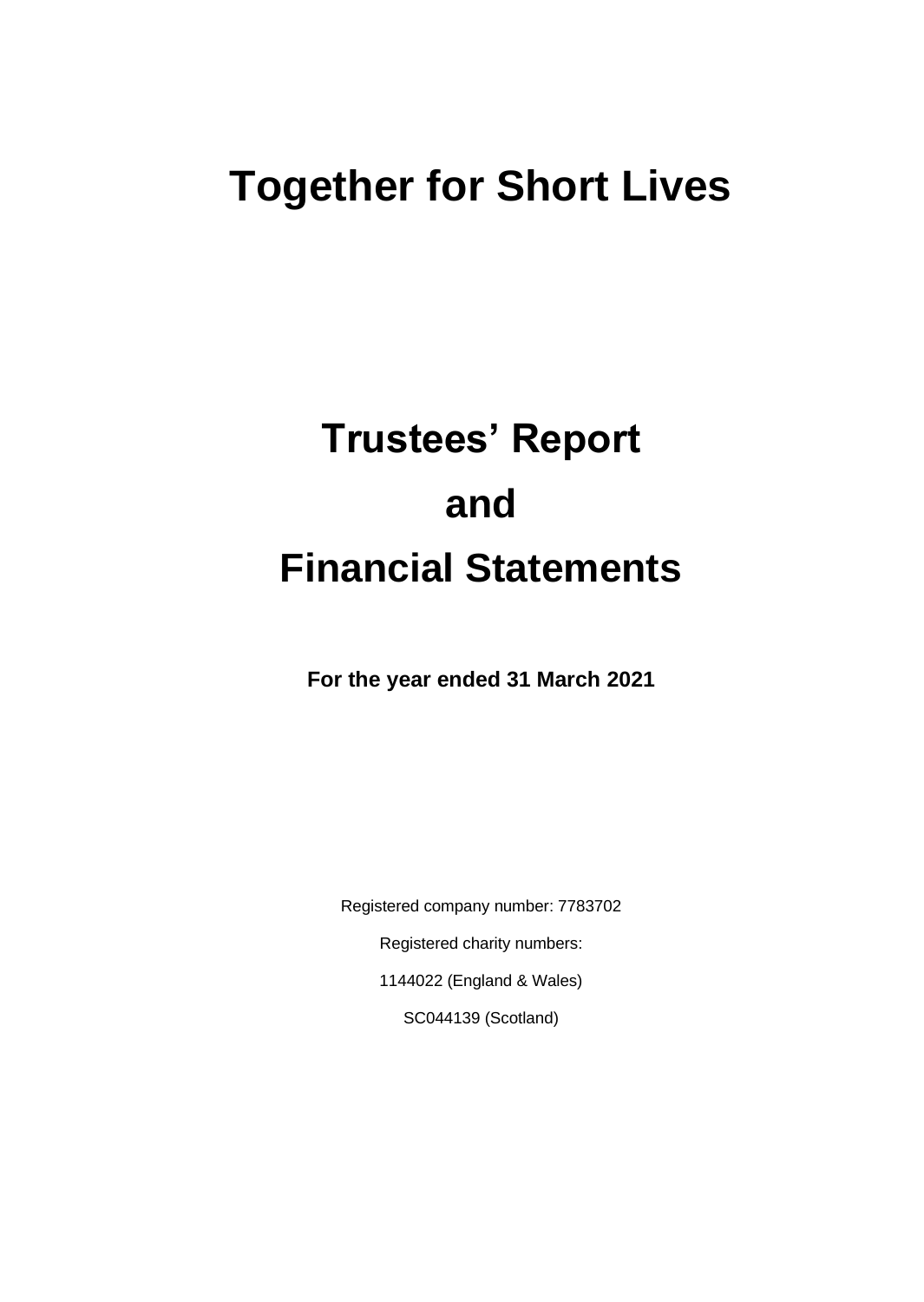#### **(A Company Limited by Guarantee)**

#### **CONTENTS**

|                                                                                          | Page      |
|------------------------------------------------------------------------------------------|-----------|
| Reference and Administrative Details of the Charity, its Trustees and<br><b>Advisers</b> | $1 - 2$   |
| <b>Chair and Chief Executive's Introduction</b>                                          | $3 - 4$   |
| <b>Trustees' Report</b>                                                                  | $5 - 23$  |
| <b>Independent Auditors' Report</b>                                                      | $24 - 26$ |
| <b>Consolidated Statement of Financial Activities</b>                                    | 27        |
| <b>Consolidated Balance Sheet</b>                                                        | 28        |
| <b>Company Balance Sheet</b>                                                             | 29        |
| <b>Consolidated Statement of Cash flows</b>                                              | 30        |
| <b>Notes to the Financial Statements</b>                                                 | $31 - 47$ |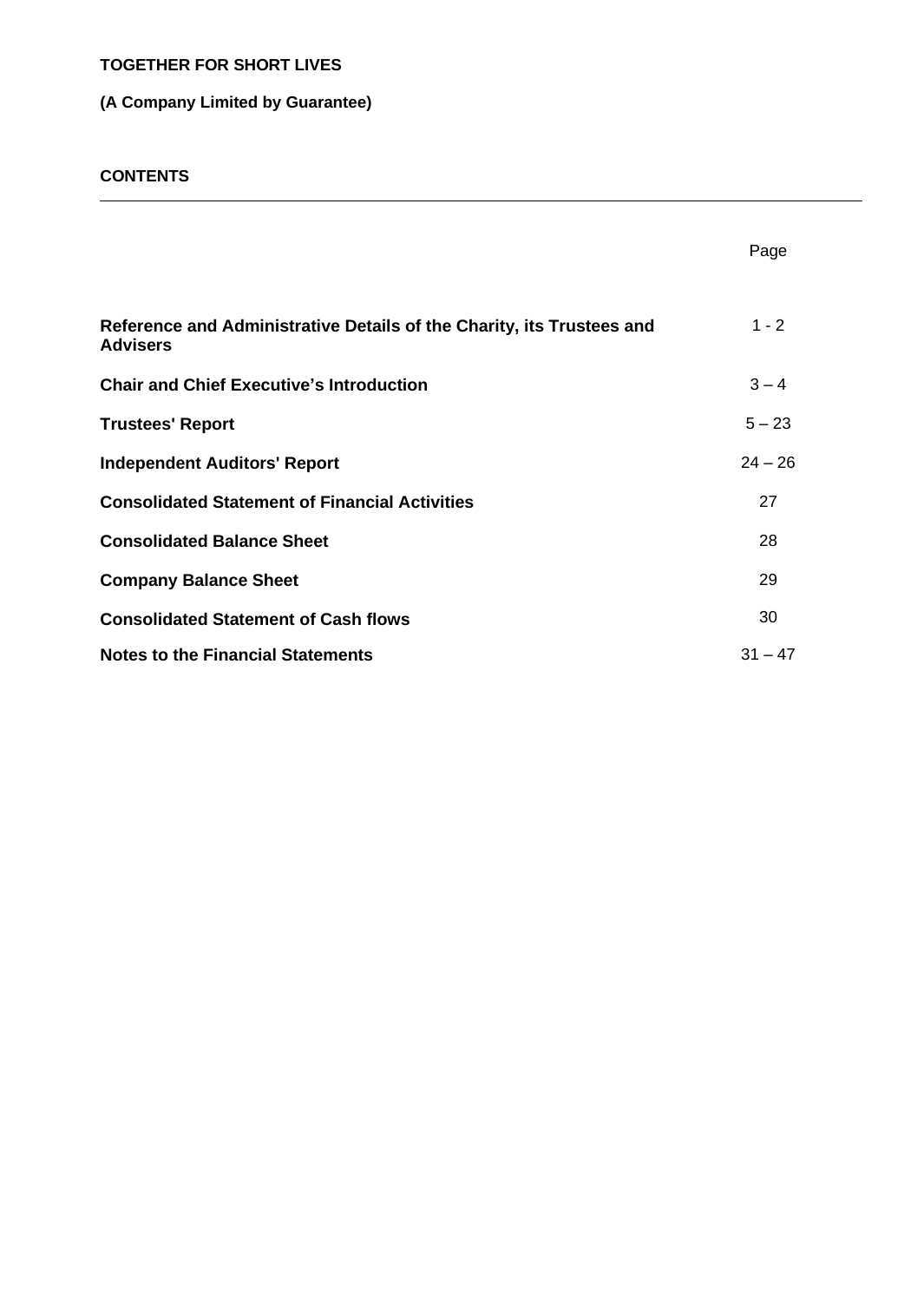(A Company Limited by Guarantee)

#### **REFERENCE AND ADMINISTRATIVE DETAILS OF THE COMPANY, ITS TRUSTEES AND ADVISERS FOR THE YEAR ENDED 31 MARCH 2021**

#### **Trustees**

Dr Hilary Cass OBE, Chair (re-appointed 30 July 2020 for two year term – see page 5) Sarah Talbot-Williams, Vice Chair Bernie Watson, Treasurer Arlene Honeyman (re-appointed 10 November 2020) Paul Obey (re-appointed 10 November 2020) Sue Hogg Tracy Tait Toby Porter Jo Laddie Adam Smith Stephanie Nimmo Alaana Linney (resigned 15 May 2021)

#### **Company registered number**

7783702

#### **Charity registered numbers**

1144022 (England & Wales) SCO44139 (Scotland)

#### **Registered office**

Second Floor, New Bond House, Bond Street, Bristol, BS2 9AG

#### **Chief executive officer**

Andy Fletcher

#### **Executive team**

Andy Fletcher Nick Carroll Lizzie Chambers Myra Johnson Mala Langdon Dr Helena Dunbar (from 1 March 2021)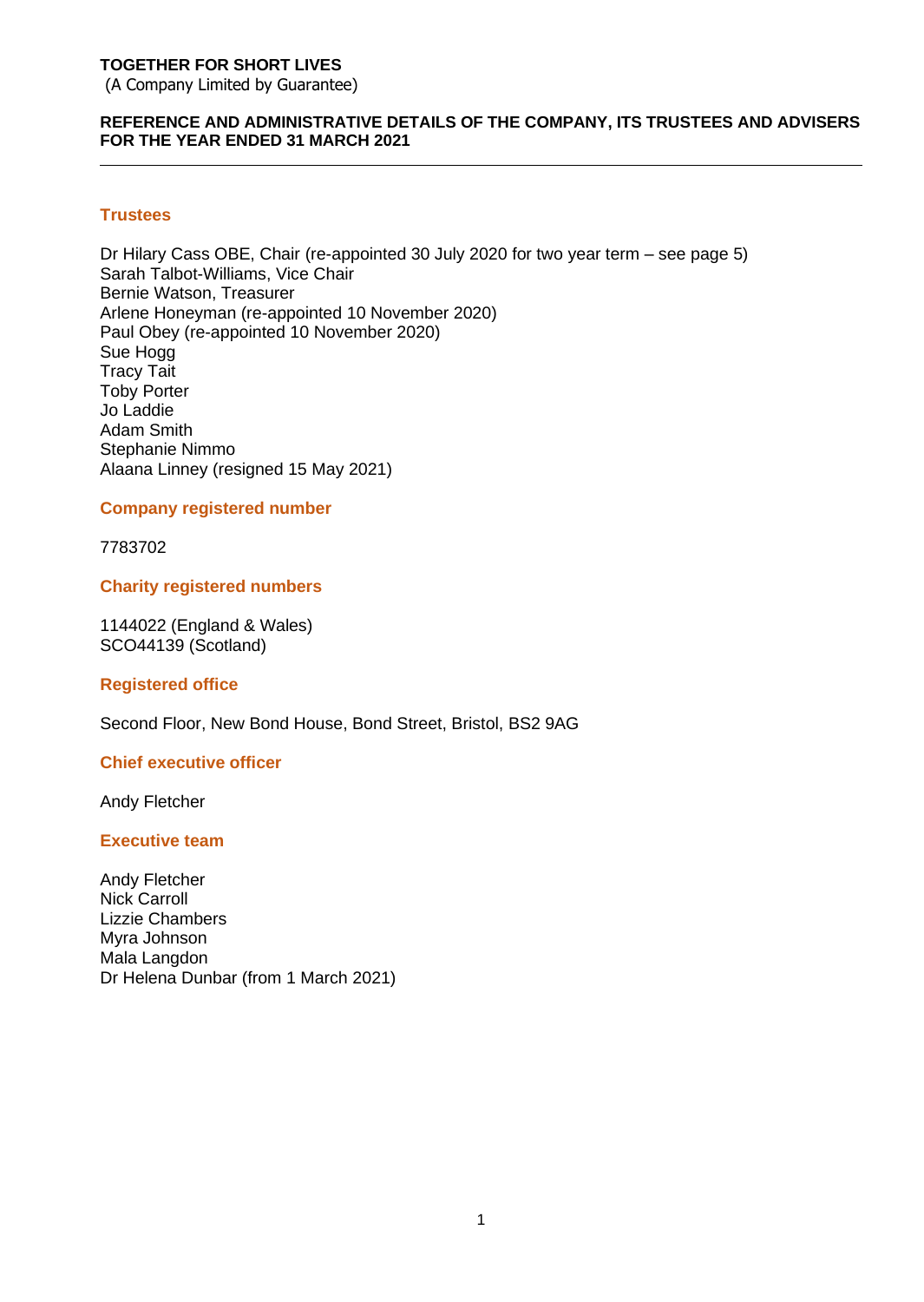(A Company Limited by Guarantee)

#### **REFERENCE AND ADMINISTRATIVE DETAILS OF THE COMPANY, ITS TRUSTEES AND ADVISERS FOR THE YEAR ENDED 31 MARCH 2021**

#### **Independent auditor**

Haysmacintyre LLP, 10 Queen Street Place, London, EC4R 1AG

#### **Bankers**

NatWest Plc, 32 Corn Street, Bristol, BS99 7UG CCLA, Senator House, 85 Queen Victoria Street, London, EC4V 4ET

#### **Investment managers**

Sarasin & Partners LLP, Juxon House, 100 St Paul's Churchyard, London, EC4M 8BU

#### **Solicitors**

Veale Wasbrough Vizards, Narrow Quay House, Narrow Quay, Bristol BS1 4Q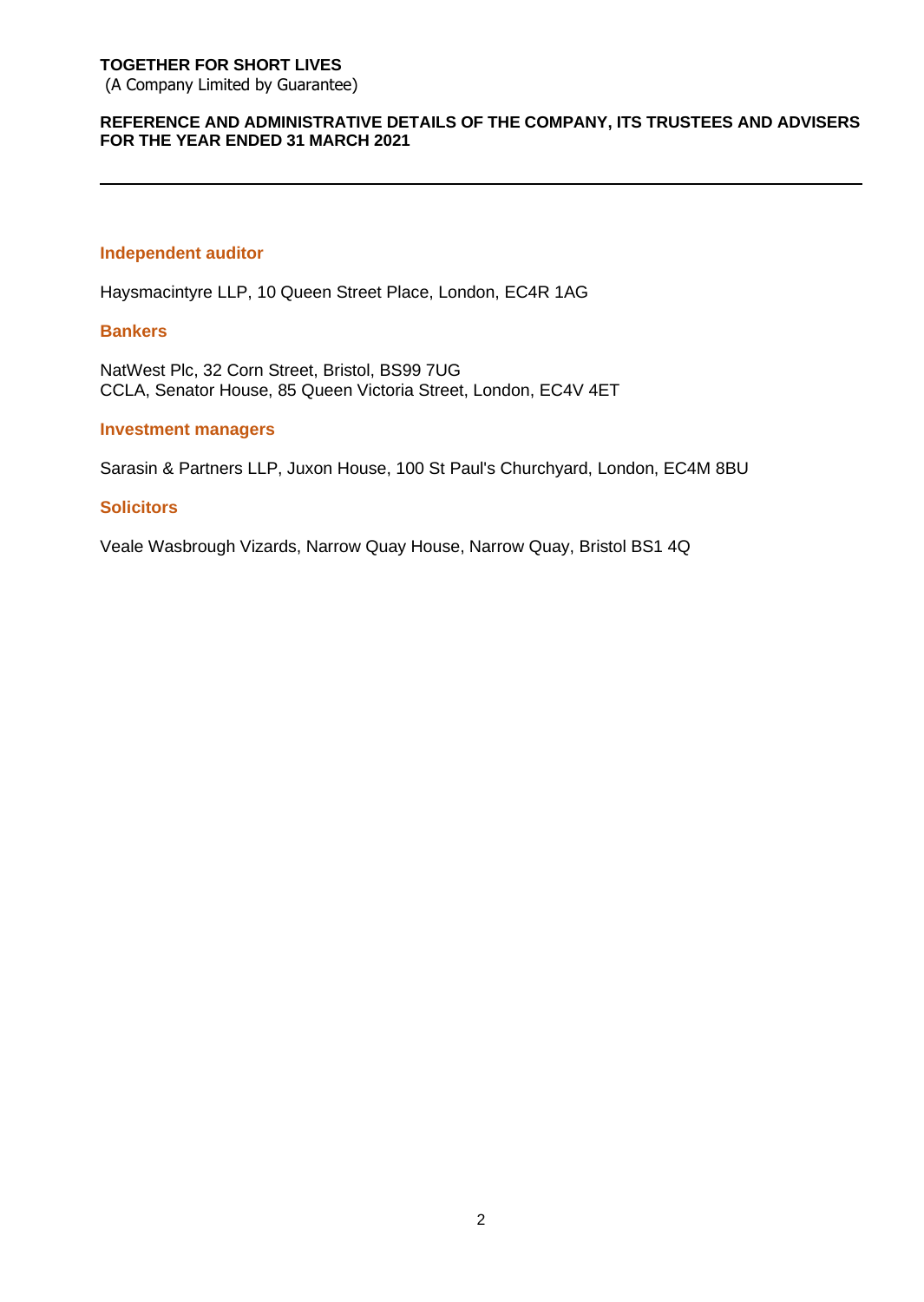#### **TRUSTEES' REPORT FOR THE YEAR ENDED 31 MARCH 2021**

## Chair and Chief Executive's introduction

Welcome to Together for Short Lives' Annual Report and Accounts for 2020-21. We are here for the 99,000 children and young people living in the UK with life-limiting conditions and their families. We know they face many challenges – many require 24/7 care, much of it provided by families at home which can leave them feeling exhausted, isolated and alone. This loneliness has only been intensified by the pandemic, with many families shielding at home, anxious about the impact of COVID-19 on the wellbeing of their child and family. We believe no family should struggle through their child's short life alone, but instead be able to treasure every moment they have together.

This has been, without doubt, the most extraordinary and challenging year for everyone involved with Together for Short Lives – our committed team, the brilliant professionals and services delivering children's palliative care locally and the children and families we are here for.

But while it has been tumultuous for us all, we are very proud of what we have achieved this year. We have supported more families through our family hub, developing new ways to engage and support them during the pandemic. This included pivoting to a COVID-19 response service, developing online peer to peer opportunities for families to talk to one another and a hardship fund to support families in financial need.

We have supported professionals and services to weather the storm, successfully advocating for sustainability funding, providing information and advice and opportunities to share and spread new and innovative ways of delivering care during this extraordinary period. All this against the backdrop of uncertainty for all charities as restrictions impacted on our ability to fundraise.

It has been a year where the size and the scale of the challenge that we face, has been laid bare by new evidence. In April, we saw the publication of data on the prevalence of children and young people with life-limiting and life-threatening illness from the Martin House Research Centre at the University of York. It showed that the number of such children and young people in England had trebled in the last 20 years and is set to continue to grow by up to a further 70% over the next decade. We know that this trend is the same across the UK, with around 99,000 children living with these conditions.

We also know that many families are living increasingly challenging and complex lives, with a high proportion living in areas of social and economic disadvantage and many feeling isolated and lonely. We also have new evidence this year about the impact on parental physical and mental health, with mothers of children with life-limiting illness being 50% more likely to die prematurely.

This is absolutely not acceptable, nor is it unavoidable. We can do something about this if we choose to prioritise it with:

- 24/7 acute and community healthcare in hospital, children's hospices and at home;
- Thoughtfully planned and funded social care; and
- Respite breaks and psycho-social support.

This focus on securing round the clock support for these children and families will drive our work over the coming year – whether in campaigning for sustainable levels of funding, supporting professionals to increase their knowledge and skills, sharing good practice and reaching more families with information and advice.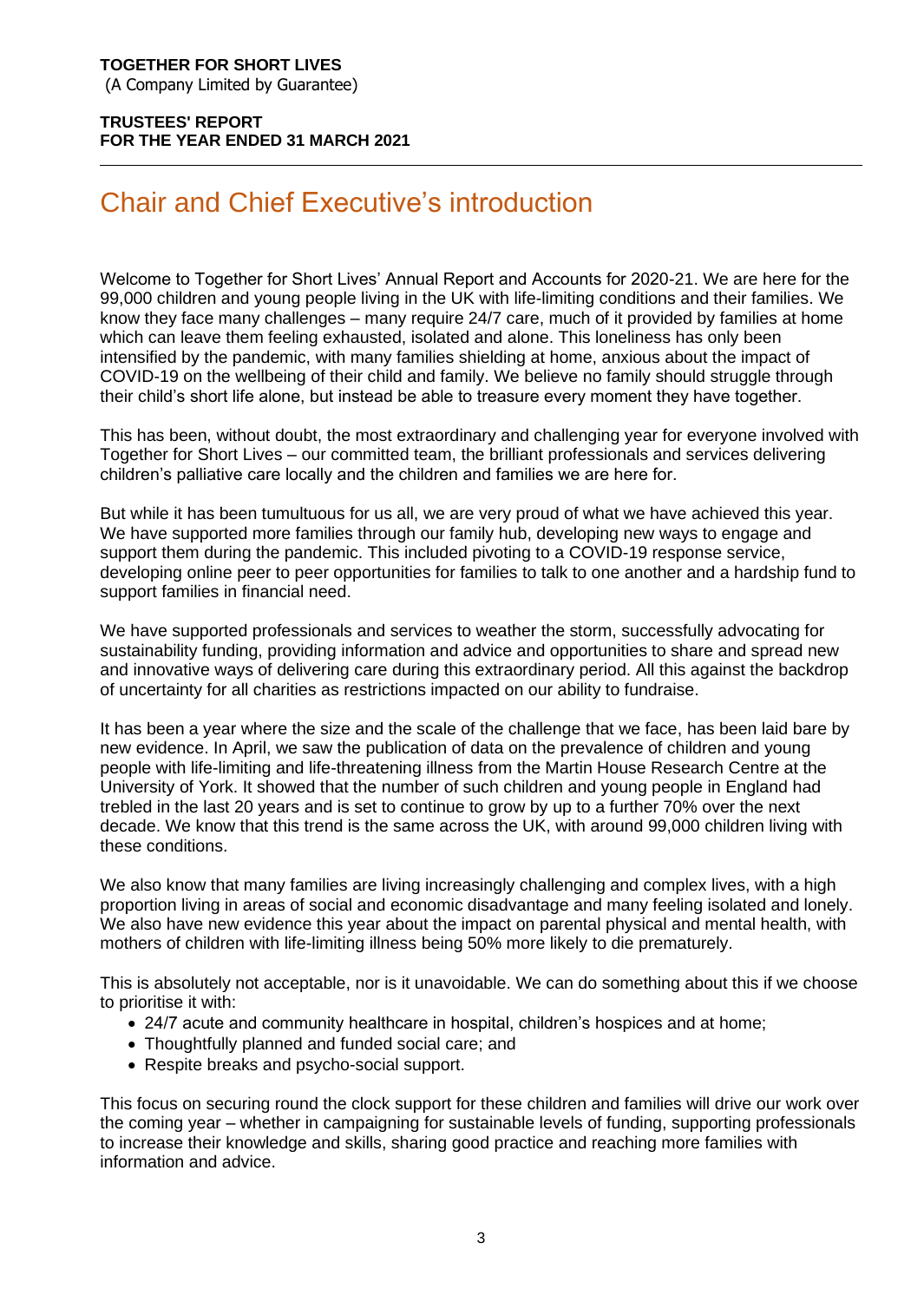#### **TRUSTEES' REPORT (continued) FOR THE YEAR ENDED 31 MARCH 2021**

We have been indebted to our amazing supporters, staff and volunteers who have enabled us to deliver so much this year. As a consequence of their generous support and our prudent management of costs, we will end the year in a good financial position and ready to step up to the challenge of growing need and demand.

We know there is much to do, and it will not be easy. We have not yet seen the long-term psychological impact of the pandemic on children and families or on professionals working in the NHS and voluntary sector. And the future of fundraising is also uncertain as we emerge from a year of restrictions. While there will be challenges ahead, we are confident we can meet them, working closely with our partners to improve our impact. We will not rest until children, young people and families get consistent and sustainable support, wherever they live and for as long as they need it.

**Dr Hilary Cass OBE Andy Fletcher Chair of Trustees Chief Executive**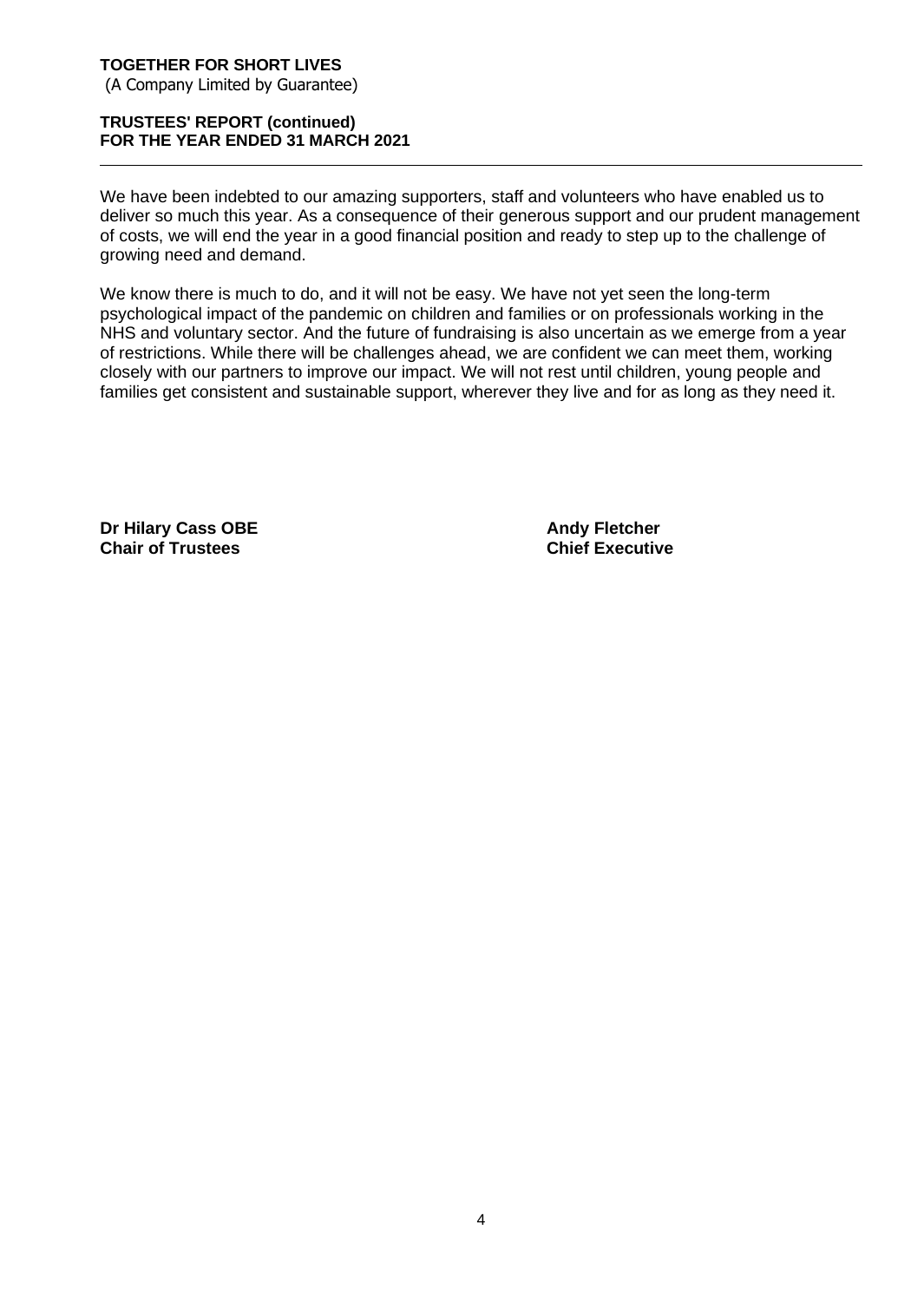### Trustees' Annual Report

The trustees (who are also directors of the charity for the purposes of the Companies Act) present their annual report together with the audited financial statements of Together for Short Lives (the charity) for the year ended 31 March 2021.

The trustees confirm that the Annual Report and Financial Statements of the charity comply with the current statutory requirements, the requirements of the charity's governing document and the provisions of the Statement of Recommended Practice (SORP) "Accounting and Reporting by Charities: Statement of Recommended Practice applicable to charities preparing their accounts in accordance with the Financial Reporting Standard applicable in the UK and Republic of Ireland (FRS 102) (second addition - effective 1 January 2019)".

### Structure, Governance and Management

### Objectives of the charity

The objectives of the charity are promoting for the public benefit the support of children and young people with life-limiting conditions such that:

- children and young people and their families have as fulfilling lives as possible; and
- children and young people receive the best care at the end of life.

### **Constitution**

Together for Short Lives is a registered charity and was incorporated as a company limited by guarantee on 4th October 2011. The constitution of the charity is set out in the Memorandum and Articles of Association. Trustees are also directors of the charity for the purposes of the Companies Act.

The charity has one wholly owned subsidiary charity: Together for Short Lives (Trading) Ltd (Company number 06434214), a company which is registered in England and Wales and is used for fundraising activities.

### Board of Trustees

The charity is governed by its Board of Trustees, which is detailed on page 1. All trustees give of their time freely and no trustee remuneration was paid in the year. Details of trustee expenses and related party transactions are disclosed in note 8 and note 20 to the accounts.

Trustees may hold office for three years. At the end of their first term, they can be re-elected for one further three-year term. Any Trustee who has served two terms of office is not eligible for reappointment as a Trustee unless there are exceptional reasons. In July 2020, because of the stability required in the pandemic, the trustees voted to waive the two-term restriction to re-elect Hilary Cass for a shorter third term of two years. The third term will end on 31 March 2023.

The charity aims to appoint trustees to the board across a wide range of backgrounds, skills, and regions.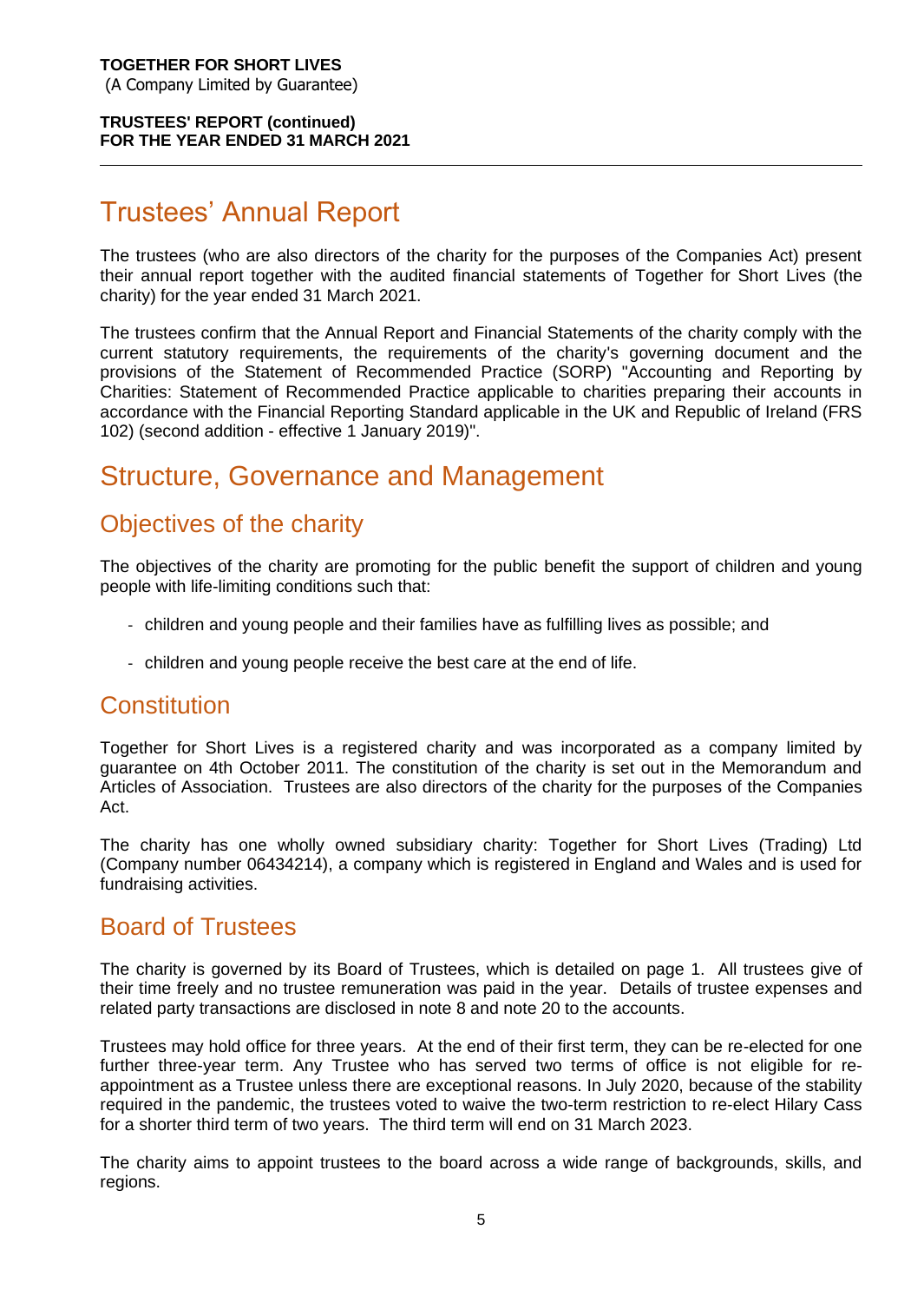### Induction and training of trustees

On appointment, new trustees receive an induction pack containing key information about the charity and its governance structure. To support their induction, new trustees are matched with an existing trustee in a "buddy scheme". In addition, new trustees are encouraged to meet with other existing trustees and are invited to visit the charity's offices to meet with the Executive Team and other staff.

Ongoing training for trustees is given as required; in general, all trustees are encouraged to maintain or enhance their knowledge, especially in areas in which they are not expert. There is a trustee development session at each full Board meeting exploring issues such as current trends in fundraising and children's palliative care policy and practice.

### Sub Committees of the Board

The trustees perform their governance role via the full Board which meets at least four times a year. During the year there have been three committees which are formally constituted as committees of the Board of Trustees and the Board approves the Terms of Reference.

- Finance, Governance and Fundraising Committee
- Appointments Committee

The recorded actions and minutes of committee meetings are submitted to the Board of Trustees at its next meeting. There is a written scheme of delegation that sets out which decisions are made by the Board, committees, or staff and this is reviewed regularly. The committees therefore have certain delegated authority within their areas of responsibility, and these are subsequently reported to the Board for information. However, in other areas, they are only able to make recommendations to the Board.

Committees are able to co-opt to their membership other individuals who may bring particular expertise to that committee.

### Advisory Council

Following a Governance structural review, in autumn 2019, the Advisory Council was established to be more representative of the membership. Representatives from across the children's palliative care sector contribute their expertise and communicate their views on issues affecting children's palliative care to inform and advise the work of Together for Short Lives. It is an integral part of the strategic planning for the charity.

### Remuneration for key management staff

The charity aims to ensure that appropriate remuneration packages are set to attract, retain and motivate an appropriate calibre of employees. The Pay and Reward policy is currently under review for fairness, transparency and equity.

Salary benchmarking is undertaken to compare roles with similar positions within the charity and not for profit sector.

Decisions on setting pay levels are made as follows: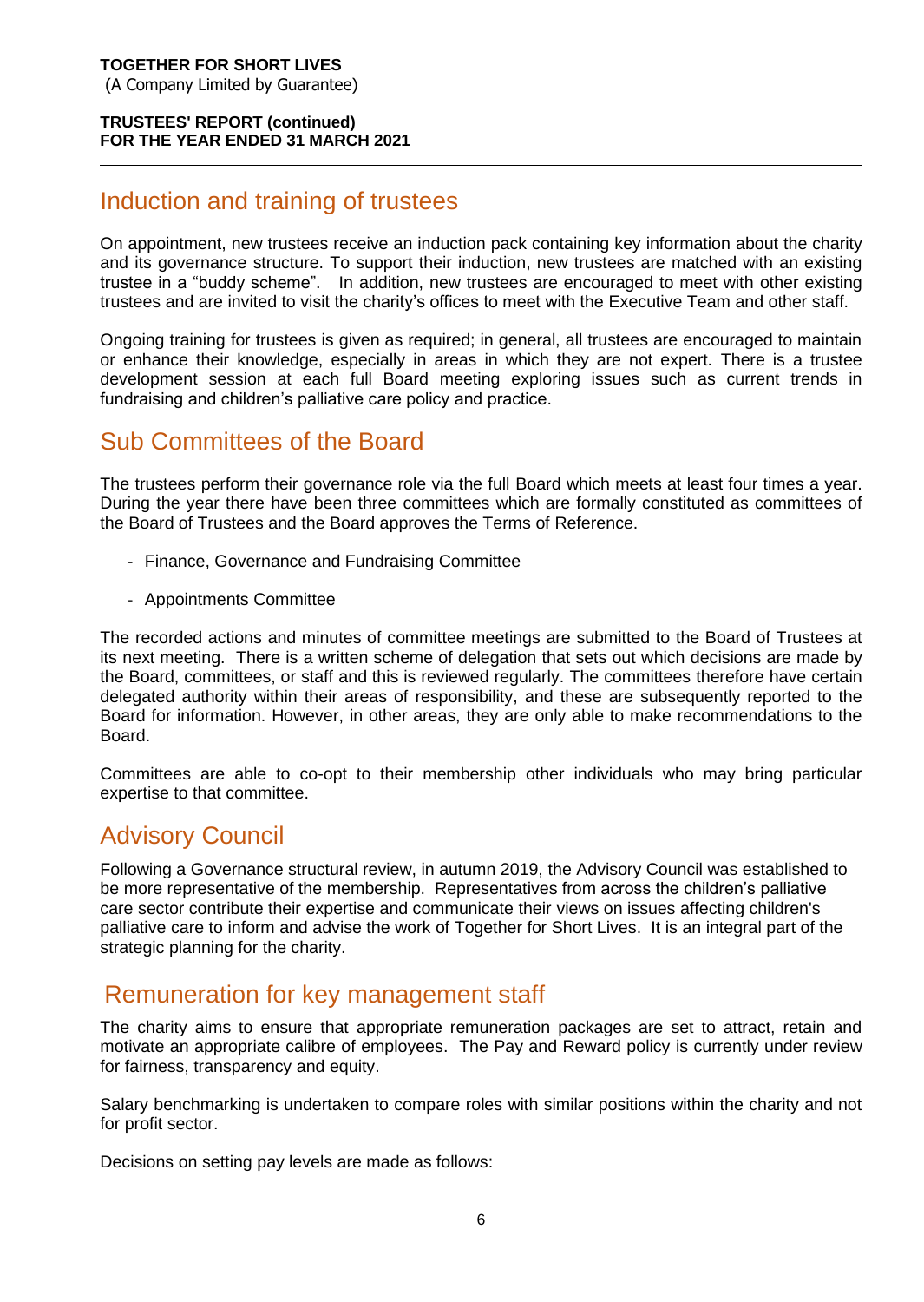#### **TRUSTEES' REPORT (continued) FOR THE YEAR ENDED 31 MARCH 2021**

- For staff apart from Senior Managers and the Chief Executive, by Senior Managers in conjunction with the Director of Finance & Resources
- For Senior Managers other than Chief Executive, by the Chief Executive
- For the Chief Executive, by the Board of Trustees.

The Board has final approval of all pay rises across the organisation.

The numbers of higher paid employees are:

| In the band £60,001 - £70,000<br>In the band £70,001 - £80,000<br>In the band £80,001 - £90,000 |              | 3 |
|-------------------------------------------------------------------------------------------------|--------------|---|
|                                                                                                 | $\mathbf{b}$ |   |

### **Safeguarding**

Together for Short Lives is committed to protecting children and vulnerable adults from harm, promoting their health and welfare and minimizing the adverse consequences of neglect or abuse.

We have a safeguarding policy and a whistle blowing procedure, so anyone can raise any concerns they have confidentially. These policies are reviewed annually. We have a designated safeguarding lead within the staff team. Safeguarding is a standing agenda item at every Executive Team meeting. We carry out DBS record checks for all new staff and volunteers and an enhanced check for those working on our helpline service with families.

We believe that safeguarding is everybody's business, and we provide safeguarding training as part of the induction process, which provides information on the process for raising concerns and escalating any issues. This year, staff who work directly on the helpline have attended additional training on safeguarding relating to helplines and the designated safeguarding lead attended an NSPCC training course.

As our service is remote rather than face to face, we have specific procedures that relate to a helpline service. During the year we installed a new Case Manager system for our helpline, which means that any safeguarding concerns can be logged securely on the system. Our new call handling system means that the telephone number of service users could be traced by the police if there are serious concerns. We had 8 safeguarding concerns raised over the year, mainly due to concerns over parental mental health In all cases procedures were followed, support offered, and concerns were escalated to the relevant safeguarding partnership organisation as appropriate. We use the ASIST (Applied Suicide Intervention Skills Training) as a process if a caller states that they feel suicidal.

### Diversity and Inclusion

In common with many others in the sector, we have a good deal of work to do before we are a fully inclusive organisation where everybody can be themselves and feel that they belong.

We have started our journey by:

• Joining the Employers' Network for Equality and Inclusion (ENEI)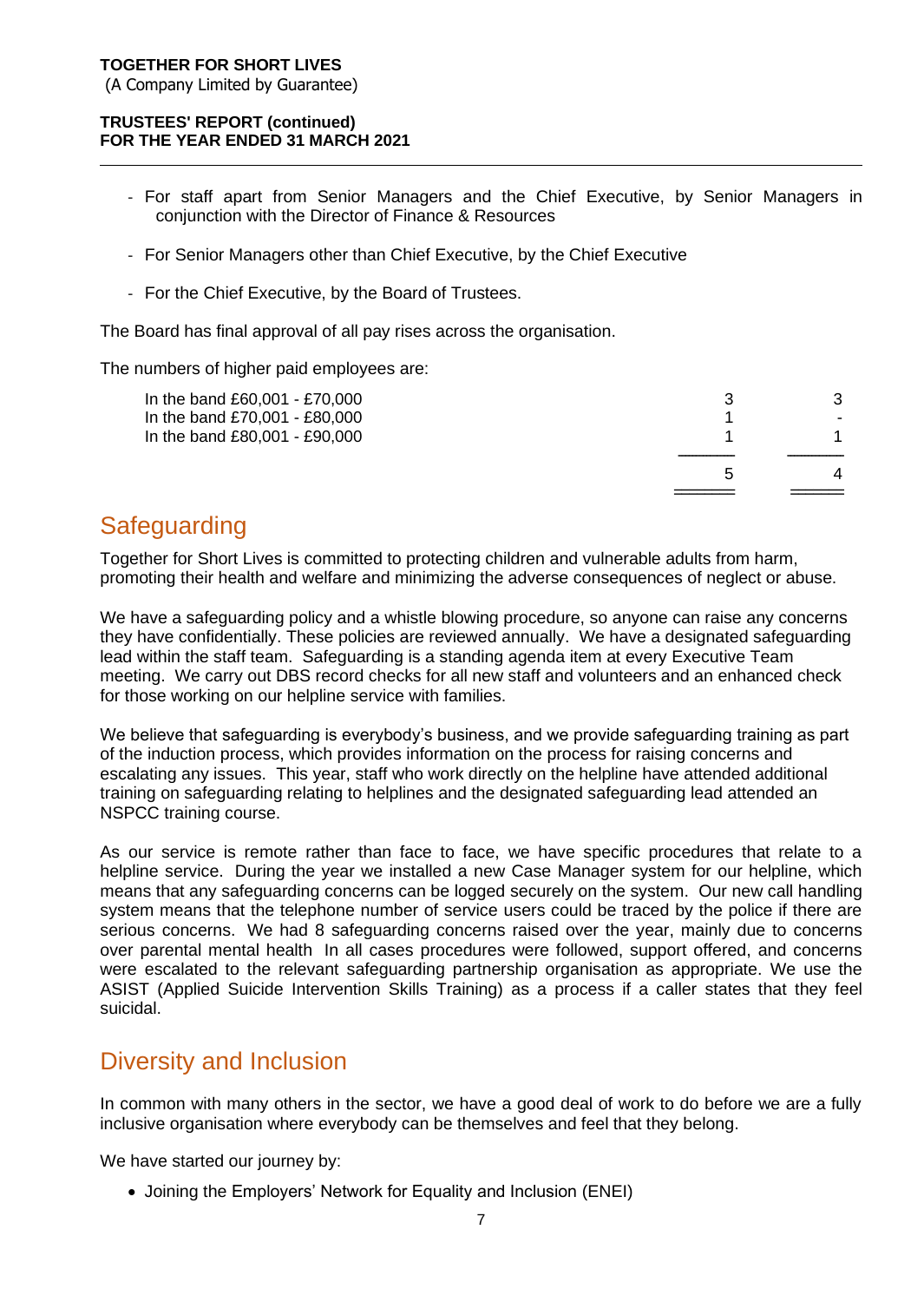- Better understanding the diversity of our existing workforce
- Benchmarking ourselves using their tool to understand where we have progress to make
- Identifying actions for example, for recruitment removing the requirement for a degree unless necessary and eliminating full names, school and colleges or universities from applications.
- Establishing a staff EDI group this group is designed to take forward the actions identified and also acts as a forum for individuals to come together, to share ideas, raise awareness of challenges and provide support to each other.
- Giving all staff basic diversity training
- We are a Disability Confident employer

Equality, Diversity and inclusion will continue to be a priority in our work in two key areas:

- Attracting and appointing more diverse candidates to improve the diversity of our workforce
- Reaching more families from Pakistani and South Asian communities, where we know the prevalence of children with life-limiting conditions is higher.

### **Membership**

The charity operates a membership scheme for organisations and professionals working in the children's palliative care sector. We work with 62 organisations that are involved in caring for and supporting children and young people across the UK, including all 38 organisations which run children's hospice services. We also work with over 100 professionals, including doctors, nurses, play and social care professionals, therapists, teachers, carers and students. There is a membership fee structure for most of our organisational and professional members.

### Public benefit

The trustees have taken account of the Charity Commission's guidance on public benefit and are satisfied that the activities undertaken in the year are in line with this guidance, as evidenced in the Activities, Achievements and Performance section below.

### Our Strategy

### Our vision

For children and young people with life-limiting conditions to have as fulfilling lives as possible, and the best care at the end of life.

Underpinning this vision is a commitment to the rights of all children and young people to a fulfilling life, regardless of their health, ethnicity, social or economic circumstances.

### Our mission

Our mission is to secure the best quality of life and best end of life care for children who will have short lives.

### Our values

Our values enable us to deliver our strategy: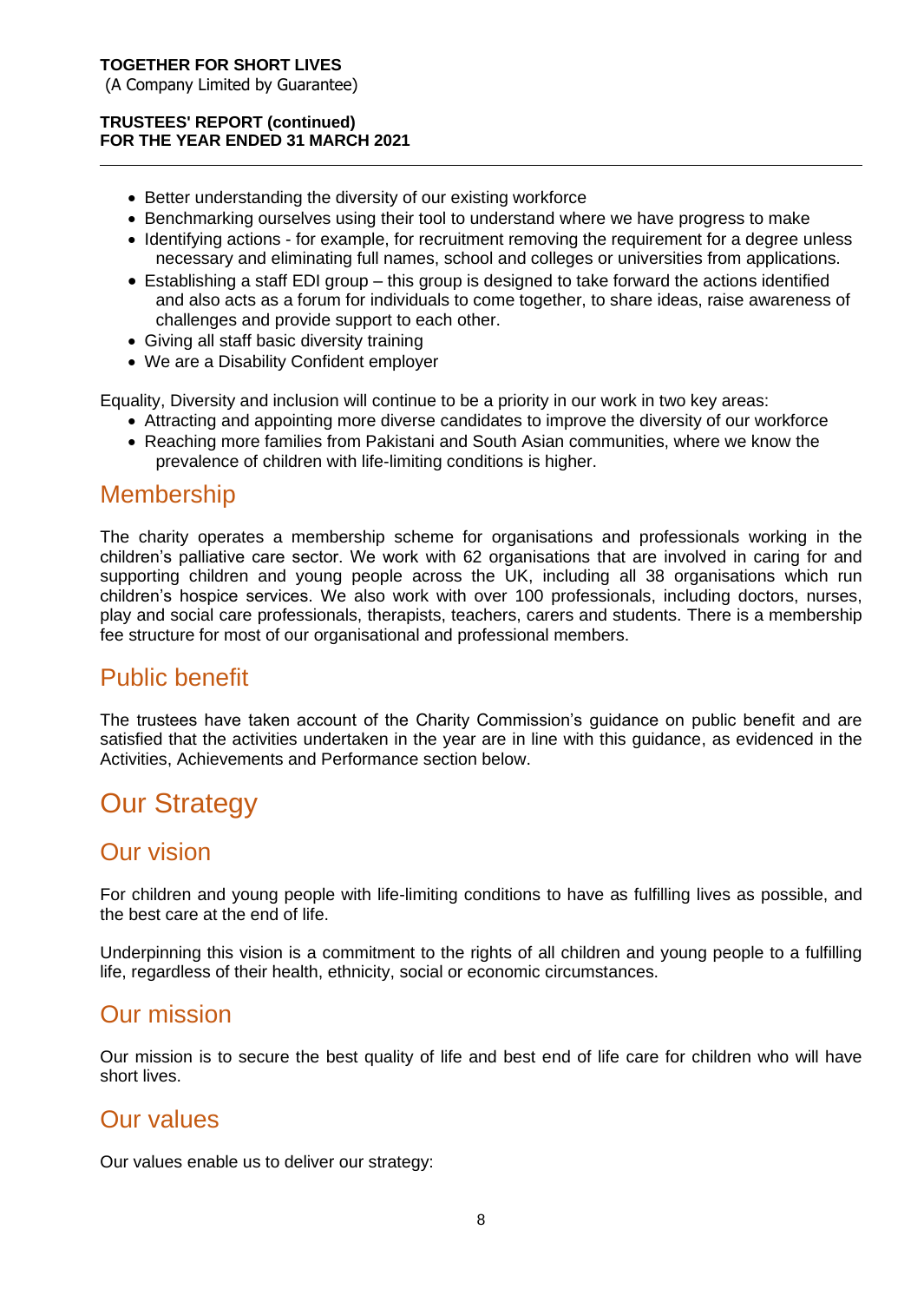#### We listen to families and our work is shaped by what they tell us

Families are at the heart of everything we do. We listen to children, young people and families and our work is shaped by their experiences and needs.

#### We are compassionate and responsive

We are compassionate and caring about everything we do. We are open, honest and responsive to the needs of children, young people and families, and everyone we work with.

### We will collaborate and bring people together

We will bring the children's palliative care sector together so that we can achieve more for children, young people and families. We will work in partnership, collaborate, share expertise and bring a unifying spirit to children's palliative care.

#### We are innovative, creative and will act as a catalyst for change

We are innovative, creative and unafraid to challenge the status quo. We will always go the extra mile and explore new ways of working to deliver the very best for children, young people and families.

#### We are passionate and determined

We are passionate, determined, and ambitious about helping children, young people and families to live as full lives as possible. We will not stop until every family gets the care, support and services that they need.

### Our strategic priorities

There are 99,000+ children and young people are living in the UK with health conditions that are lifelimiting or life-threatening and the number is rising.

These children and their families rely on a network of many excellent and invaluable services which make up children's palliative care which is available across the UK: hospitals, children's hospices, community children's nurses, social care providers, educators, wish-makers, therapists, psychologists, sibling workers, bereavement counsellors and many, many more. Our five-year strategy aims to provide a voice for these children and their families and to enable much needed support to the sector.

#### A strong and sustainable children's palliative care sector for the 99,000+

There are serious risks to the long-term sustainability of the children's palliative care sector. The number of babies, children and young people with life-limiting and life-threatening conditions is growing, and they are living longer with complex conditions. Policy and funding are not keeping pace with their needs, and many individuals and vital charities struggle to develop new and sustainable fundraising income. As a result, services are overstretched, and family support is inadequate.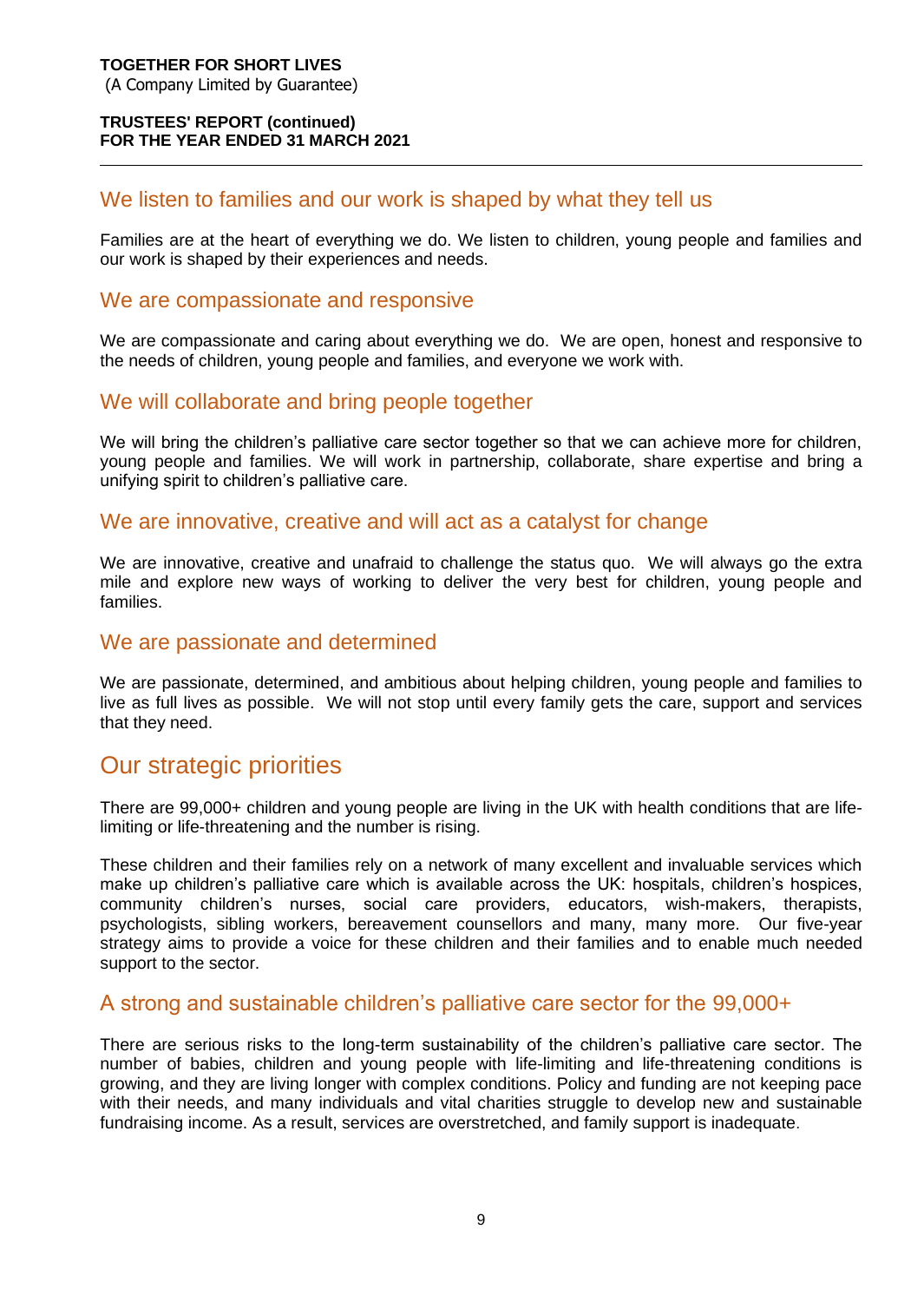#### Supported and empowered children, young people and families

The support children and families receive is patchy and variable. Choice remains a laudable public policy aim but is severely limited by the availability of funded services. Families face a postcode lottery of support, and many of them struggle to get access to the services and support they need. This can leave families feeling frustrated, isolated and alone while facing the challenge of providing 24/7 care for their child.

#### Joined up policy, services, care and support for children and families

Services are not adequately or consistently joined up around the family and their needs. Policymakers, funders and commissioners too often operate independently leading to inefficient or ineffective funding arrangements. Families and professionals continue to be frustrated by the lack of co-ordination across health and wider care services, which significantly increases the burden on those seeking care and those providing care.

#### Changing hearts and minds: Greater understanding and support for children's palliative care

There is a low-level understanding of children's palliative care in both public and wider professional arenas. Too often knowledge of hospice and palliative care is focused on end of life, as opposed to also achieving a quality of life. This creates barriers to good policy making, efficient and effective care and support. There is a cultural and societal fear of death and discomfort with talking about it, especially in relation to children. This compounds families' sense of isolation and loneliness.

### Activities, Achievements and Performance

We have detailed below under each of our strategic headings our activities and achievements for the year.

### A strong and sustainable children's palliative care sector for the 99,000+

The pandemic had an unprecedented impact on the way in which children's palliative care providers were funded during 2020-21.

Recognising the potential impact of funding reductions for children's hospices and other voluntary providers of children's palliative care, we worked in partnership with Hospice UK, Marie Curie and Sue Ryder Care to emphasise the important role hospices could play in supporting the NHS during the first wave of the pandemic. We very much welcomed the UK Government's subsequent decision to allocate up to £200 million for children's and adult hospices from April until July 2020 – and a subsequent £125 million package between December and March 2021. Consequential funding for hospices was agreed by the Northern Ireland Executive and the Scottish and Welsh Governments. We helped some other, non-hospice voluntary sector children's palliative care providers to gain access to this vital funding and worked with national infrastructure organisations to press for wider funding for vital charities.

We have been active members of the NHSE/I Children and Young People's (CYP) Palliative and End of Life Care (PEoLC) Governance Group. Through this, we have helped officials to develop a proposal for a capitated approach to allocating the Children's Hospice Grant, informed by existing data on the number of cases of life-limiting and life-threatening conditions in CYP in local areas across England. We have encouraged our VCS and statutory sector members to work together to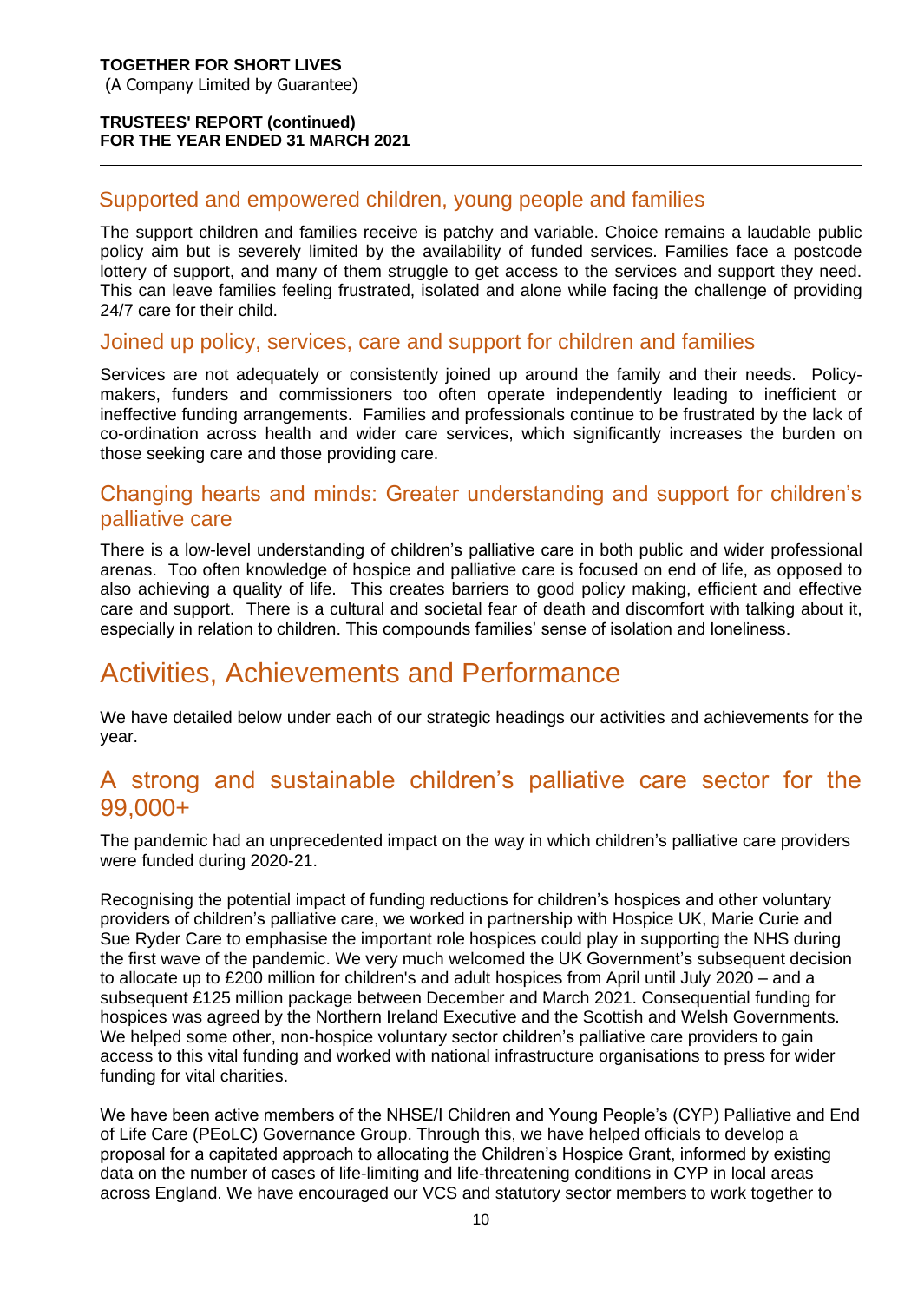#### **TRUSTEES' REPORT (continued) FOR THE YEAR ENDED 31 MARCH 2021**

apply for NHSE/I children's palliative care match funding. This has led to some vital services receiving new NHS funding from their local CCGs.

Ahead of the 2021 Senedd elections, we joined Tŷ Hafan and Tŷ Gobaith in calling for a new sustainable 'Lifeline Fund' for children's hospices in Wales and for funding parity with the rest of the UK. We also highlighted the dearth of community children's nurses (CCNs) in Wales with the skills and experience needed to provide palliative care to children and young people. We calculated that the current shortfall in CCNs stands at 240.

We supported Children's Hospices Across Scotland's call for a fresh, sustainable funding settlement from the Scottish Government ahead of the Scottish Parliamentary elections in May 2021.

In October, we launched our #GiveMeABreak campaign following the publication of our new report with Julia's House Children's Hospice. This included new research by Pro Bono Economics, in association with volunteers from Compass Lexecon, which set out the positive impact that short breaks have. The research has estimated that 11% of parents of children who need respite delivered by children's palliative care providers would experience significantly less stress as a result of receiving breaks – improving their physical and mental health, reducing number of GP visits, reducing demand for mental health services and reducing in the number of days taken off work by around 2-3 days per year. Working with the MPs and peers through the relaunched All-Party Parliamentary Group for Children Who Need Palliative Care, we campaigned for the government to create an annual ringfenced £434 million grant for local councils to fill the funding gap in social care services for disabled children.

### Supported and empowered children, young people and families

COVID-19 has had a big impact on the ways that we have supported families this year. Many families lost earnings and had increased costs due to the pandemic and in response to this we secured funding to provide a £200 Relief Grant to 500 families. We also worked with a corporate partner to provide food parcels to families at the beginning of the pandemic

We secured funding to enable us to develop new ways of connecting families and we piloted a range of virtual platforms to enable peer support, with a 'Virtual Cuppa' group for mums and a Brew's Brothers' group for dads. The outbreak of COVID-19 meant that many families caring for seriously ill children were more isolated than ever and these groups provided a valuable regular meeting for them to talk to other parents. Alongside peer support groups, we trialled holding a informational webinar, hosted by two parents with doctors providing information about the impact of COVID-19 for families caring for a life limited child.

We also saw a growth in membership of our "Families Together" private Facebook group, which now has 293 members. We also host a Facebook group for bereaved parents, "Still Their Parent" and a small group for male carers "Brews Brothers". We support parents to moderate these groups themselves.

We have continued to grow our Family Support Hub to reach more families living with a seriously ill child, investing in our helpline and resources for families. We responded to 881 queries from families and young people via our helpline and information service and introduced new systems enable Livechat and for the helpline to be delivered from home.

At the year-end we had 57 families that we were continuing to support through our 'Voices for Families' legal advice and support service and 43 cases that were completed during the year. This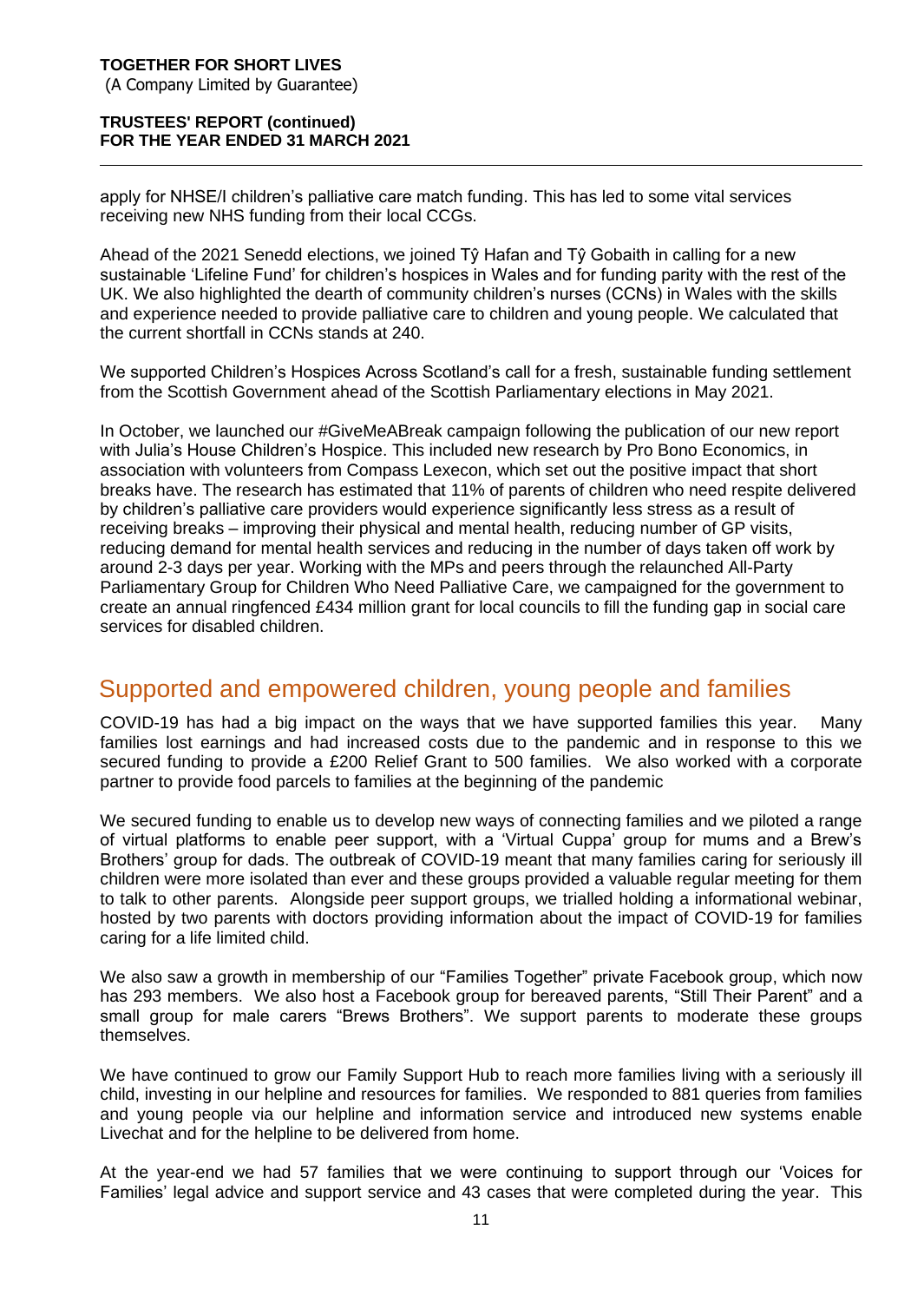#### **TRUSTEES' REPORT (continued) FOR THE YEAR ENDED 31 MARCH 2021**

service, delivered in partnership with LawWorks, provides a volunteer legal professional to support families to advocate for their needs when they are faced with difficult issues such as inadequate care packages or inappropriate housing. Due to COVID-19, we saw the take up of this service dip as families were shielding and taking on extra caring burdens, but there has been a sudden spike in referrals from March.

We extended the Butterfly Fund that we had piloted the previous year and rolled this out nationally to all our member organisations so that they could make referrals on behalf of families. This Fund provides a £300 grant to families whose child has died. This year we have provided 282 grants to families.

We have continued to push for policy change to improve the lives of families. With our fellow steering group members of the Disabled Children's Partnership (DCP), we have called on the UK Government to develop a COVID-19 recovery fund. This sought to re-establish the lifeline therapies that disabled children, including those who need palliative care, were unable to access during the pandemic.

We have also continued to take part in discussions with the Department of Work and Pensions about the future of the disability living allowance (DLA) benefit. This examined the process of claiming DLA; how the government currently defines terminal illness for the purpose of fast tracking benefit claims; and the legal barrier that children under the age of three who rely on bulky medical equipment face in accessing the DLA mobility component.

### Joined up policy, services, care and support for children and families

We have continued to respond to the needs of professionals during COVID-19 and throughout the year we hosted meetings to bring together various professional forums such as Leaders of Care, Practice Education Leads and Family Support Leads, which were an invaluable platform for sharing new practice and ways of safely manging services during COVID-19.

We were forced to cancel our national face-to-face conference which was due to take place at the end of March 2020, but packaged up some of the key content and delivered a series of six webinars for professionals. The webinars covered topics such as dealing with changing demographics, challenging cases, ethics and defining what we mean by children's palliative care given the changing demographics. These were very well attended – with 965 delegates joining the sessions.

Throughout the year we hosted meetings to bring together various professional forums such as Leaders of Care, Practice Education Leads and Family Support Leads, which were an invaluable platform for sharing new practice and ways of safely manging services during COVID-19.

We were commissioned by Hospice UK to deliver a series of virtual workshops to help children's hospices manage the impact of the pandemic. These workshops covered a range of topics including how to:

- staff services safely
- comply with the Care Quality Commission's (CQC) regulatory regime
- effectively plan a workforce
- complete the new NHS Capacity Tracker.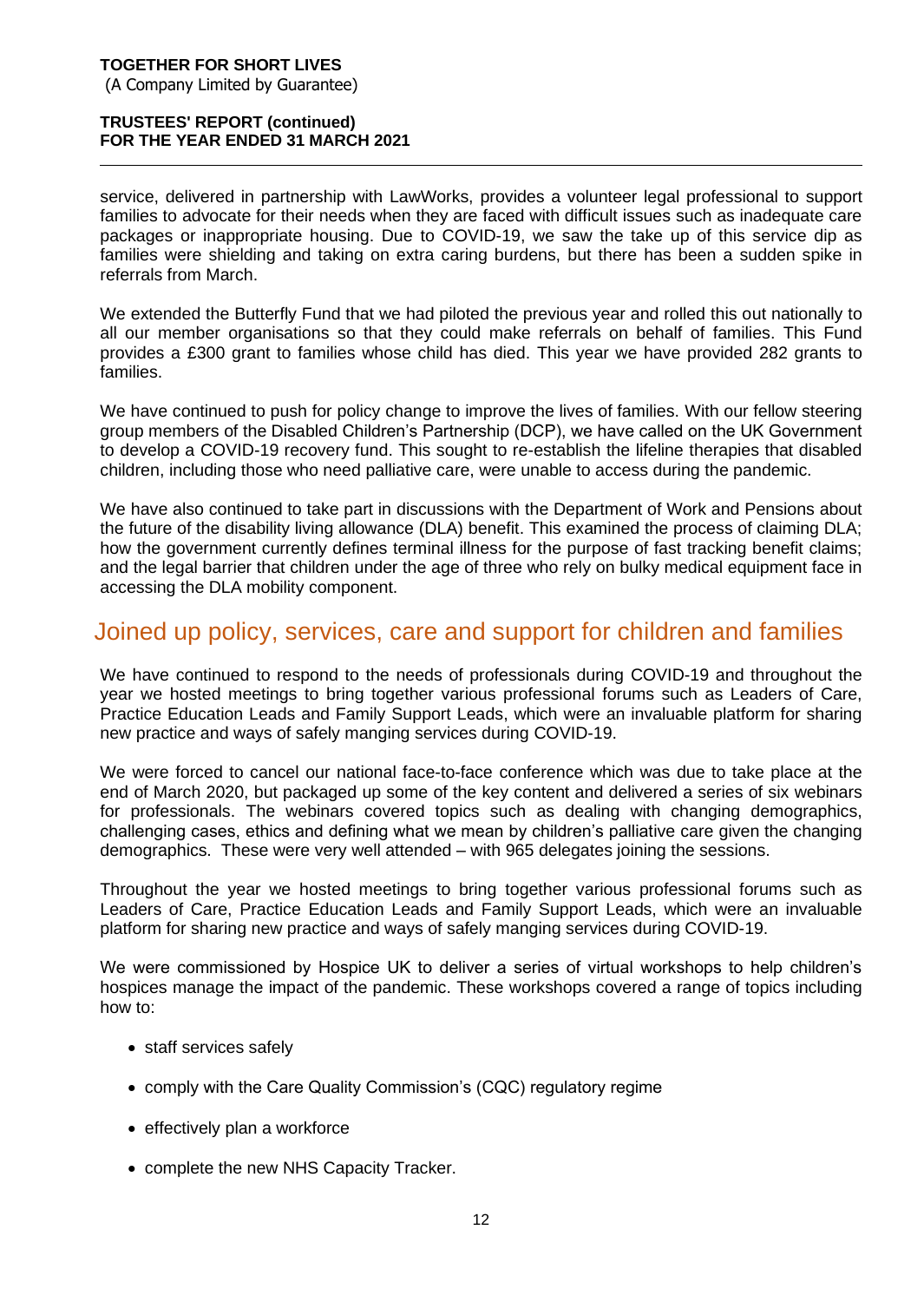#### **TRUSTEES' REPORT (continued) FOR THE YEAR ENDED 31 MARCH 2021**

Children's hospices were grateful for the opportunities to hear from officials and from their peers to understand best practice and discuss how to implement it within their own organisations.

In the early part of the pandemic, we worked closely with NHSE/I to press for children's hospices to receive regular weekly supplies of personal protective equipment (PPE). We helped NHSE/I to convene an expert group to advise officials in writing a standard operating procedure (SOP) for children's palliative care in the community and in children's hospices during the pandemic. This was significantly delayed, but following our work to engage MPs, peers and senior officials, we were successful in our campaign to get the SOP published for our sector to use in June.

We have continued to work with the innovation projects funded through our *'Improving Transitions for Young People Fund'*. All but two of the projects have completed by the end of this year and had extensions to their projects due to the impact of COVID-19. These projects will finish in the summer, and we will be carrying out an evaluation to capture and share learning that we hope will:

- **.** stimulate new services for young people transferring from children's services to adult services,
- maximise the chances of these new services being sustainable and
- **•** mobilise learning so that it can be adopted more widely.

As well as direct support to the projects, we have continued to facilitate sharing and learning events to spread emerging knowledge of what works.

We have also actively engaged in the new NHSE/I PEoLC programme, which aims to make access to care more sustainable and equitable. We have linked the existing children's palliative care networks with seven new regional PEoLC strategic clinical networks (SCNs). These new bodies could play a crucial role in bringing new NHS integrated care systems (ICSs) together to jointly plan and fund children's palliative care across hospital, community and children's hospice settings. We have helped to shape the criteria by which NHSE/I will hold SCNs to account, which include appointing a funded children's palliative care lead in each SCN region.

We have continued to collaborate closely with a range of organisations to improve the co-ordination of support for children and young people with life-limiting illness. In addition to being steering group members of the Disabled Children's Partnership, we have continued to be active members of:

- the Ambitions Partnership for Palliative and End of Life Care
- the Children and Young People's Cancer Coalition
- the NHSE/I Children and Young People Stakeholder Council
- the National Children's Bureau and Council for Disabled Children Health Policy Influencing Group.

### Changing hearts and minds: Greater understanding and support for children's palliative care

During the year we raised awareness of the needs of children and families and the services they need, sharing stories on our website and through proactive media and social media campaigns. We have focused on sharing powerful stories that showed the impact of the pandemic on vulnerable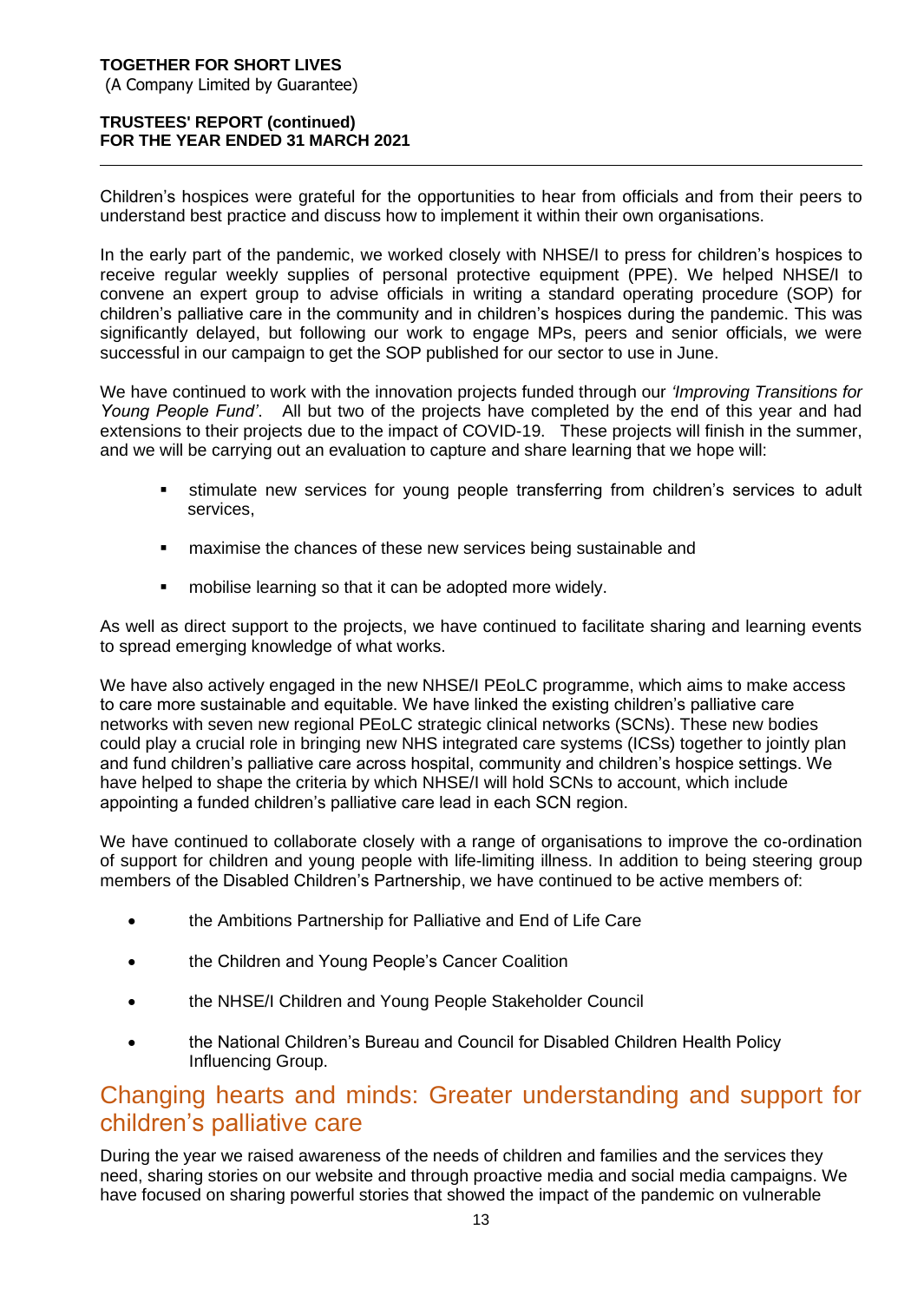#### **TRUSTEES' REPORT (continued) FOR THE YEAR ENDED 31 MARCH 2021**

families caring for a seriously ill child, exacerbating feelings of isolation and loneliness. We have reached out to these families through PR and social media channels, to help them feel less alone, providing the latest guidance on COVID-19, and helping them get the right support. Over the year we have promoted new ways of supporting families including our new online chat service and Butterfly Fund for grieving families.

We delivered key awareness campaign moments, including promoting new research showing that the number of seriously ill children has doubled over the last 20 years, and our Forgotten Families study that revealed 93% of families caring for seriously ill children and families felt isolated alone in lockdown. Whilst gaining media traction has been challenging this year, we secured 1,440 items of positive coverage, with a reach of around 365 million people, far exceeding last year's reach.

We continue to support families and the sector via our social channels and website. Website unique visits have grown by about 11% this year to around 157,000 visits. There were around 69,000 visits to our family support pages and over 50,000 family resources viewed and 27,000 publications downloads. We have invested in improving family user journeys via the website and making our online information more accessible. We have grown supporter awareness and engagement online with a 200% increase in donation transactions, raising about £23,000.

We delivered Children's Hospice Week in June 2020, our annual awareness and fundraising campaign, bringing together the 54 children's hospices across the UK. Although delivering the campaign at the height of the pandemic was challenging, the reach, engagement and impact was far greater. In terms of media reach, we delivered 857 items of PR coverage for Children's Hospice Week reaching an audience of 227 million, compared to 739 clips and a reach of 88 million in 2019. The campaign theme focused on the impact of the pandemic on seriously ill children and families and the extraordinary way hospices have gone the extra mile to support vulnerable families while taking the pressure off the NHS. Children's Hospice Week attracted some very high-profile support celebrity and Royal support, with HRH Duchess of Cambridge, HRH Duchess of Cornwall and HRH Countess of Wessex adding their voice and support to the campaign. Plus our patrons Holly Willoughby and Mason Mount delivered personal video messages of support, increasing our reach and engagement.

Together for Short Lives has grown its Patrons Programme, launching Chelsea and England football player Mason Mount's patronage in January 2021. Mason has already had a big impact on our work with children and families, both through his own fundraising and awareness and helping Together for Short Lives reach new audiences, which should enhance our ability to raise funds and awareness.

We have re-launched the All-Party Parliamentary Group (APPG) for Children Who Need Palliative Care at Westminster. Co-chaired by Conservative MP Dr Caroline Johnson and Labour MP Siobhain McDonagh, the APPG will work with us to make sure parliamentarians are aware of the barriers that prevent seriously ill children and their families from accessing palliative care. With the APPG, we plan to highlight the gaps in 24/7 children's palliative care and continue our campaign for sustainable funding for short breaks.

Despite the restrictions on holding face to face meetings, we have exceeded our annual target for conversations with politicians and officials, which have all been held virtually. We had 270 two-way interactions in 2020-21, including 187 with government and NHS officials, two with Care Minister Helen Whately and 71 with other MPs.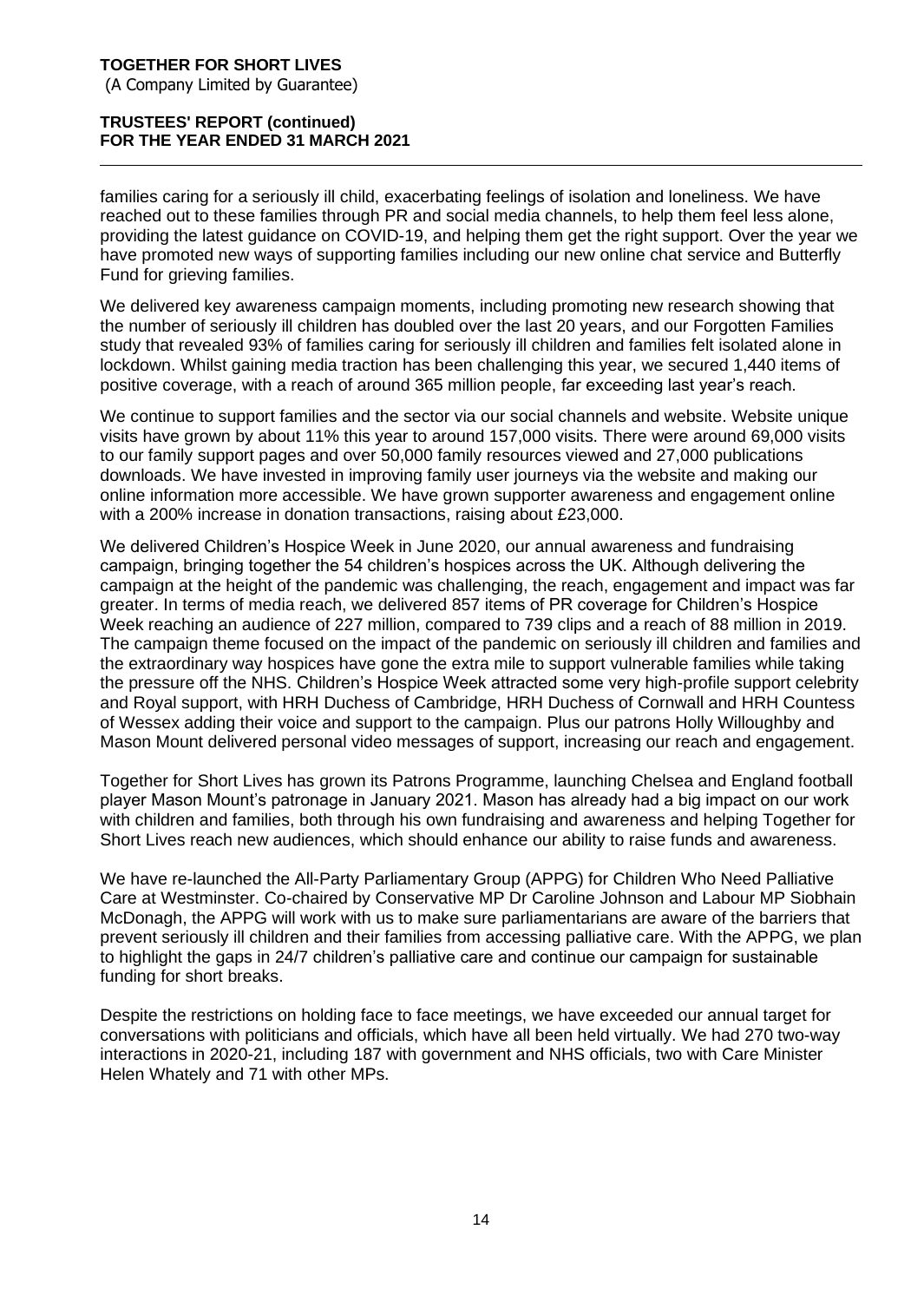### Financial review

### Overall Financial Performance

The Statement of Financial Activities shows Designated Funds, Unrestricted Funds, Restricted Funds (excluding the National Fundraising Scheme (NFS)) and NFS. The Designated Fund is shown separately from the Unrestricted Fund as it is ring fenced for specific activities (see below). The National Fundraising Scheme is shown as a separate restricted fund as its activities are concerned with raising funds for distribution to children's hospice services, as detailed in note 16.

The net deficit for all funds for the year before investment revaluations was £27k (2020: net income of £1,292k). The fall from last year is mostly due to £1,272k (the final tranche of the exceptional designated legacy income) being received in 2020. Excluding this legacy income, the net income for 2020 was £20k. As we had budgeted a large deficit, we are delighted to be reporting a much smaller one; this is due to better than expected levels of income (especially emergency COVID-19 funding) and depressed or delayed spending. Our Unrestricted Funds (excluding Designated Funds) remain above the target range at year-end.

The unrealised gain on investments has resulted in total funds carried forward increasing to £4,314k (2020: £4,067k). This was allocated amongst the various funds as follows:

- Designated Funds from legacy £2,601k
- Other Unrestricted Funds £1,536k
- Restricted funds (excluding NFS) £178k
- National Fundraising Scheme Nil

### Funds for our core work

Funds relating to our core work, as opposed to the National Fundraising Scheme, are shown in the 2 columns in the Statement of Financial Activities labelled "Unrestricted Funds" and "Restricted Funds (excluding NFS)".

### Income

We achieved gross income of £1,452k (2020: £2,156k excluding the large legacy income of £1,272k). which is £704k lower than the prior year. In 2020, approximately c£250k of Gift in Kind income was recognised; as this amount recognised a large volume of one off gifts, the amount has fallen this year to £12k. To ensure we remain sustainable, we continue to grow our core income streams, especially that of philanthropy, in the coming year. The trading subsidiary made a profit of £38k (2020: £57k) which was donated to the charity under covenant.

### Designated Fund

The money from the large legacy received in 2019 and 2020 has been ringfenced by the trustees in a Designated Fund. The specific activities on which this fund can be spent must be approved by the trustees and if an ongoing activity, must be self-sustaining within 2 years.

Phase one of our planned spend was focussed on building capacity. While we have spent money on ongoing direct services, there has been a focus on building a sustainable base from which to support children and their families and professionals in the sector in the long term. This includes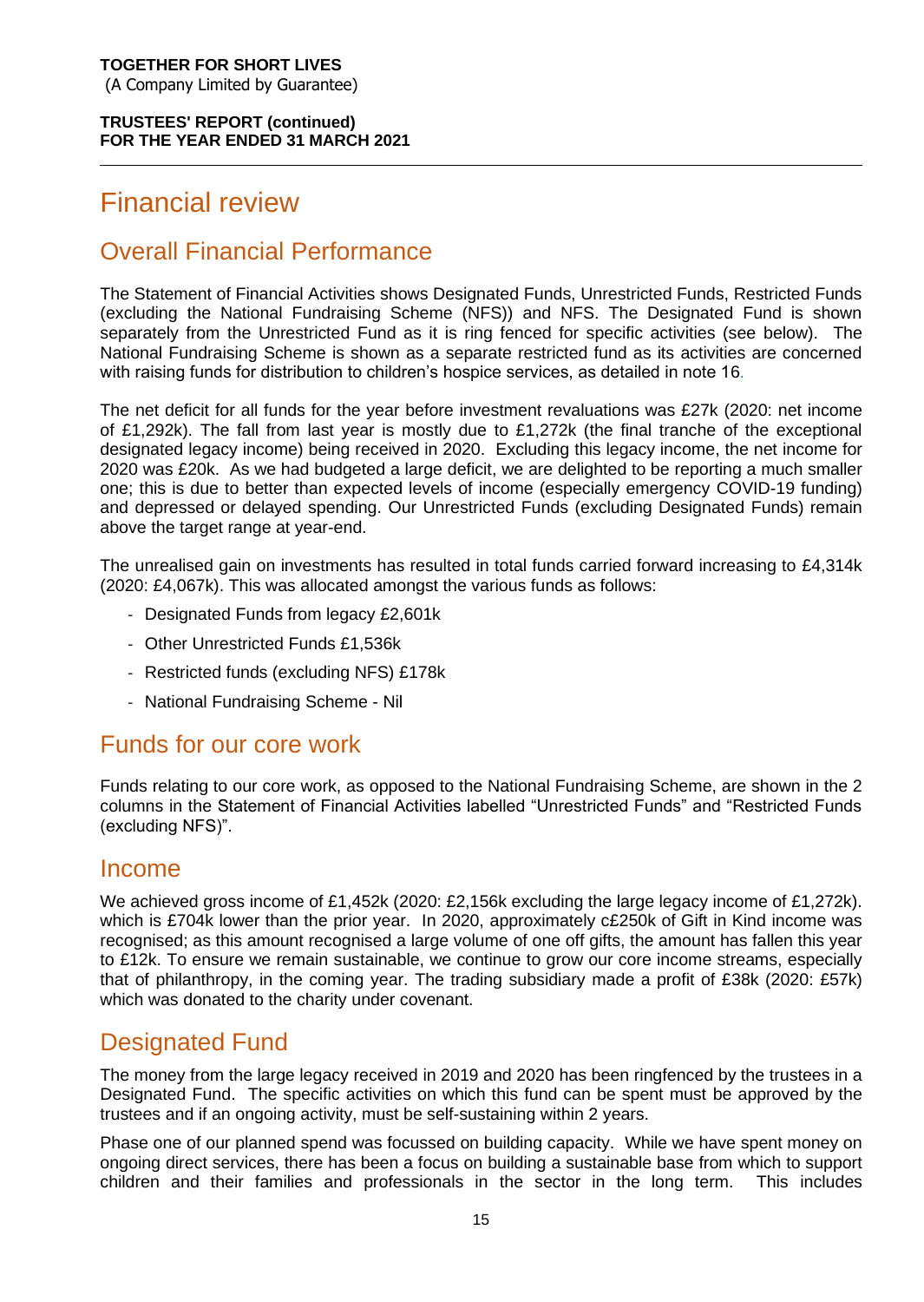#### **TRUSTEES' REPORT (continued) FOR THE YEAR ENDED 31 MARCH 2021**

implementing our five year fundraising strategy as well developing digital tools to extend our reach.

Activities this year have included investment in

- Direct support to families via the Family hub
- Brand definition and development
- Major Giving development

COVID-19 meant that we achieved less than we had planned in 20-21 so many of the activities have been rolled over into 21-22. Additionally, we gained third party support for much of the IT work that we were able to do.

### **Expenditure**

Expenditure on our core work for the year was £1,669k (2020: £2,221k), considerably lower than the prior year. Of this, £1,309k was spent on our charitable activities (2020: £1,517k) with the remaining £361k (2020: £704k) spent on raising funds.

Details of our achievements during the year can be seen in the section of this report headed 'Activities, Achievements and Performance'.

### National Fundraising Scheme (NFS)

This scheme raises income and awareness through national corporate partnerships, and the net income raised is shared with local children's hospice services across the UK who would not otherwise be able to access national partnerships.

The scheme raised £1,758k (2020 £963k) during the year from its various fundraising campaigns, including £1m from M&S Food. After a deduction for direct costs, and a contribution to our core costs, £1,151k (2020: £466k) was distributed across 39 children's hospices.

Following a strategic review of the scheme in December 2019, the member driven Strategic Advisory Group has been established, and there has been investment in brand development culminating in the "Pushed to the Limits" campaign.

### Grant Making Policy

Our major grant making programme, *'Improving Transitions for Young People Fund',* came to an end in 2021. Further details of this grant scheme can be found under Activities, Achievements and Performance. Funding for this scheme was given by three trusts.

Having launched a pilot programme in 2019, the '*Butterfly Fund'* has been rolled out nationally this year. The fund provides a £300 grant to families whose child has died. Funding is provided by a number of trusts and foundations, individuals and companies.

As an urgent response to COVID-19, in May 2020 we launched a "*Relief Fund"* providing 500 grants of £200 to families in need. Again, funding was provided by a number of trusts and foundations, individuals and companies.

### Fundraising Strategy

This was the first year of our new five-year fundraising strategy which focuses on driving more sustainable growth. We revisited our plans during the year to ensure that we were able to react appropriately to the impact of COVID-19. The objectives of the strategy remain sound, and we have made good progress particularly with developing a clearer fundraising brand for our core work to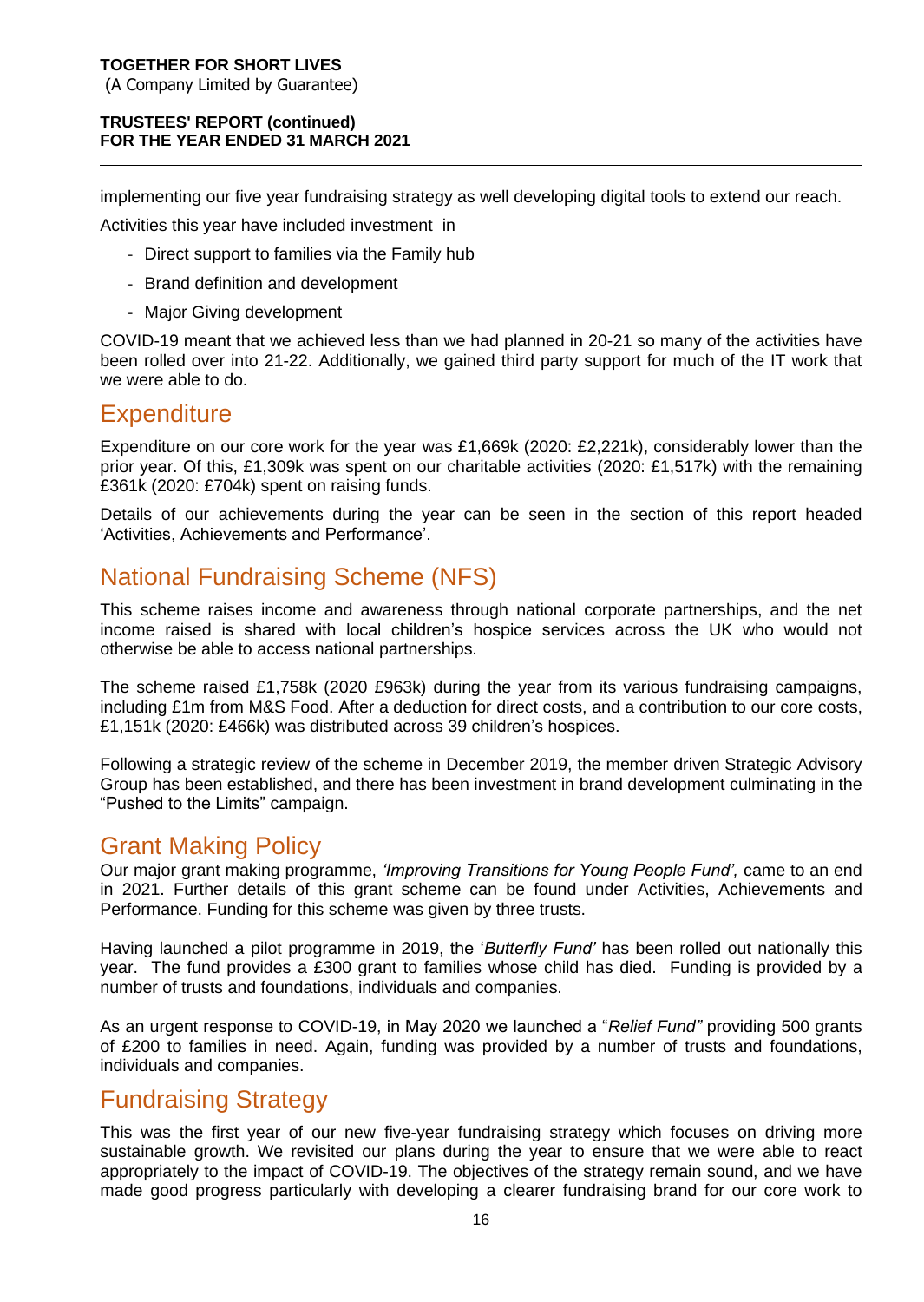#### **TRUSTEES' REPORT (continued) FOR THE YEAR ENDED 31 MARCH 2021**

attract new support, which was rolled out successfully at Christmas.

Our focus continues to be on the development of scalable, long-term programmes for funding and investing in the development of certain areas, including growing our philanthropy programme, and improving our online fundraising and individual giving.

We have invested in these areas to ensure we can secure sustainable income in future years and believe that they remain the right areas of focus to mitigate any impact from COVID-19 or any subsequent recession.

### Fundraising approach and performance

Thanks to our generous supporters, and our ability to react quickly we were able to lessen the impact of COVID-19 on our fundraised income. We had expected to be about 30% worse off than budget but have managed to bring reduce this to around 20%. However, we believe the year ahead will be challenging due to increased competition for funds and less emergency funding available.

The underlying performance of our core fundraising channels remains strong, and we have a professional and passionate team. A key focus continues to be ensuring the long-term stability of our income and diversifying our income streams. This year we had notable success in fundraising for our bereavement fund, and our emergency relief fund for families. We saw strong support come from the trust and foundation sector, a range of support for our first Christmas appeal in several years, including gifts from our corporate supporters, online and patrons and philanthropists.

Despite 2020-21 being a tough business for many of our corporates, with them having to close their businesses to the public, we had a remarkable year of fundraising for the National Fundraising Scheme, with nearly £1.8 million raised. This is in part due to the generosity of the customers and supporters at the amazing businesses that partner with us, plus the significant support we had from our two newest partners: M&S Food and Premier Foods.

The charity undertakes fundraising activity with its supporters through corporate partnerships, challenge events, a gala ball, payroll giving, and other activities in line with the Fundraising Code of Practice set by Fundraising Regulator. Our privacy policy, (which is available on our website), states that:

*"If you support us, for example by signing up to an event, donating or signing up to a campaign, we will usually collect your name, contact details, and whether you would like to be contacted, and how we would do so.* 

*We use this information to thank you for supporting us and to provide you with further communications about our activities according to your preferences and interests. We also use it to fulfil our legal responsibilities for financial and Gift Aid reporting.*

*We will keep your data only for as long as necessary."*

We work with partner organisations so that supporters can take part in professionally organised challenge events and we have clear agreements with those companies who will not use participants' personal details for any other reason.

The charity is registered with the Fundraising Regulator and adheres to the standards of the Fundraising Code of Practice. No complaints about our fundraising activity were received in the year.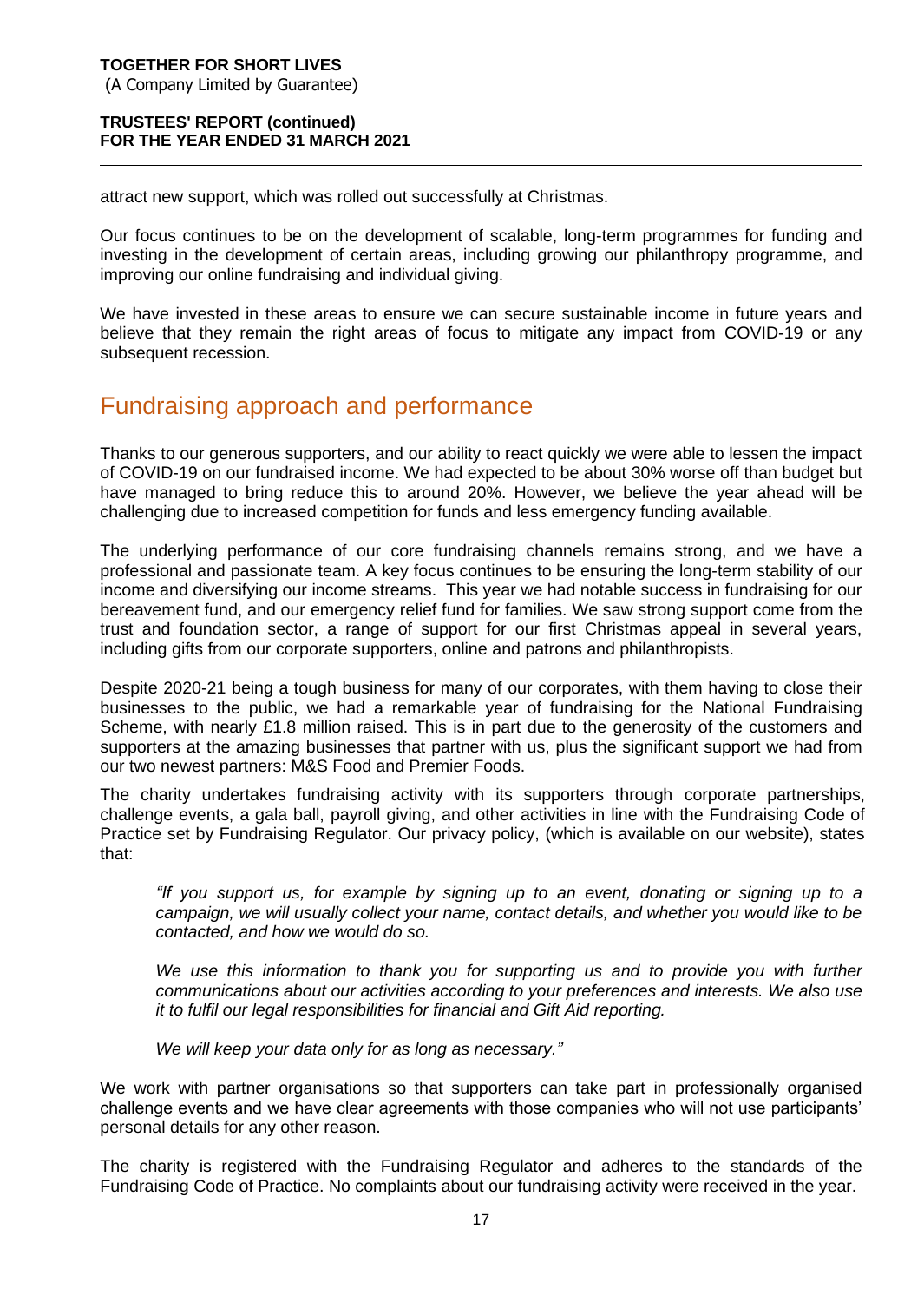### Reserves policy

The trustees of the charity review the reserves policy each year. The policy states that the charity will hold Unrestricted Funds, excluding Designated Funds and those which are tied up in functional fixed assets, sufficient to cover:

- A potential shortfall in income by the amounts that have been identified as 'at risk'.
- Additional costs, if specifically identified risks on the risk register with a high cost attached to them, do occur.
- A reduction in value of 20% of the charity's investment fund.

The policy states that the target reserves should be within 15% of the amount calculated through this method. This would enable the charity to continue its activities during a period of reduced income due to changes in fundraising success or other factors. It should also ensure that the reserves, as calculated above, are sufficient to cover the expected liabilities if the charity were to be wound up.

Following this calculation for 2020-21, the policy states that the target reserves for the charity should be between £975k and £1,319k (2020: £868k-£1,175k). At 31st March 2021 general reserves (unrestricted reserves excluding designated reserves) totalled £1,520k (2020: £1,218k), which is above the target range. The trustees have considered this and agreed to some funding in 21-22 from the Designated Fund. They consider the balance on the unrestricted reserves to be prudent during economically volatile times.

As at 31<sup>st</sup> March 2021, the charity has restricted reserves of £178k. These reserves are all committed to be spent in the next financial year. In addition to the general reserves discussed above, there is a designated fund equivalent to the value of our fixed assets of £15k.

### COVID-19 and Going Concern

The financial effect of COVID-19 has been mitigated as far as possible by emergency funding and prudent financial management, so that the net effect on the results of the charity are not significant in the years to come. The trustees are confident that the charity continues to be a going concern.

There were no significant events in year that had a financial impact on the charity.

### Investment Policy and Performance

The organisation's investment policy was last reviewed in October 2020 and is as follows:

- For working capital, in order to ensure adequate cash flow, the equivalent of at least three months' expenditure should be held in instantly accessible cash deposits.
- Any additional funds held on a temporary basis, such as money raised for members through the National Fundraising Scheme, will be invested in cash deposits over an appropriate period so as to maximise return while ensuring the money is available when needed.
- Funds held in excess of the above will be invested over the longer term with the overall aim to achieve long term capital growth. The aim is to ensure that the reserves maintain their real capital value in the long term and should at least exceed inflation (as measured by RPI).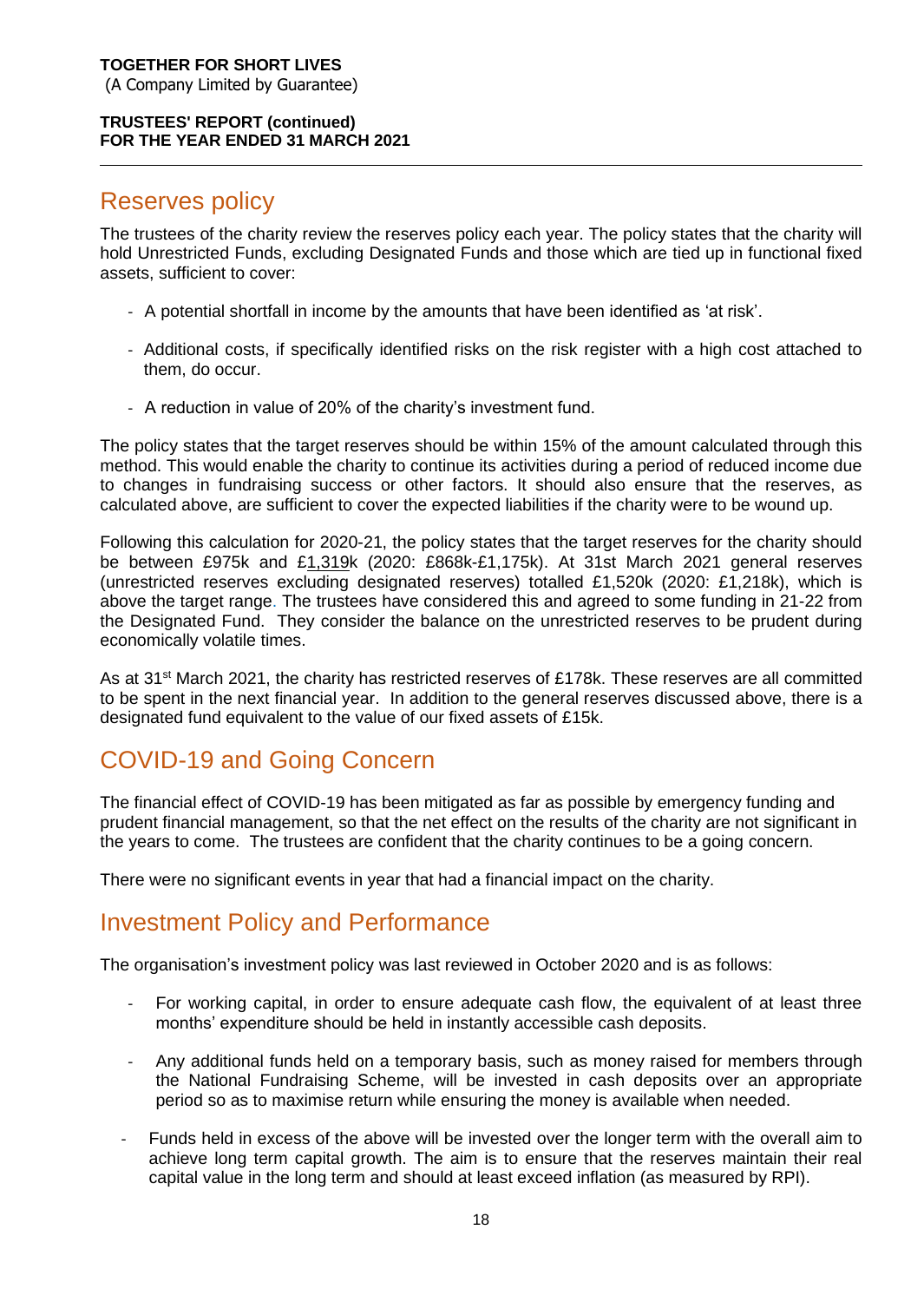- The investment policy also includes an ethical policy, which states that the trustees choose to invest only in funds that have ethical investment principles and policies, and that are managed by asset managers who have published a "statement of commitment" to the Financial Reporting Council's current UK Stewardship Code. Trustees review the suitability of the investments within the portfolio at least annually.
- The funds (including Designated Funds) available for long term investment are placed with Sarasin & Partners, in their Endowments Fund for Charities. The fund is measured against a bespoke benchmark and performance against this benchmark is monitored by the Finance & Governance Committee twice per year. The trustees consider the fund's performance over the last year to have been acceptable**.**

### Charity's measure of performance

The charity measures its performance by monitoring various key performance indicators (KPIs) which are reported to the board and sub-committees on a quarterly basis. These reports are also reviewed by cross-departmental groups that focus on each of the four strategic aims. Numerical targets are used where appropriate and performance monitored against these.

### Risk management

The risk register is reviewed at every Executive Team meeting, Finance, Governance amd Fundraising Committee meeting and Board of Trustees' meeting. The register identifies the major risks to which the charity is exposed together with the actions and systems in place to mitigate or reduce the exposure to those risks.

The principal risks and uncertainties at the time of writing, and plans and strategies for managing them are:

- Reputational risk from adverse publicity: Risk assessments are in place, the Patrons and Ambassadors Strategy has been reviewed and a new process for researching Patron fit with charity is being put in place.
- Fundraising income threats as a result of COVID-19: The plans for income generation are set out above; the five year fundraising plan is under regular review to ensure we effectively target our resources
- Loss of key staff; TfSL strives to be a flexible and responsive employer, and recent staff survey bears this out. There has been a renewed focus in training and development in the last year, and we endeavour to provide development opportunities in house. As a relatively small organisation this is not always possible, and we celebrate the career progression of leavers while ensuring that we have sufficient succession planning in place.

### Plans for the future

Over the coming year we will continue to support families and the professionals and services that care for them in a number of ways

#### **Supporting families**

• We will continue to **grow our Family Support Hub** to respond to the ever-growing needs of families caring for a seriously ill child. This includes expanding our **digital reach and services for families,** developing a more responsive and accessible digital hub that provides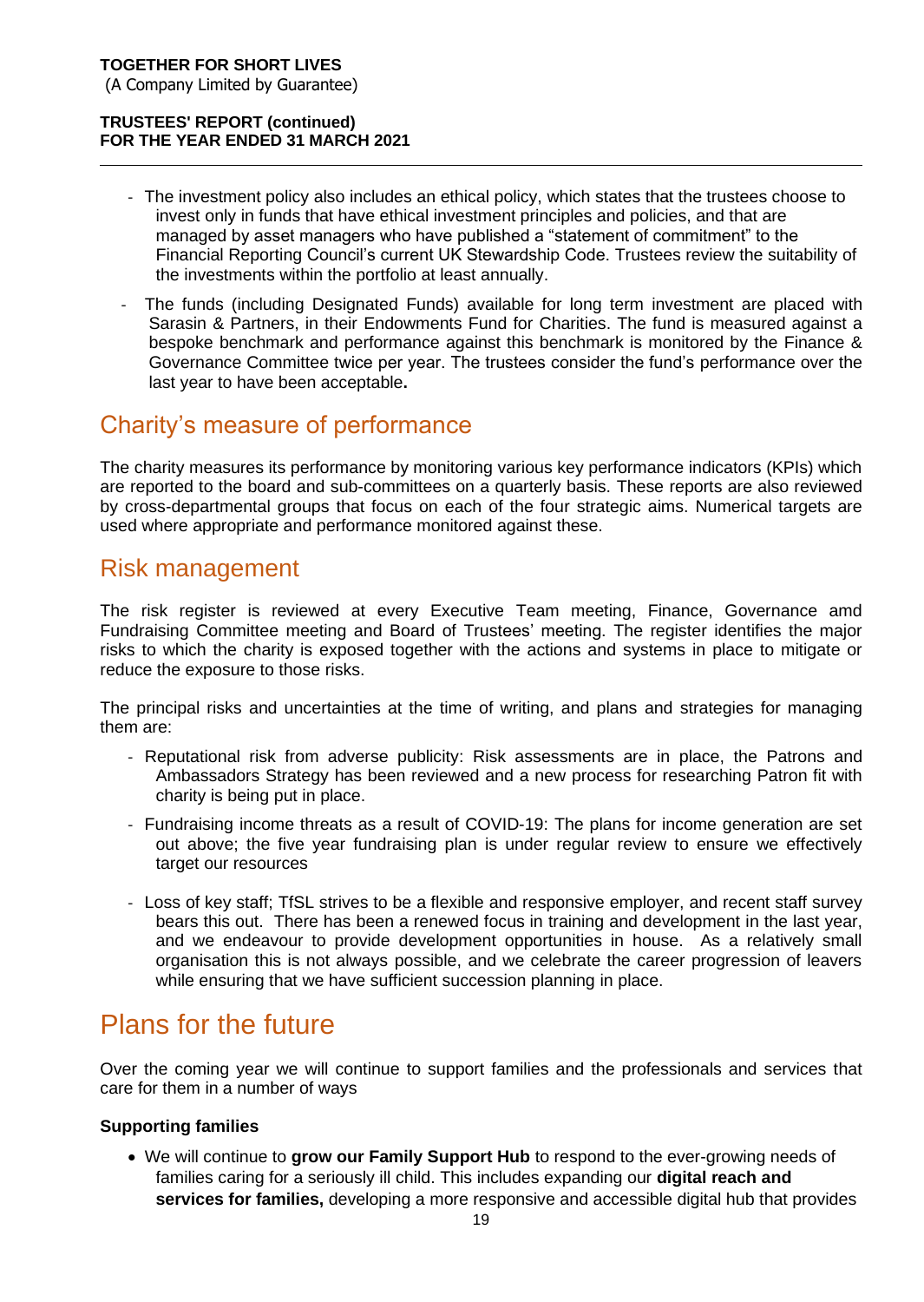tailored information and support to families, wherever they are in their child's palliative care journey.

- We will explore ways of **improving co-ordination** for families, to help them better navigate the system. We are exploring this model on a partnership basis with national and local children's palliative care charities, with a shared vision to bring services together and develop joined up care and support that meets the holistic needs of children and their families.
- To accompany our Perinatal Pathway for care professionals, we plan to produce a **perinatal resource for parents** to help them understand what to expect and what support is available to them, before and after their baby is born. This follows the 'Make Every Child Count' report which highlighted that prevalence of life-limiting conditions is by far greatest in children under the age of 1, as is the number of deaths.
- Following a successful pilot, we will roll out our **Butterfly Fund** across the UK to help relieve some of the financial burden families face when coping with the death of a child. We have identified referral agents in 20 regional sites, across hospice, hospital, and community settings, and plan to create a self-referral element on our website to make it as easy as possible for families to access grants.

#### **Supporting professionals and services**

- We plan to scope and develop **a core education programme, aimed primarily at non children's palliative care specialists** to support professionals to understand children's palliative care and how to introduce it when having difficult conversations with families about their child's prognosis.
- We plan to scope the feasibility of a **Quality Improvement programme for children's palliative care services,** offering bespoke support to help organisations or network areas to improve the quality and availability of their services. We plan to use the standards from Together for Short Lives' care pathways, as well as the NICE guidelines in England, to identify areas for improvement and will explore accreditation when services meet the required standards.
- We will continue work to improve reach and support for **families from Black, Asian and Minority Ethnic backgrounds.** We will publish a review of literature on barriers to access and identify ways services are successful in meeting the needs of different communities and embed identified good practice across the sector and also to improve the reach of our family support.
- We will publish the evaluation of our **Improving Transitions for Young People** programme. We will cascade learning and support the rollout of successful innovations through a programme of education, consultancy and lobbying, both at a local and national level.
- We are launch our new digital **professional shared learning forum**. where care professionals can connect with peers globally and join specific groups to discuss different specialisms and projects.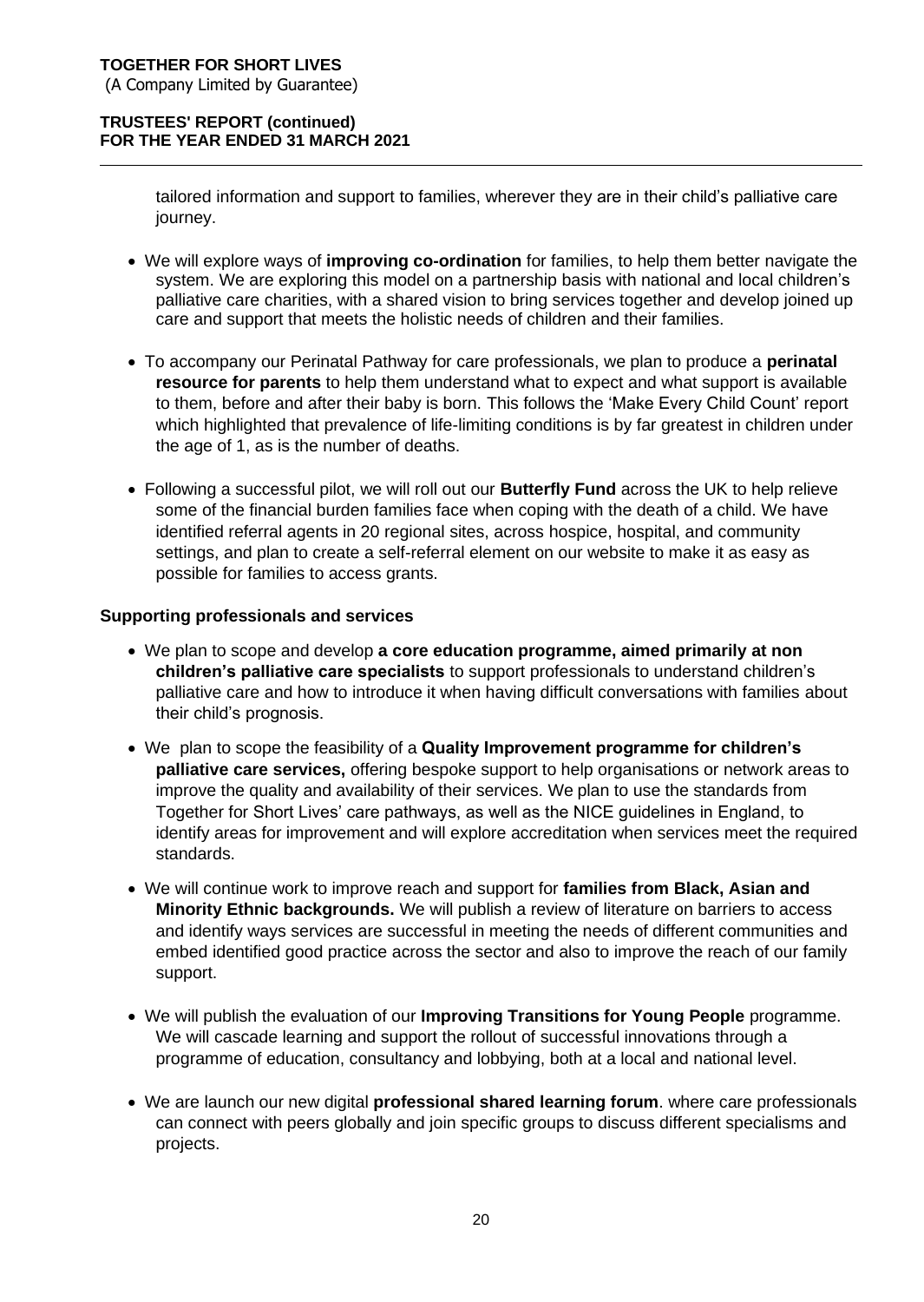(A Company Limited by Guarantee)

#### **TRUSTEES' REPORT (continued) FOR THE YEAR ENDED 31 MARCH 2021**

• We will **update key professional resources**, including our Extubation Care Pathway and our guide to transition: 'Stepping Up', which will incorporate the latest data on the prevalence of young people with life-limiting conditions.

#### **Campaigning for change**

- Families face a postcode lottery of support when it comes to accessing out of hours care. We are undertaking a **service-mapping** exercise with our members and children's palliative care networks to establish the extent to which different elements of children's palliative care are available to families and to identify where the gaps are. We will use this map to influence those who plan, fund, and provide children's palliative care and will launch a national campaign in 2021 to raise awareness of the need for **24/7 children's palliative care**, calling for investment to help fill the gaps.
- We will work with the **All-Party Parliamentary Group (APPG) for Children Who Need Palliative Care** at Westminster to ensure parliamentarians are aware of the barriers that prevent seriously ill children and their families from accessing palliative care. With the APPG, we plan to highlight the gaps in 24/7 children's palliative care and continue our campaign for sustainable funding for short breaks.
- We will support the sector to **build back from the COVID-19**, including working closely to ensure that the new NHS England End of Life Care programme reflects the needs of children and young people as well as adults.

#### **Future vision and strategy**

We are approaching the end of our strategy which has itself been significantly impacted by the pandemic.

Over the coming year we will review our vision, purpose and values to ensure we are fit for purpose to support as many families, services and professionals as possible. This first phase will be about getting the central building blocks in place, setting a long term ambition and purpose which focuses our work and energizes our team. It will involve participation and input from all the team, our partners in the sector and crucially those with lived experience of children's palliative care. In this first phase we will review and define our vision and purpose and develop a rolling 2-3 year plan to deliver it.

### Acknowledgements

### Delivering through partnership

We place great value on a collaborative approach, particularly with partners representing palliative and end of life care and disabled children. These include Hospice UK, the Council for Disabled Children, the Association of Paediatric Palliative Medicine, the European Association for Palliative Care, and the International Children's Palliative Care Network. We also seek to work collaboratively with UK and country governments and departments to ensure that the voice of children, young people and their families is heard and the view of our members better represented.

### Role of Volunteers

Together for Short Lives benefits from the time and commitment given by volunteers who have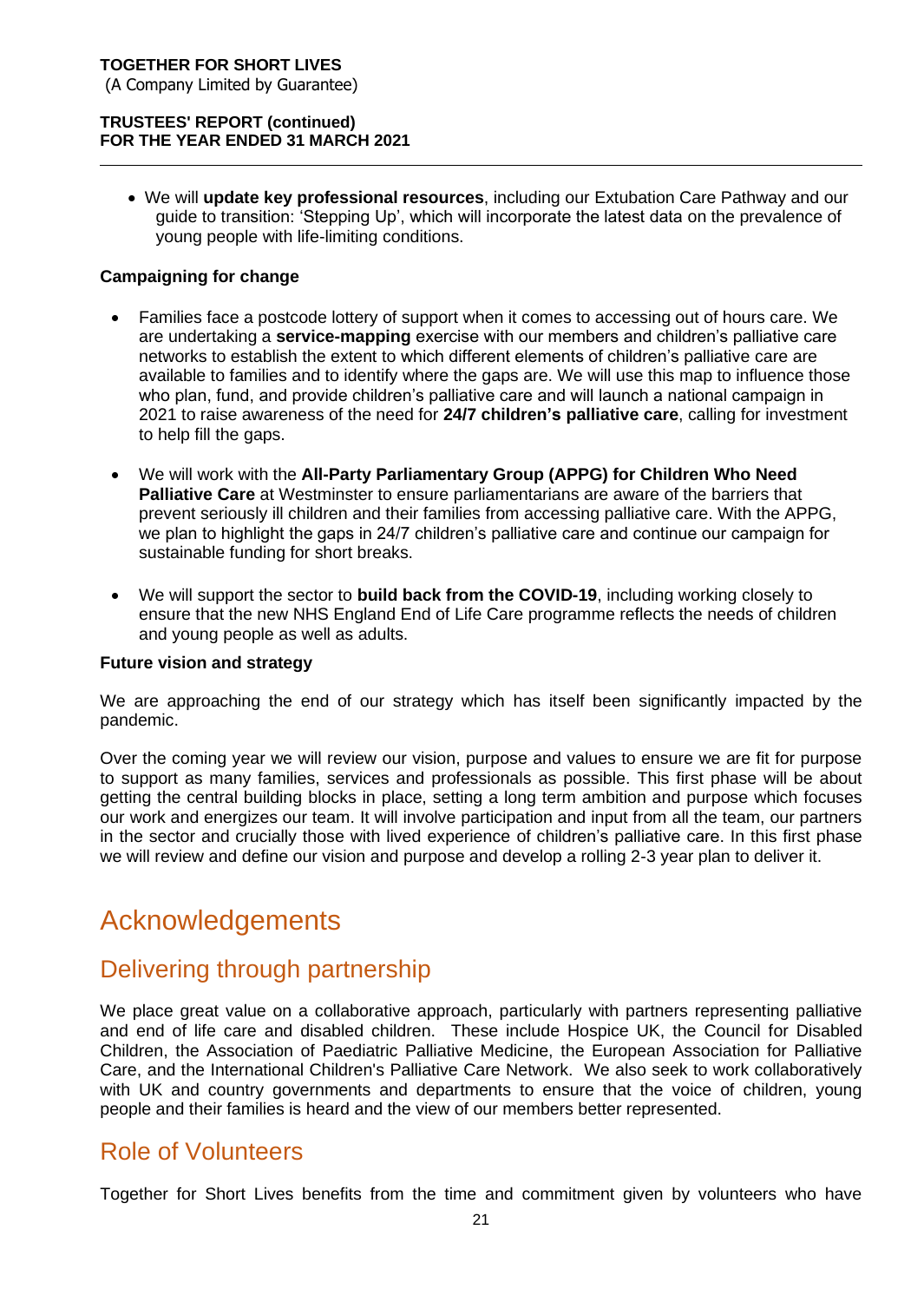helped with administrative duties for the charity on a regular basis, as well as helping on an ad hoc basis. The charity is very grateful to all our volunteers for their time, support and flexibility. and hopes to create further opportunities for volunteer involvement in the future.

### Statement of trustees' responsibilities

The trustees (who are also directors of Together for Short Lives for the purposes of company law) are responsible for preparing the Trustees' Report and the financial statements in accordance with applicable law and United Kingdom Accounting Standards (United Kingdom Generally Accepted Accounting Practice).

Company and charity law require the trustees to prepare financial statements for each financial year which give a true and fair view of the state of affairs of the charitable company and of the incoming resources and application of resources, including the income and expenditure, of the charitable company for that period. In preparing these financial statements, the trustees are required to:

- select suitable accounting policies and then apply them consistently.
- observe the methods and principles in the Charities SORP.
- make judgments and estimates that are reasonable and prudent.
- state whether applicable UK accounting standards have been followed, subject to any material departures disclosed and explained in the financial statements; and
- prepare the financial statements on the going concern basis unless it is inappropriate to presume that the charitable company will continue in operation.

The trustees are responsible for keeping adequate accounting records that disclose with reasonable accuracy at any time the financial position of the charitable company and enable them to ensure that the financial statements comply with the Companies Act 2006. They are also responsible for safeguarding the assets of the charitable company and hence for taking reasonable steps for the prevention and detection of fraud and other irregularities.

The trustees are responsible for the maintenance and integrity of the corporate and financial information included on the charitable company's website. Legislation in the United Kingdom governing the preparation and dissemination of financial statements may differ from legislation in other jurisdictions.

### Provision of information to auditors

Each of the persons who are trustees at the time when this Trustees' Report is approved has confirmed that:

- so far as that trustee is aware, there is no relevant audit information of which the charitable company's auditors are unaware, and
- that the trustee has taken all the steps that ought to have been taken as a trustee in order to be aware of any information needed by the charitable company's auditors in connection with preparing their report and to establish that the charitable company's auditors are aware of that information.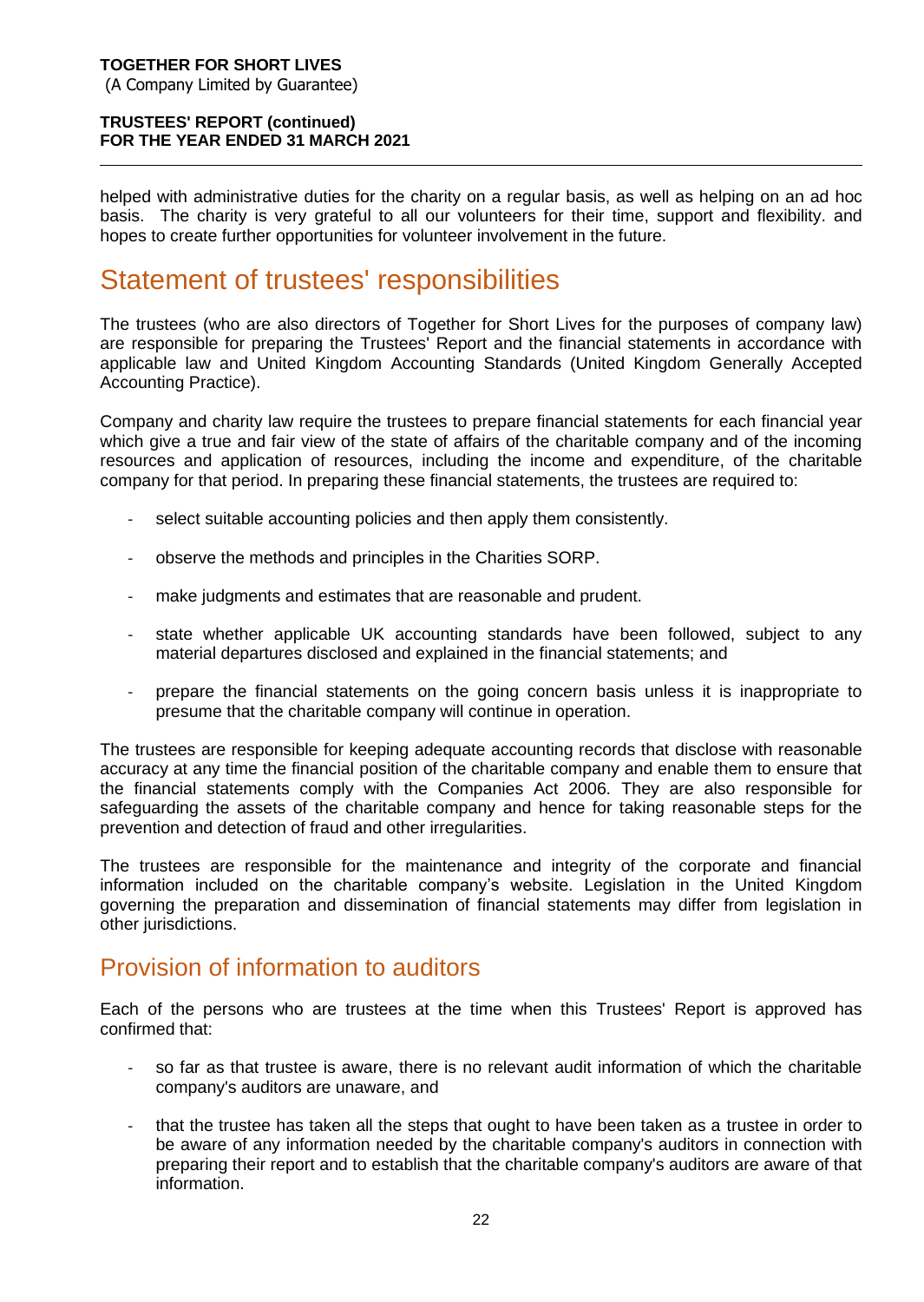#### **TRUSTEES' REPORT (continued) FOR THE YEAR ENDED 31 MARCH 2021**

### Small Company Provisions

The directors have prepared this report in accordance with the special provisions of Statutory Instrument 2008/409 under the Companies Act 2006 relating to small companies.

This report was approved by the trustees on and signed on their behalf by:

Hilayy Cas

**Dr Hilary Cass OBE. Chair Date: 28 July 2021**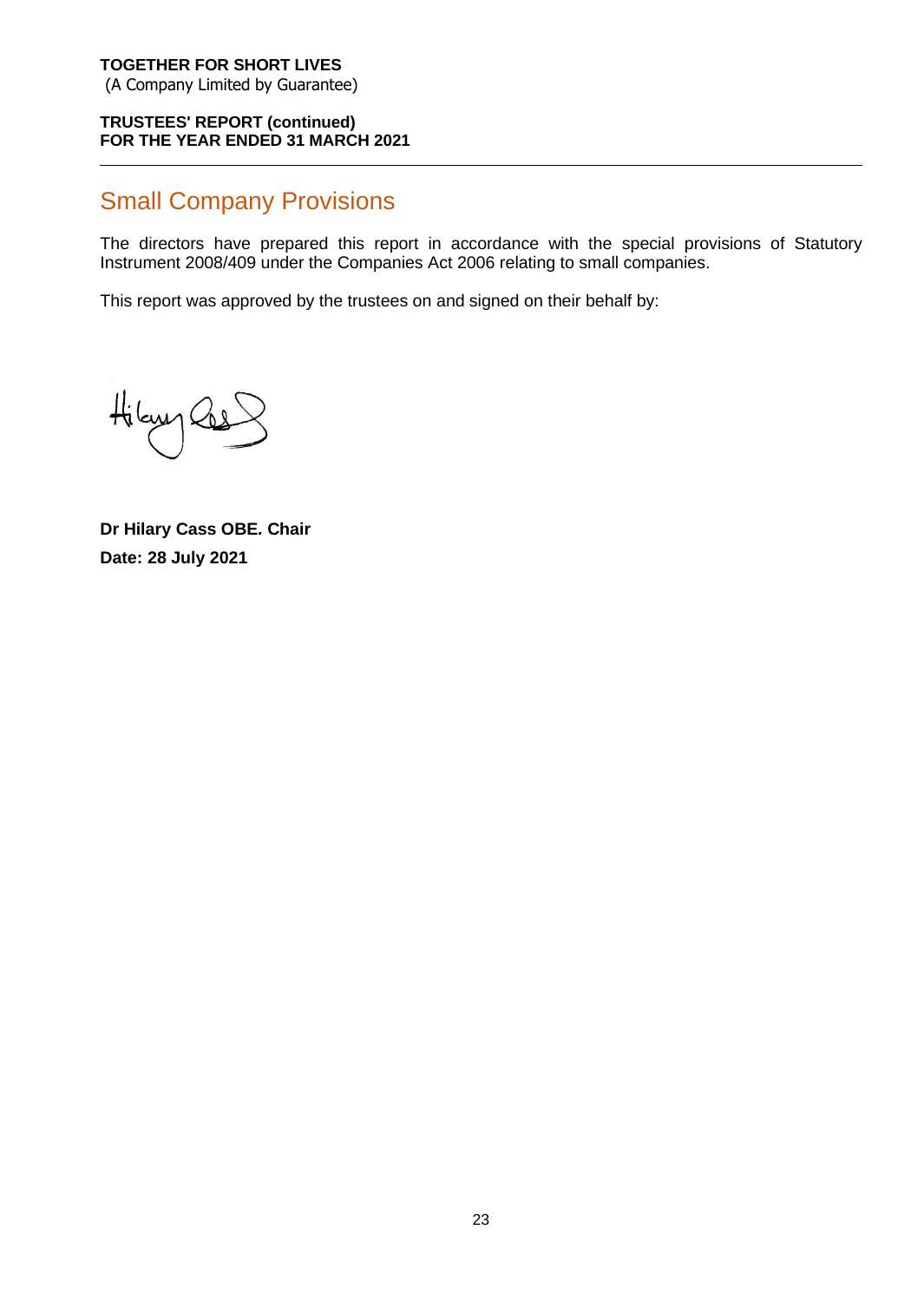#### **INDEPENDENT AUDITORS' REPORT TO THE MEMBERS OF TOGETHER FOR SHORT LIVES**

#### **Opinion**

We have audited the financial statements of Together for Short Lives for the year ended 31 March 2021 which comprise the Consolidated Statement of Financial Activity, the Consolidated and Charity Balance Sheets, the Consolidated Statement of Cash Flows and the related notes including a summary of significant accounting policies. The financial reporting framework that has been applied in their preparation is applicable law and United Kingdom Accounting Standards including Financial Reporting Standard 102: The Financial Reporting Standard applicable in the UK and Republic of Ireland (United Kingdom Generally Accepted Accounting Practice).

In our opinion, the financial statements:

- give a true and fair view of the state of the group's and of the parent charitable company's affairs as at 31 March 2021 and of the group's and parent charitable company's net movement in funds, including the income and expenditure, for the year then ended;
- have been properly prepared in accordance with United Kingdom Generally Accepted Accounting Practice; and
- have been prepared in accordance with the requirements of the Companies Act 2006 and the Charities and Trustee Investment (Scotland) Act 2005 and regulation 8 of the Charities Accounts (Scotland) Regulations 2006.

#### **Basis for opinion**

We conducted our audit in accordance with International Standards on Auditing (UK) (ISAs (UK)) and applicable law. Our responsibilities under those standards are further described in the Auditor's responsibilities for the audit of the financial statements section of our report. We are independent of the group in accordance with the ethical requirements that are relevant to our audit of the financial statements in the UK, including the FRC's Ethical Standard, and we have fulfilled our other ethical responsibilities in accordance with these requirements. We believe that the audit evidence we have obtained is sufficient and appropriate to provide a basis for our opinion.

#### **Conclusions relating to going concern**

In auditing the financial statements, we have concluded that the trustees' use of the going concern basis of accounting in the preparation of the financial statements is appropriate.

Based on the work we have performed, we have not identified any material uncertainties relating to events or conditions that, individually or collectively, may cast significant doubt on the group's ability to continue as a going concern for a period of at least twelve months from when the financial statements are authorised for issue.

Our responsibilities and the responsibilities of the trustees with respect to going concern are described in the relevant sections of this report.

#### **Other information**

The trustees are responsible for the other information. The other information comprises the information included in the Trustees' Report. Our opinion on the financial statements does not cover the other information and, except to the extent otherwise explicitly stated in our report, we do not express any form of assurance conclusion thereon.

In connection with our audit of the financial statements, our responsibility is to read the other information and, in doing so, consider whether the other information is materially inconsistent with the financial statements or our knowledge obtained in the audit or otherwise appears to be materially misstated. If we identify such material inconsistencies or apparent material misstatements, we are required to determine whether there is a material misstatement in the financial statements or a material misstatement of the other information. If, based on the work we have performed, we conclude that there is a material misstatement of this other information, we are required to report that fact. We have nothing to report in this regard.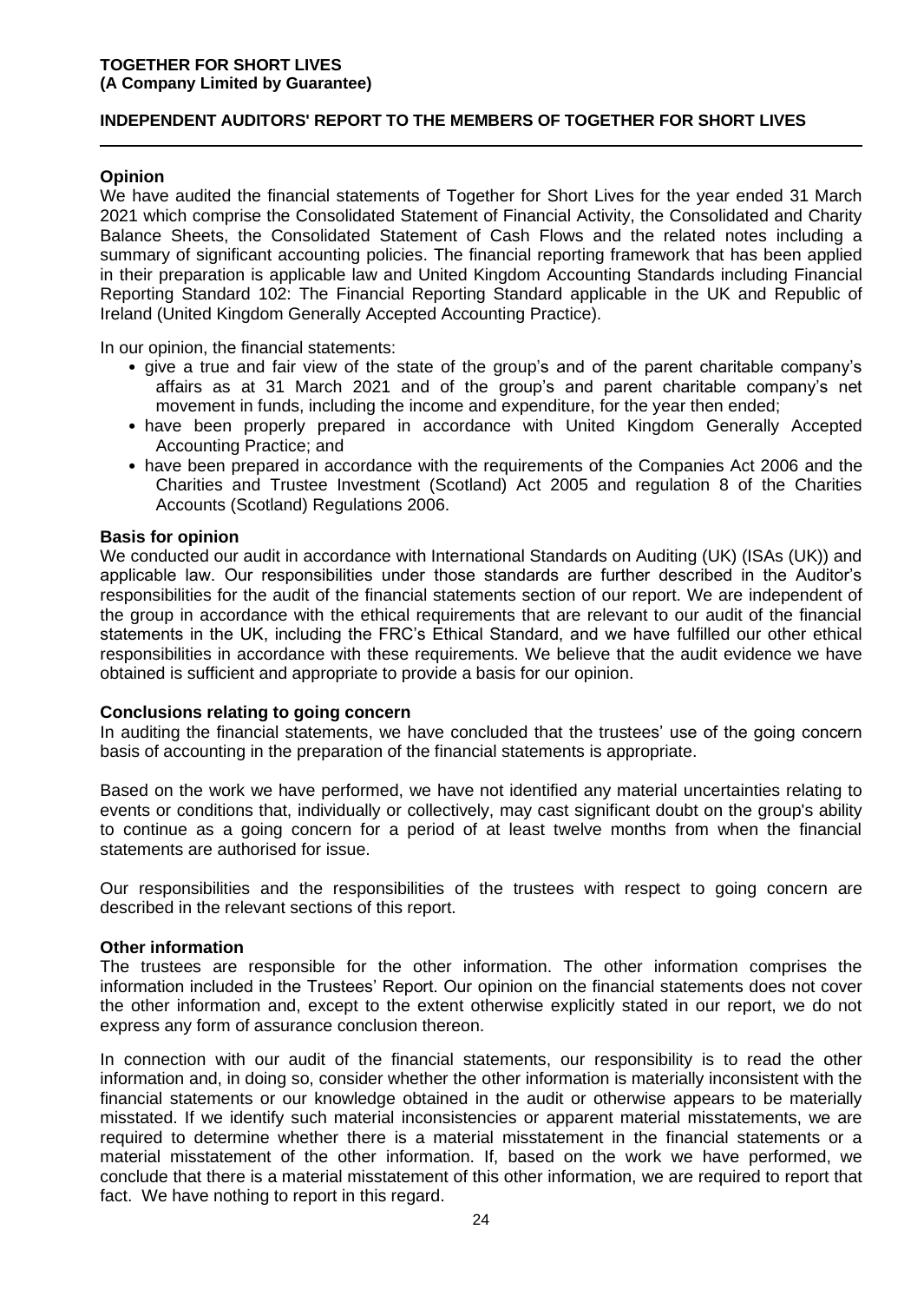#### **INDEPENDENT AUDITORS' REPORT TO THE MEMBERS OF TOGETHER FOR SHORT LIVES**

#### **Opinions on other matters prescribed by the Companies Act 2006**

In our opinion, based on the work undertaken in the course of the audit:

- the information given in the Trustees' Report (which incorporates the strategic report and the directors' report) for the financial year for which the financial statements are prepared is consistent with the financial statements; and
- the Trustees' Report (which incorporates the strategic report and the directors' report) has been prepared in accordance with applicable legal requirements.

#### **Matters on which we are required to report by exception**

In the light of the knowledge and understanding of the group and the parent charitable company and its environment obtained in the course of the audit, we have not identified material misstatements in the Trustees' Report (which incorporates the strategic report and the directors' report).

We have nothing to report in respect of the following matters in relation to which the Companies Act 2006 and the Charity Accounts (Scotland) Regulations (as amended) require us to report to you if, in our opinion:

- adequate accounting records have not been kept by the parent charitable company; or
- the parent charitable company financial statements are not in agreement with the accounting records and returns; or
- certain disclosures of trustees' remuneration specified by law are not made; or
- we have not received all the information and explanations we require for our audit

#### **Responsibilities of trustees for the financial statements**

As explained more fully in the trustees' responsibilities statement set out on page 22, the trustees (who are also the directors of the charitable company for the purposes of company law) are responsible for the preparation of the financial statements and for being satisfied that they give a true and fair view, and for such internal control as the trustees determine is necessary to enable the preparation of financial statements that are free from material misstatement, whether due to fraud or error.

In preparing the financial statements, the trustees are responsible for assessing the group's and the parent charitable company's ability to continue as a going concern, disclosing, as applicable, matters related to going concern and using the going concern basis of accounting unless the trustees either intend to liquidate the group or the parent charitable company or to cease operations, or have no realistic alternative but to do so.

#### **Auditor's responsibilities for the audit of the financial statements**

Our objectives are to obtain reasonable assurance about whether the financial statements as a whole are free from material misstatement, whether due to fraud or error, and to issue an auditor's report that includes our opinion. Reasonable assurance is a high level of assurance, but is not a guarantee that an audit conducted in accordance with ISAs (UK) will always detect a material misstatement when it exists. Misstatements can arise from fraud or error and are considered material if, individually or in the aggregate, they could reasonably be expected to influence the economic decisions of users taken on the basis of these financial statements.

Irregularities, including fraud, are instances of non-compliance with laws and regulations. We design procedures in line with our responsibilities, outlined above, to detect material misstatements in respect of irregularities, including fraud. The extent to which our procedures are capable of detecting irregularities, including fraud is detailed below.

Based on our understanding of the group and the environment in which it operates, we identified that the principal risks of non-compliance with laws and regulations related to charity and company law applicable in England, Wales and Scotland, and we considered the extent to which non-compliance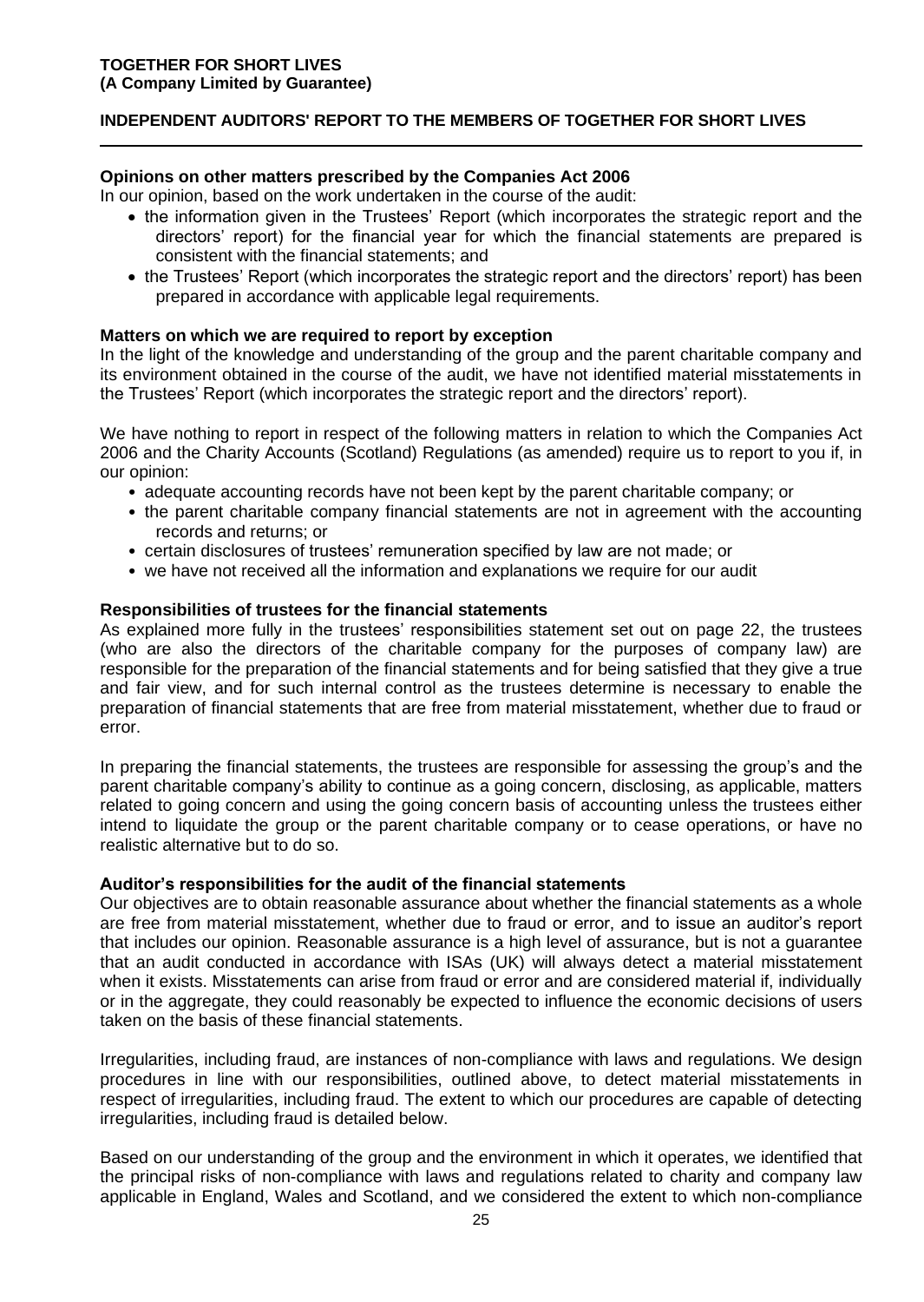#### **INDEPENDENT AUDITORS' REPORT TO THE MEMBERS OF TOGETHER FOR SHORT LIVES**

might have a material effect on the financial statements. We also considered those laws and regulations that have a direct impact on the preparation of the financial statements such as the Companies Act 2006, the Charities Act 2011 and the Charities and Trustee Investment (Scotland) Act 2005.

We evaluated management's incentives and opportunities for fraudulent manipulation of the financial statements (including the risk of override of controls) and determined that the principal risks were related to revenue recognition, and management override of controls. Audit procedures performed by the engagement team included:

- Inspecting correspondence with regulators and tax authorities;
- Discussions with management including consideration of known or suspected instances of noncompliance with laws and regulation and fraud;
- Reviewing the controls and procedures of the charity relevant to the preparation of the financial statements to ensure these were in place throughout the year, including during the Covid-19 remote working period;
- Evaluating management's controls designed to prevent and detect irregularities;
- Identifying and testing journals, in particular journal entries posted with unusual account combinations, postings by unusual users or with unusual descriptions; and
- Challenging assumptions and judgements made by management in their critical accounting estimates.

A further description of our responsibilities for the audit of the financial statements is located on the Financial Reporting Council's website at: [www.frc.org.uk/auditorsresponsibilities.](http://www.frc.org.uk/auditorsresponsibilities) This description forms part of our auditor's report.

#### **Use of our report**

This report is made solely to the charitable company's members, as a body, in accordance with Chapter 3 of Part 16 of the Companies Act 2006, section 44(1)(c) of the Charities and Trustee Investment (Scotland) Act 2005 and regulation 10 of the Charities Accounts (Scotland) Regulations 2006. Our audit work has been undertaken so that we might state to the charitable company's members those matters we are required to state to them in an Auditor's report and for no other purpose. To the fullest extent permitted by law, we do not accept or assume responsibility to anyone other than the charitable company and the charitable company's members as a body, for our audit work, for this report, or for the opinions we have formed.

l'Breu)

Jane Askew (Senior Statutory Auditor) 10 Queen Street Place for and on behalf of **London London Haysmacintyre LLP ECAR 1AG** Statutory Auditors

Date: 23 September 2021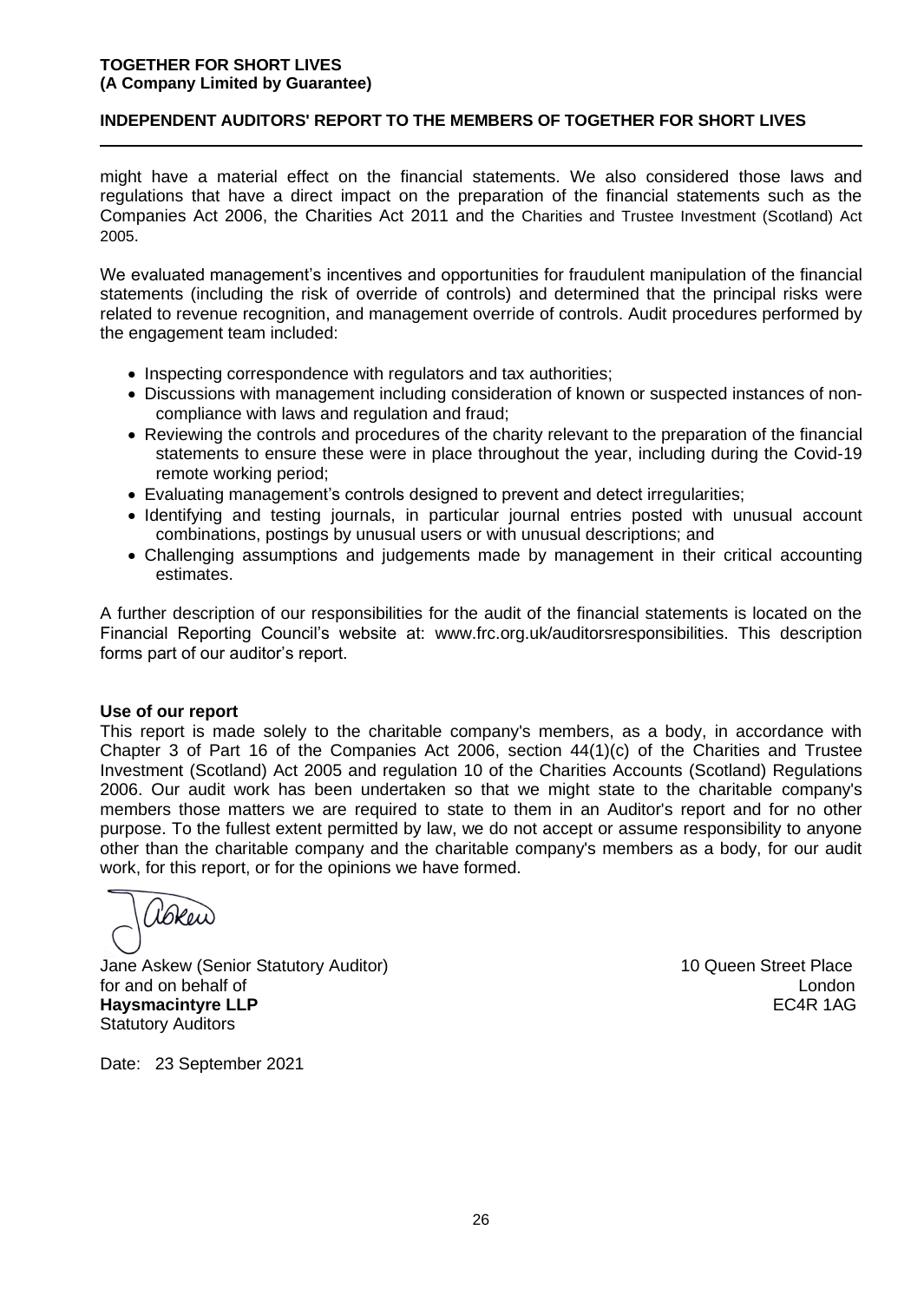#### **CONSOLIDATED STATEMENT OF FINANCIAL ACTIVITIES (incorporating an income and expenditure account) FOR THE YEAR ENDED 31 MARCH 2021**

|                                                                                                            | <b>Note</b>                                                                         | <b>Designated</b><br>funds -<br>legacy<br>2021<br>£ | Other<br>unrestricted<br>funds<br>2021<br>£      | <b>Restricted</b><br><b>Funds</b><br>excluding<br><b>NFS</b><br>2021<br>£ | <b>Restricted</b><br><b>Funds NFS</b><br>2021<br>£ | <b>Total</b><br>funds<br>2021<br>£                 | <b>Total</b><br>funds<br>2020<br>£                 |
|------------------------------------------------------------------------------------------------------------|-------------------------------------------------------------------------------------|-----------------------------------------------------|--------------------------------------------------|---------------------------------------------------------------------------|----------------------------------------------------|----------------------------------------------------|----------------------------------------------------|
| <b>INCOME FROM:</b>                                                                                        |                                                                                     |                                                     |                                                  |                                                                           |                                                    |                                                    |                                                    |
| Donations and legacies<br>Other trading activities<br>Investments<br>Charitable activities<br>Other income | $\overline{2}$<br>$\overline{2}$<br>$\mathbf 2$<br>$\overline{2}$<br>$\overline{2}$ |                                                     | 500,775<br>325,677<br>51,269<br>34,802<br>24,204 | 513,891                                                                   | 1,749,340<br>8,164                                 | 2,764,006<br>333,841<br>51,269<br>34,802<br>24,204 | 3,553,012<br>723,340<br>29,252<br>34,944<br>50,515 |
| <b>TOTAL INCOME</b>                                                                                        | $\overline{2}$                                                                      |                                                     | 936,727                                          | 513,891                                                                   | 1,757,504                                          | 3,208,122                                          | 4,391,063                                          |
| <b>EXPENDITURE ON:</b>                                                                                     |                                                                                     |                                                     |                                                  |                                                                           |                                                    |                                                    |                                                    |
| Raising funds<br>Charitable activities                                                                     |                                                                                     | 41,395<br>30,050                                    | 319,300<br>773,459                               | 505,009                                                                   | 62,337                                             | 423,032<br>1,503,722 2,812,240                     | 777,998<br>2,321,290                               |
| <b>TOTAL EXPENDITURE</b>                                                                                   | $\overline{4}$                                                                      | 71,445                                              | 1,092,759                                        | 505,009                                                                   |                                                    | 1,566,059 3,235,272                                | 3,099,288                                          |
| Net income/(expenditure)<br>before revaluation                                                             |                                                                                     | (71, 445)                                           | (156, 032)                                       | 8,882                                                                     | 191,445                                            |                                                    | $(27, 150)$ 1, 291, 775                            |
| <b>Gains on revaluations of</b><br>investment assets                                                       |                                                                                     |                                                     | 274,227                                          |                                                                           |                                                    | 274,227                                            | (29, 751)                                          |
| <b>NET</b><br>INCOME/(EXPENDITURE)                                                                         |                                                                                     | (71, 445)                                           | 118,195                                          | 8,882                                                                     | 191,445                                            | 247,077                                            | 1,262,024                                          |
| <b>Transfers between Funds</b>                                                                             | 16                                                                                  |                                                     | 162,888                                          | (11, 991)                                                                 | (150, 897)                                         |                                                    |                                                    |
| <b>NET MOVEMENT IN</b><br><b>FUNDS FOR THE YEAR</b>                                                        |                                                                                     | (71, 445)                                           | 281,083                                          | (3, 109)                                                                  | 40,548                                             |                                                    | 247,077 1,262,024                                  |
| Total funds at start of year                                                                               |                                                                                     | 2,672,000                                           | 1,254,481                                        | 180,655                                                                   |                                                    | (40,548) 4,066,588 2,804,564                       |                                                    |
| <b>TOTAL FUNDS AT END OF</b><br><b>YEAR</b>                                                                |                                                                                     | 2,600,555 1,535,564                                 |                                                  | 177,546                                                                   |                                                    | 4,313,665                                          | 4,066,588                                          |

All activities relate to continuing operations.

The accompanying notes form part of these financial statements.

Full comparatives for the year to 31 March 2020 are shown in notes 2 and 4.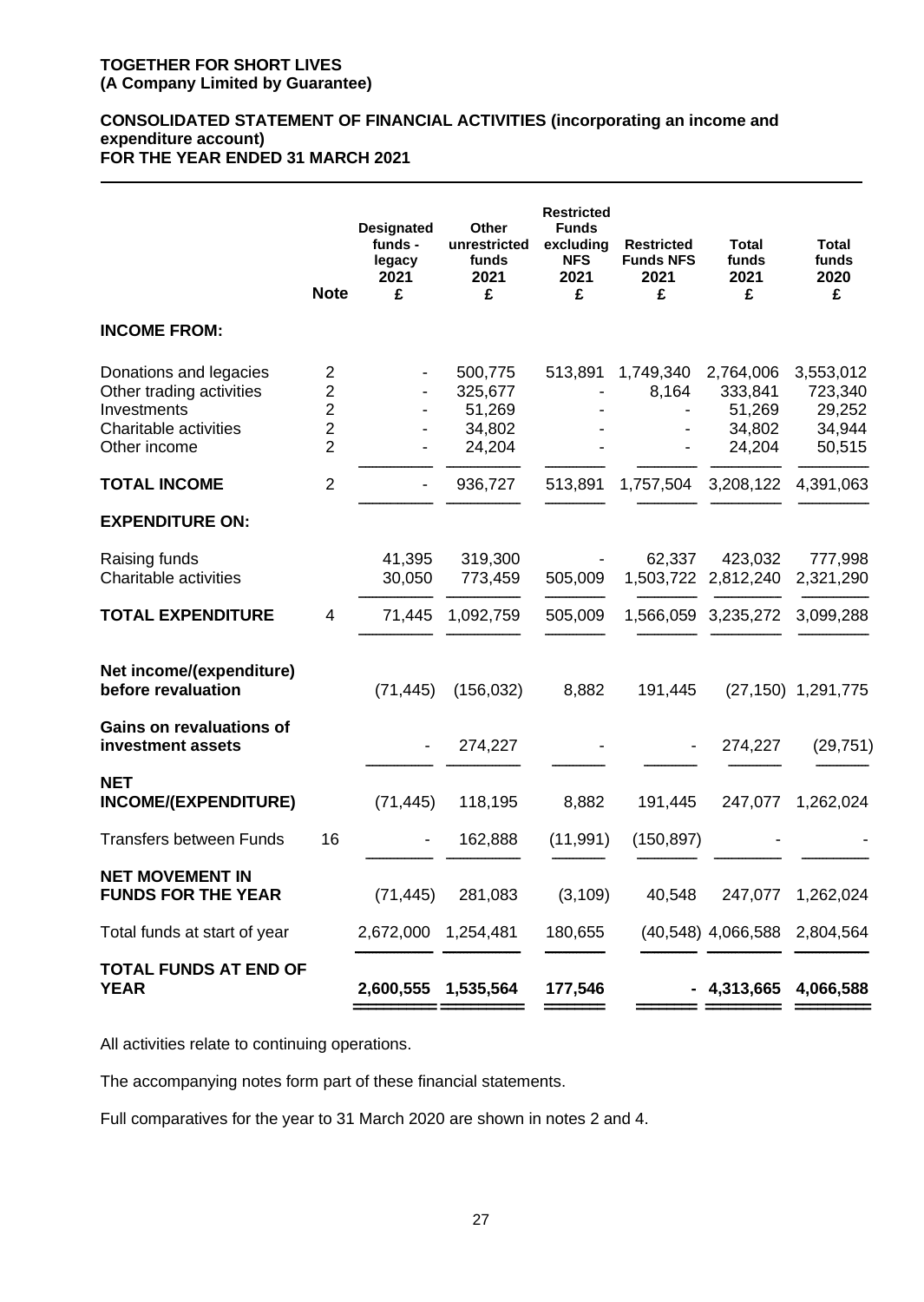(A Company Limited by Guarantee)

#### **REGISTERED NUMBER: 07783702**

#### **CONSOLIDATED BALANCE SHEET AS AT 31 MARCH 2021**

|                                                                                           | <b>Note</b> | 2021<br>£<br>£       |                      | 2020<br>£<br>£     |                                   |
|-------------------------------------------------------------------------------------------|-------------|----------------------|----------------------|--------------------|-----------------------------------|
| <b>FIXED ASSETS</b>                                                                       |             |                      |                      |                    |                                   |
| Tangible assets<br>Investments                                                            | 11<br>12    |                      | 15,081<br>3,602,892  |                    | 36,004<br>3,828,665               |
|                                                                                           |             |                      | 3,617,973            |                    | 3,864,669                         |
| <b>CURRENT ASSETS</b>                                                                     |             |                      |                      |                    |                                   |
| <b>Debtors</b><br>Cash at bank                                                            | 13          | 1,223,488<br>871,405 |                      | 307,828<br>621,398 |                                   |
|                                                                                           |             | 2,094,893            |                      | 929,226            |                                   |
| <b>CREDITORS: amounts falling due within</b><br>one year                                  | 14          | (1,399,201)          |                      | (727, 307)         |                                   |
| <b>NET CURRENT ASSETS</b>                                                                 |             |                      | 695,692              |                    | 201,919                           |
| <b>NET ASSETS</b>                                                                         |             |                      | 4,313,665            |                    | 4,066,588                         |
| <b>CHARITY FUNDS</b>                                                                      |             |                      |                      |                    |                                   |
| <b>Restricted funds NFS</b><br>Restricted funds excluding NFS<br>Designated fund - legacy | 16<br>16    |                      | 177,546<br>2,600,555 |                    | (40, 548)<br>180,655<br>2,672,000 |
| Other unrestricted funds                                                                  | 16          |                      | 1,535,564            |                    | 1,254,481                         |
| <b>TOTAL FUNDS</b>                                                                        |             |                      | 4,313,665            |                    | 4,066,588                         |

The financial statements were approved by the trustees on 28 July 2021 and signed on their behalf, by:

**B Watson, Treasurer** 

**Dr H Cass OBE, Chair**

The accompanying notes form part of these financial statements.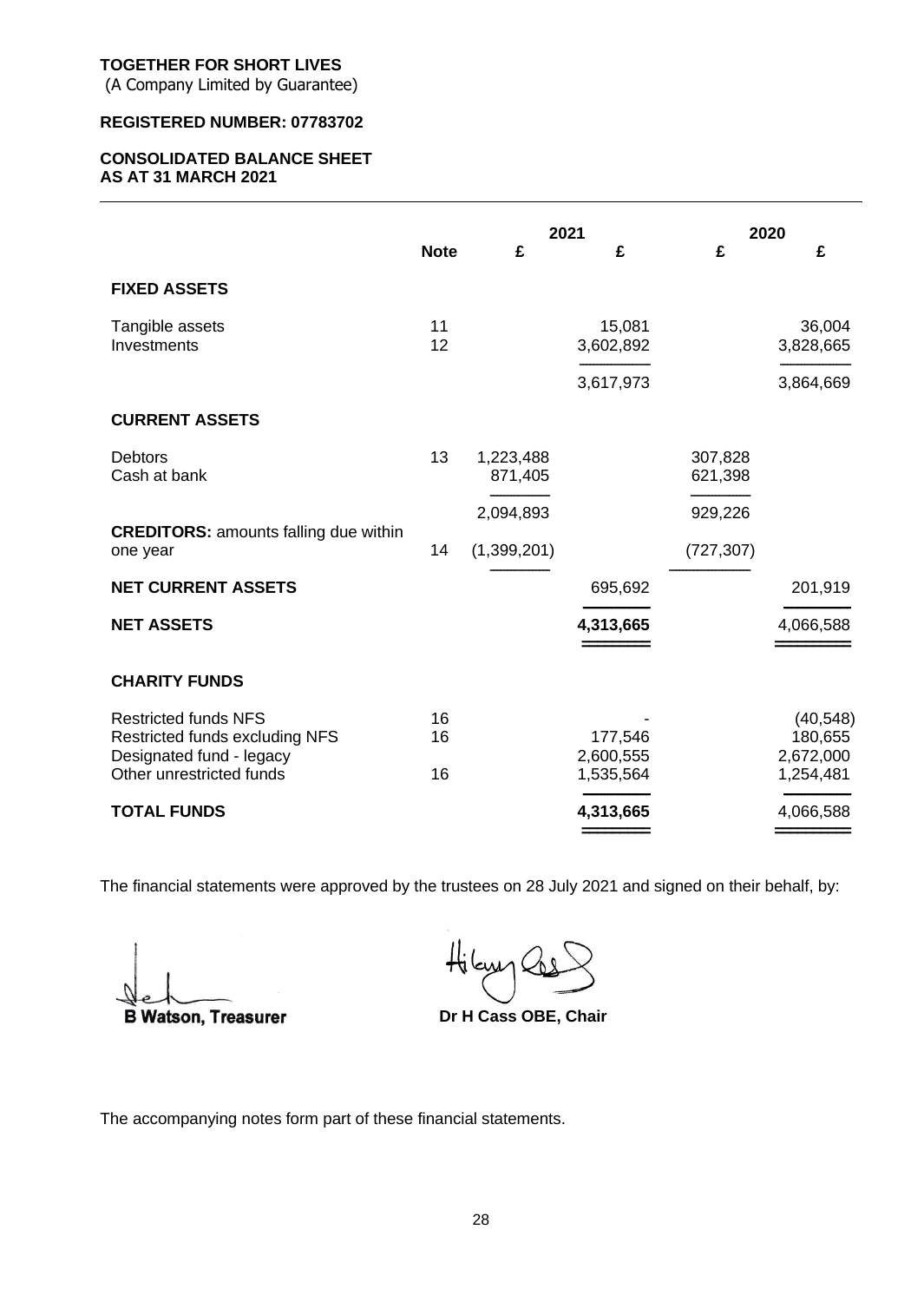(A Company Limited by Guarantee)

#### **REGISTERED NUMBER: 07783702**

#### **CHARITY BALANCE SHEET AS AT 31 MARCH 2021**

|                                                                                                                       | 2021           |                      | 2020                              |                    |                                                |
|-----------------------------------------------------------------------------------------------------------------------|----------------|----------------------|-----------------------------------|--------------------|------------------------------------------------|
|                                                                                                                       | <b>Note</b>    | £                    | £                                 | £                  | £                                              |
| <b>FIXED ASSETS</b>                                                                                                   |                |                      |                                   |                    |                                                |
| Tangible assets<br>Investments                                                                                        | 11<br>12       |                      | 15,081<br>3,607,892               |                    | 36,004<br>3,833,665                            |
|                                                                                                                       |                |                      | 3,622,973                         |                    | 3,869,669                                      |
| <b>CURRENT ASSETS</b>                                                                                                 |                |                      |                                   |                    |                                                |
| <b>Debtors</b><br>Cash at bank                                                                                        | 13             | 1,284,579<br>796,167 |                                   | 383,456<br>537,244 |                                                |
|                                                                                                                       |                | 2,080,746            |                                   | 920,700            |                                                |
| <b>CREDITORS: amounts falling due within</b><br>one year                                                              | 14             | (1,390,054)          |                                   | (723, 781)         |                                                |
| <b>NET CURRENT ASSETS</b>                                                                                             |                |                      | 690,692                           |                    | 196,919                                        |
| <b>NET ASSETS</b>                                                                                                     |                |                      | 4,313,665                         |                    | 4,066,588                                      |
| <b>CHARITY FUNDS</b>                                                                                                  |                |                      |                                   |                    |                                                |
| <b>Restricted funds NFS</b><br>Restricted funds excluding NFS<br>Designated fund - legacy<br>Other unrestricted funds | 16<br>16<br>16 |                      | 177,546<br>2,600,555<br>1,535,564 |                    | (40, 548)<br>180,655<br>2,672,000<br>1,254,481 |
| <b>TOTAL FUNDS</b>                                                                                                    |                |                      | 4,313,665                         |                    | 4,066,588                                      |
|                                                                                                                       |                |                      |                                   |                    |                                                |

The financial statements were approved by the trustees on 28 July 2021 and signed on their behalf, by:

**B Watson, Treasurer** 

Hilasyn  **Dr H Cass OBE, Chair**

The accompanying notes form part of these financial statements.

The surplus of the parent charity was £246,902 (2020: deficit of £41,669).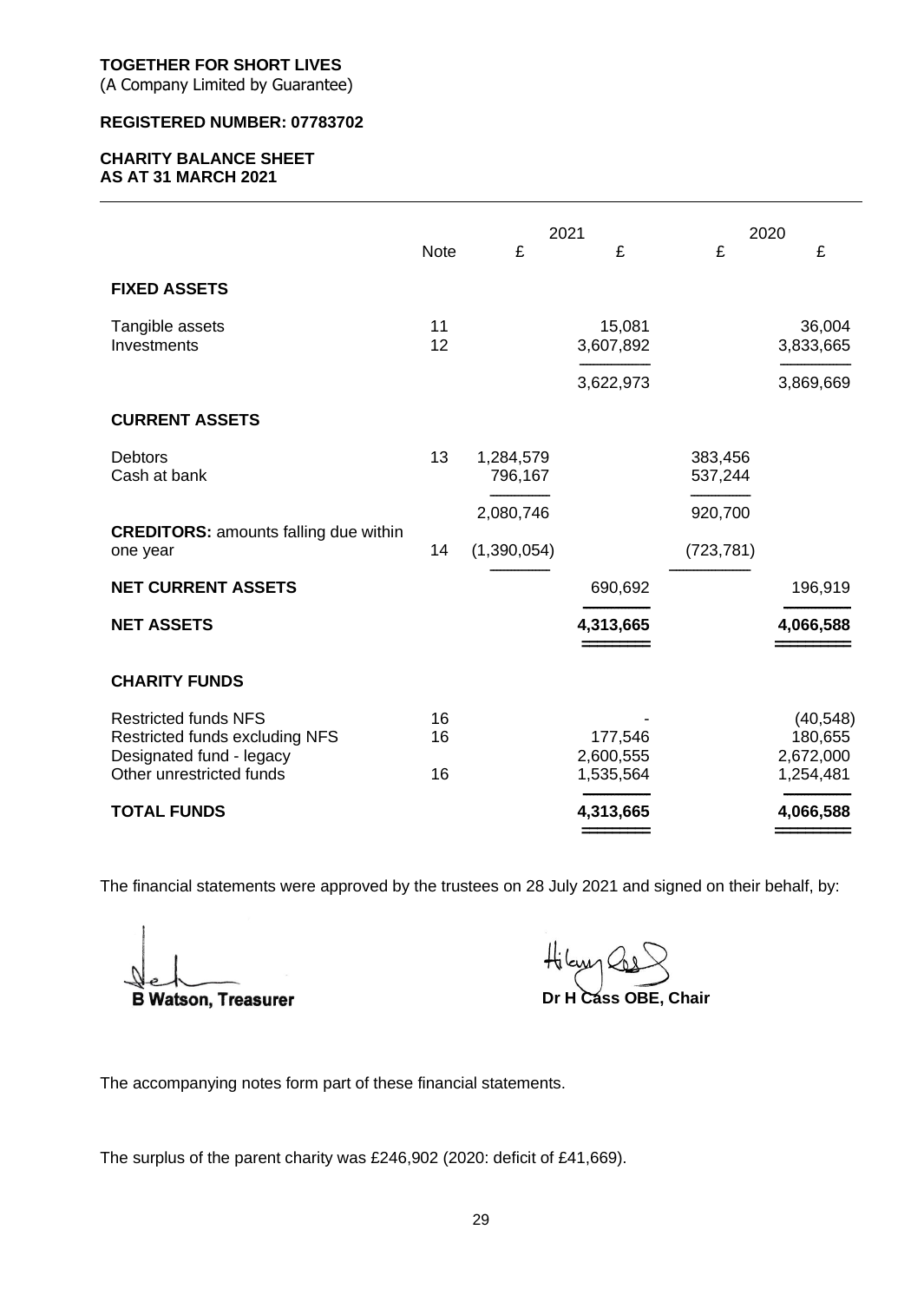#### **GROUP STATEMENT OF CASH FLOWS**

#### **FOR THE YEAR ENDED 31 MARCH 2021**

|                                                                                                                             | <b>Note</b> | 2021<br>£                                             | 2020<br>£                                  |
|-----------------------------------------------------------------------------------------------------------------------------|-------------|-------------------------------------------------------|--------------------------------------------|
| Cash inflow from operating activities                                                                                       | a           | (295, 121)                                            | 3,120,953                                  |
| Cash flows from investing activities                                                                                        |             |                                                       |                                            |
| Interest income<br>Investment income<br>Purchase of tangible fixed assets<br>Purchase of investments<br>Sale of investments |             | 322<br>50,947<br>(6, 141)<br>(1,000,000)<br>1,500,000 | 3,161<br>26,091<br>(8, 561)<br>(3,100,000) |
| Cash used in investing activities                                                                                           |             | 545,128                                               | (3,079,309)                                |
| Increase in cash and cash equivalents in the<br>year                                                                        |             | 250,007                                               | 41,644                                     |
| Cash and short term investments at the beginning<br>of the year                                                             |             | 621,398                                               | 579,754                                    |
| TOTAL CASH AND SHORT TERM<br><b>INVESTMENTS AT THE END OF THE YEAR</b>                                                      |             | 871,405                                               | 621,398                                    |

#### **a. RECONCILIATION OF NET MOVEMENT IN FUNDS TO NET CASH INFLOW FROM OPERATING ACTIVITIES**

|                                           | 2021<br>£  | 2020<br>£ |
|-------------------------------------------|------------|-----------|
| Net income                                | 247,077    | 1,262,024 |
| Depreciation charge                       | 27,064     | 37,836    |
| Interest income                           | (322)      | (3, 161)  |
| Investment income                         | (50,947)   | (26,091)  |
| Gain on investments                       | (274, 227) | 29,751    |
| (Increase)/decrease in debtors            | (915,660)  | 1,379,472 |
| Increase in creditors                     | 671,894    | 441,122   |
| Net cash inflow from operating activities | (295, 121) | 3,120,953 |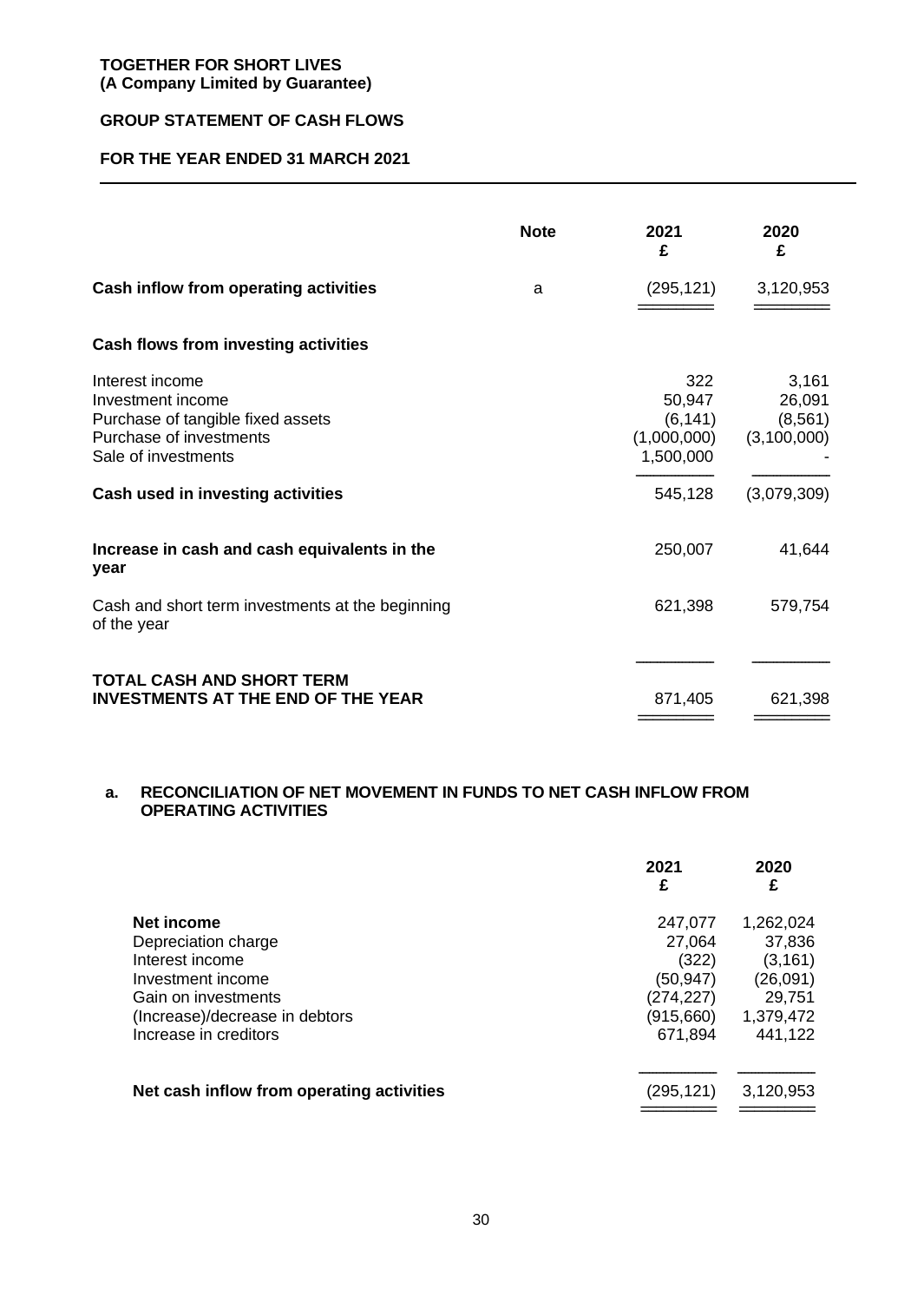#### **NOTES TO THE FINANCIAL STATEMENTS FOR THE YEAR ENDED 31 MARCH 2021**

#### **1. ACCOUNTING POLICIES**

The principal accounting policies adopted, judgements and key sources of estimation uncertainty in the preparation of the financial statements are as follows:

#### **1.1. Basis of preparation of the financial statements**

The consolidated financial statements have been prepared in accordance with Accounting and Reporting by Charities: Statement of Recommended Practice applicable to charities preparing their accounts in accordance with the Financial Reporting Standard applicable in the UK and Republic of Ireland (FRS 102) (effective 1 January 2016) - (Charities SORP (FRS 102)), the Financial Reporting Standard applicable in the UK and Republic of Ireland (FRS 102) and the Companies Act 2006.

Together for Short Lives meets the definition of a public benefit entity under FRS 102. Assets and liabilities are initially recognised at historical cost or transaction value unless otherwise stated in the relevant accounting policy notes.

#### **1.2. Preparation of accounts on a going concern basis**

The review of our financial position since the introduction of the COVID-19 control measures has included forecasting income, expenditure and cashflow, access to available unrestricted funds and detailed planning for potential future events, The trustees consider there are no material uncertainties about the Charity's ability to continue as a going concern for a period in excess of 12 months from the approval date of these accounts.

#### **1.3. Company Status**

Together for Short Lives is a company limited by guarantee, registered as a company in England and Wales (company number 7783702). The members of the company are the trustees named on page 1. In the event of the Together for Short Lives being wound up, the liability in respect of the guarantee is limited to £10 per member of Together for Short Lives.

#### **1.4. Income**

All income is recognised once the charity has entitlement to income, it is probable that income will be received and the amount of income receivable can be measured reliably.

#### **Donations and legacies**

Donations and gifts are included in full in the Statement of Financial Activities when there is entitlement, probability of receipt and the amount of income receivable can be measured reliably.

#### **Gifts in kind**

Gifts in kind represent assets donated for distribution or use by the charity. Assets given for distribution are recognised as income only when distributed. Assets given for use by the charity are recognised when receivable. Gifts in kind are valued at the amount actually realised from the disposal of the assets or at the price the charity would otherwise have paid for the assets.

#### **Grants**

Grants are recognised in full in the Statement of Financial Activities in the year in which the charity has entitlement to the income, the amount of income receivable can be measured reliably and there is probability of receipt.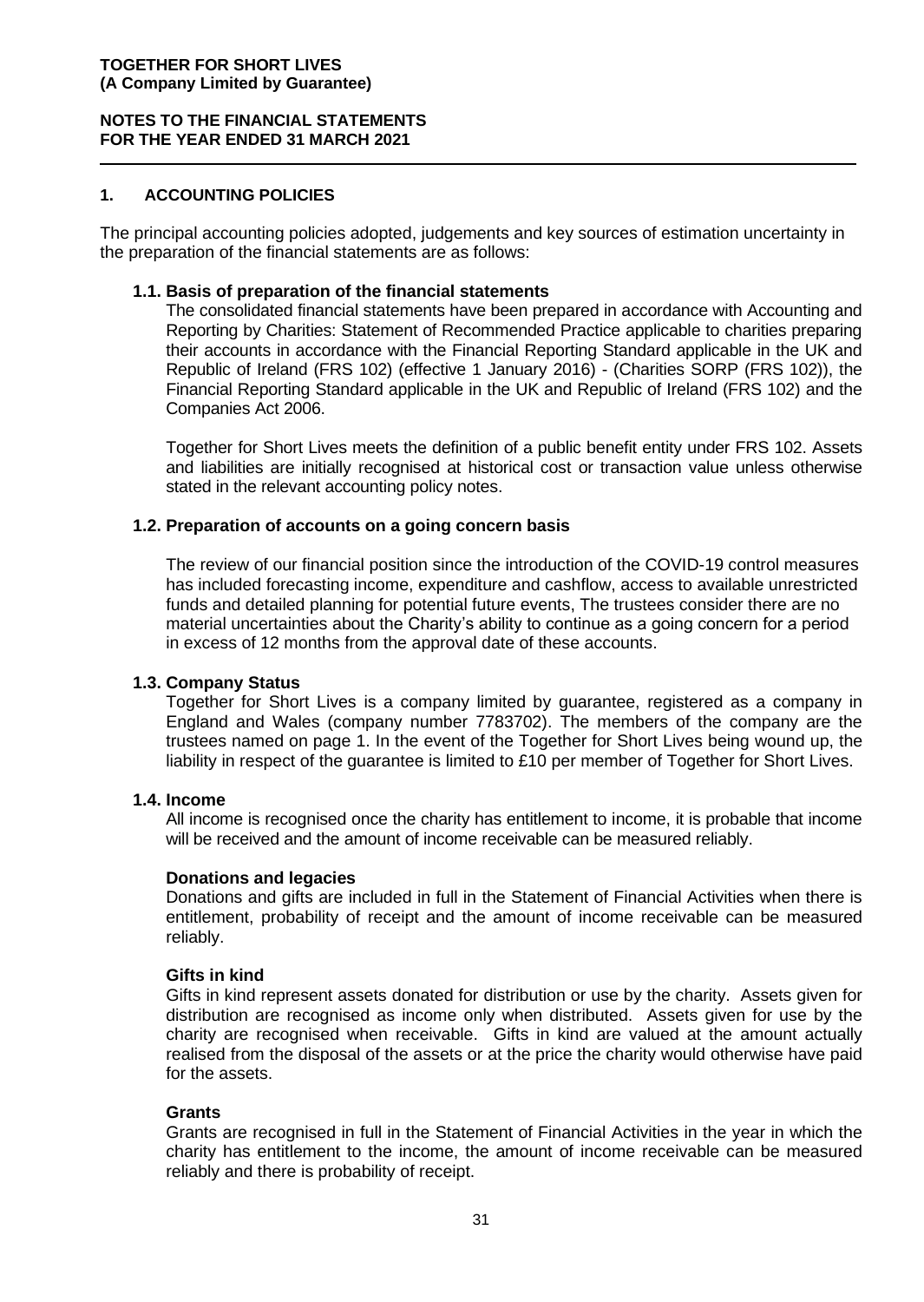#### **NOTES TO THE FINANCIAL STATEMENTS FOR THE YEAR ENDED 31 MARCH 2021**

#### **1. ACCOUNTING POLICIES (continued)**

#### **Income from charitable activities**

Income from charitable activities is recognised as earned as the related services are provided. Income from other trading activities is recognised as earned as the related goods are provided.

#### **Investment income**

Investment income is recognised on a receivable basis once the amounts can be measured reliably.

#### **1.5. Expenditure**

Expenditure is recognised once there is a legal or constructive obligation to make a payment to a third party, it is probable that settlement will be required and the amount of the obligation can be measured reliably. Expenditure is classified under the following activity headings:

- Costs of raising funds
- Expenditure on charitable activities

Irrecoverable VAT is charged as a cost against the activity for which the expenditure was incurred.

Expenditure is allocated to the particular activity where the cost relates directly to that activity. However, the cost of overall direction and administration of each activity, comprising the salary and overhead costs of the central function, is apportioned based on staff time attributable to each activity.

Expenditure on raising funds for children's hospice services through the National Fundraising Scheme (NFS) is included under "Expenditure on charitable activities", as these are costs that we incur in supporting the children's palliative care sector and so are part of delivering our charitable purpose.

#### **1.6. Allocation of costs**

Staff costs are allocated between direct charitable expenditure and support costs based on the time spent on these activities. Other costs are allocated directly to the relevant heading.

#### **1.7. Operating leases**

Rental charges are charged on a straight-line basis over the life of the lease.

#### **1.8. Fund accounting**

General funds are unrestricted funds which are available for use at the discretion of the trustees in furtherance of the general objectives of the company and which have not been designated for other purposes.

Designated funds comprise unrestricted funds that have been set aside by the trustees for particular purposes. The aim and use of each designated fund is set out in the notes to the financial statements.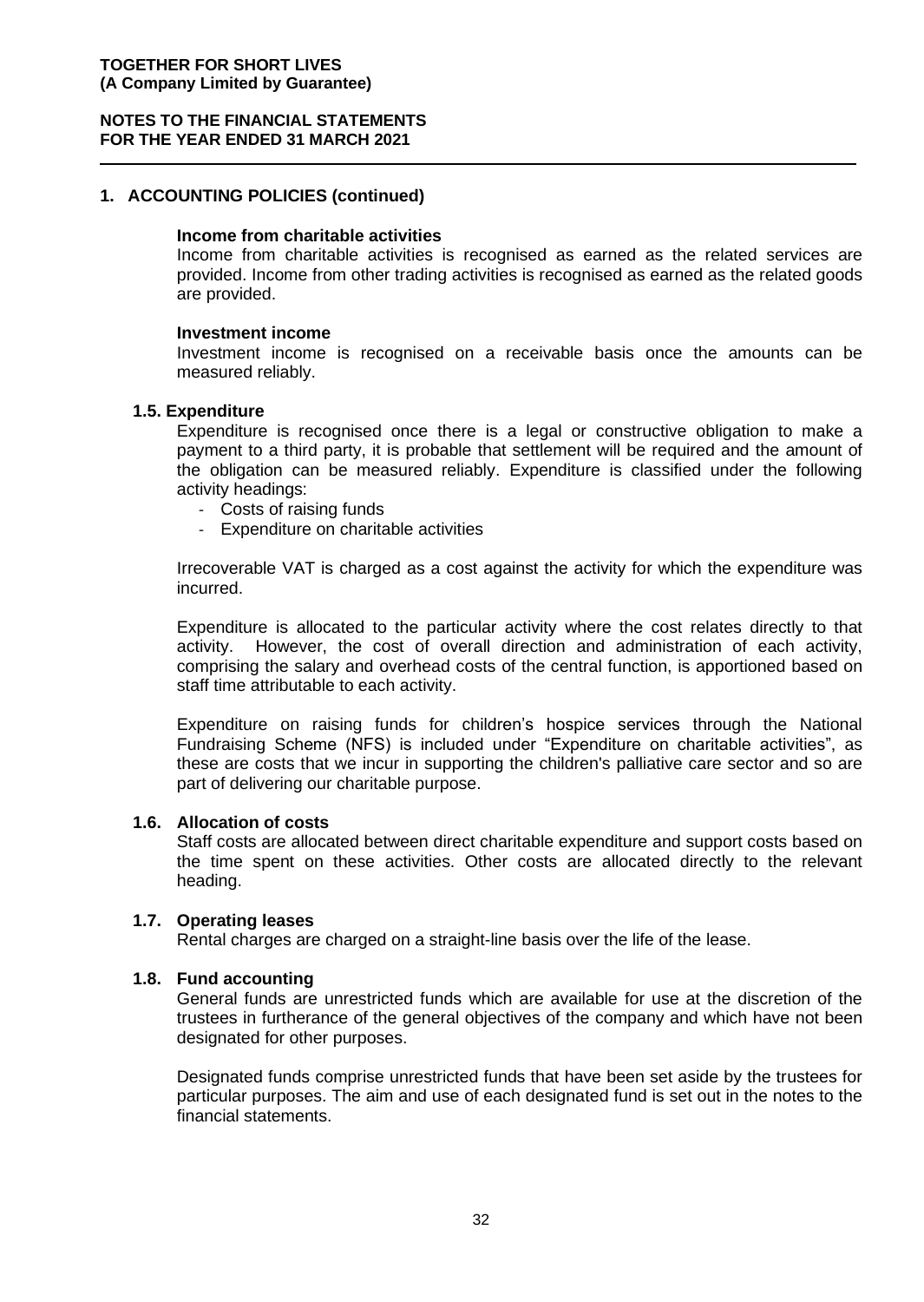#### **1. ACCOUNTING POLICIES (continued)**

Restricted funds are funds which are to be used in accordance with specific restrictions imposed by donors or which have been raised by the company for particular purposes. The costs of raising and administering such funds are charged against the specific fund. The aim and use of each restricted fund is set out in the notes to the financial statements.

Investment income, gains and losses are allocated to the appropriate fund.

#### **1.6. Employee benefits**

#### **Short term benefits**

Short term benefits including holiday pay are recognised as an expense in the period in which the service is received.

#### **Employee termination benefits**

Termination benefits are accounted for on an accruals basis and in line with FRS 102. **Pension scheme**

Together for Short Lives operates a defined contribution pension scheme for the benefit of its employees. The assets of the scheme are held independently from those of the Charity in an independently administered fund. The pensions costs charged in the financial statements represent the contributions payable during the year.

#### **1.7. Basis of consolidation**

The financial statements consolidate the accounts of Together for Short Lives and its subsidiary undertaking Together for Short Lives (Trading) Ltd. The company has taken advantage of the exemption contained within 408 of the Companies Act 2006 not to present its own Income and Expenditure Account.

#### **1.8. Investments**

Investments are stated at market value at the balance sheet date. The Statement of Financial Activities includes the net gains and losses arising on revaluations and disposals throughout the year.

Investments in subsidiaries are valued at cost less provision for impairment.

Monies held in deposit accounts are classified as investments within current assets.

#### **1.9. Tangible fixed Assets and depreciation**

Fixed assets are initially recorded at cost. Expenditure on fixed assets costing £1,000 or less is written off as incurred.

Tangible fixed assets are stated at cost less depreciation. Depreciation is provided at rates calculated to write off the cost of fixed assets, less their estimated residual value, over their expected useful lives on the following bases:

| Leasehold improvements       | Straight line over the period of the lease |
|------------------------------|--------------------------------------------|
| <b>Fixtures and fittings</b> | 25% straight line                          |
| Office equipment             | 33.3% straight line                        |

#### **1.10. Debtors**

Trade and other debtors are recognised at the settlement amount due after any trade discount offered. Prepayments are valued at the amount prepaid net of any trade discounts due.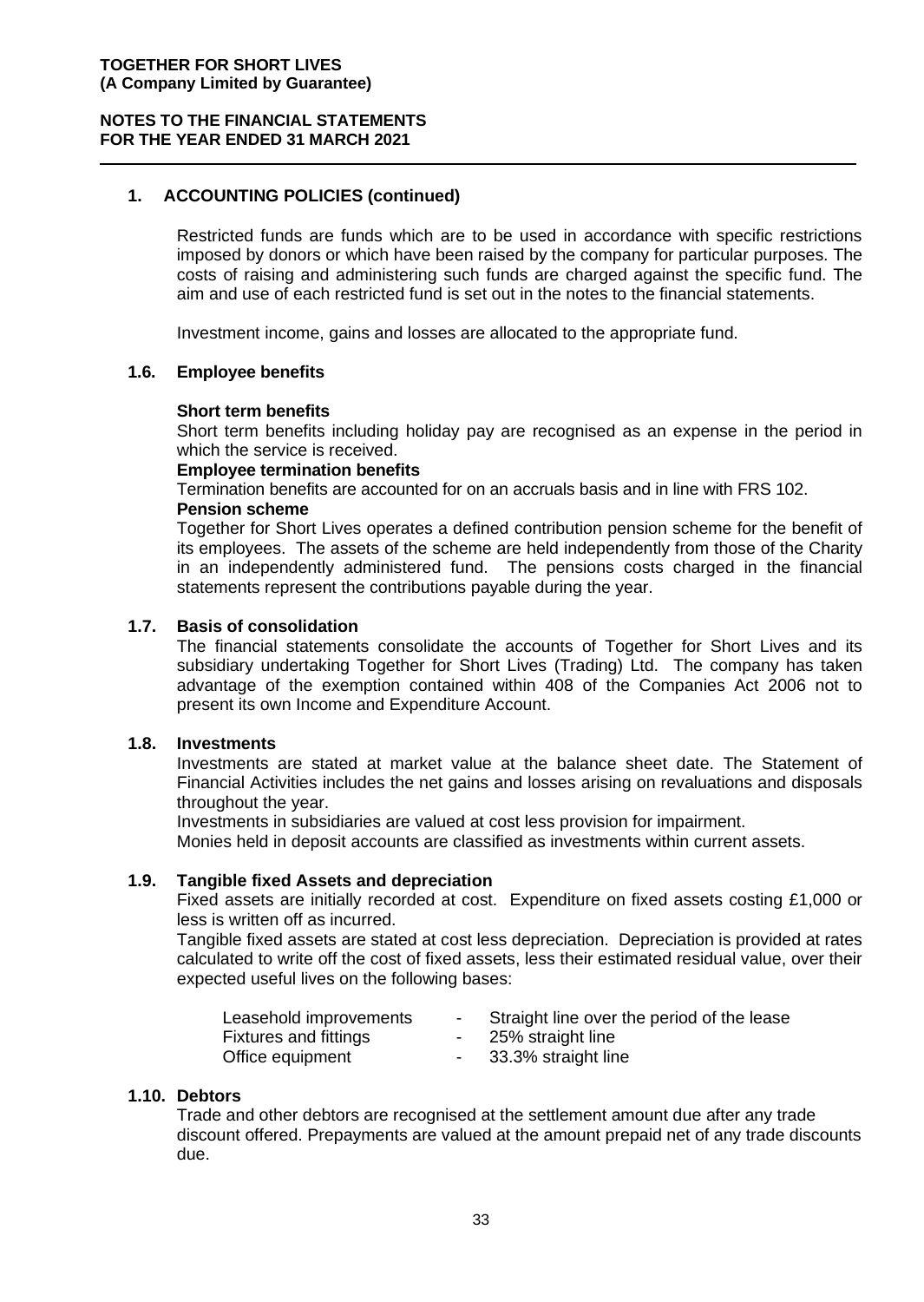#### **NOTES TO THE FINANCIAL STATEMENTS FOR THE YEAR ENDED 31 MARCH 2021**

#### **1. ACCOUNTING POLICIES (continued)**

#### **1.11. Creditors and provisions**

Creditors and provisions are recognised where the charity has a present obligation resulting from a past event that will probably result in the transfer of funds to a third party and the amount due to settle the obligation can be measured or estimated reliably. Creditors and provisions are normally recognised at their settlement amount after allowing for any trade discounts due.

#### **1.12. Critical accounting judgements and key sources of estimation uncertainty**

In the application of the charity's accounting policies, the Trustees are required to make judgements, estimates and assumptions about the carrying amounts of assets and liabilities that are not readily apparent from other sources. The estimates and associated assumptions are based on historical experience and other factors that are considered to be relevant. Actual results may differ from these estimates. The estimates and underlying assumptions are reviewed on an ongoing basis. Revisions to accounting estimates are recognised in the period in which the estimate is revised if the revision affects only that period, or in the period of the revision and future periods if the revision affects both current and future periods.

#### *Critical judgements – legacy income recognition*

During the year, the charity received notification of a residual legacy. The administration of the estate remains ongoing. In the Trustees judgement there is insufficient information available to measure the legacy due to the charity and therefore only the interim distribution received after the year end has been recognised in these accounts.

The trustees do not consider there are any other critical judgements or sources of estimation uncertainty requiring disclosure beyond the accounting policies listed above.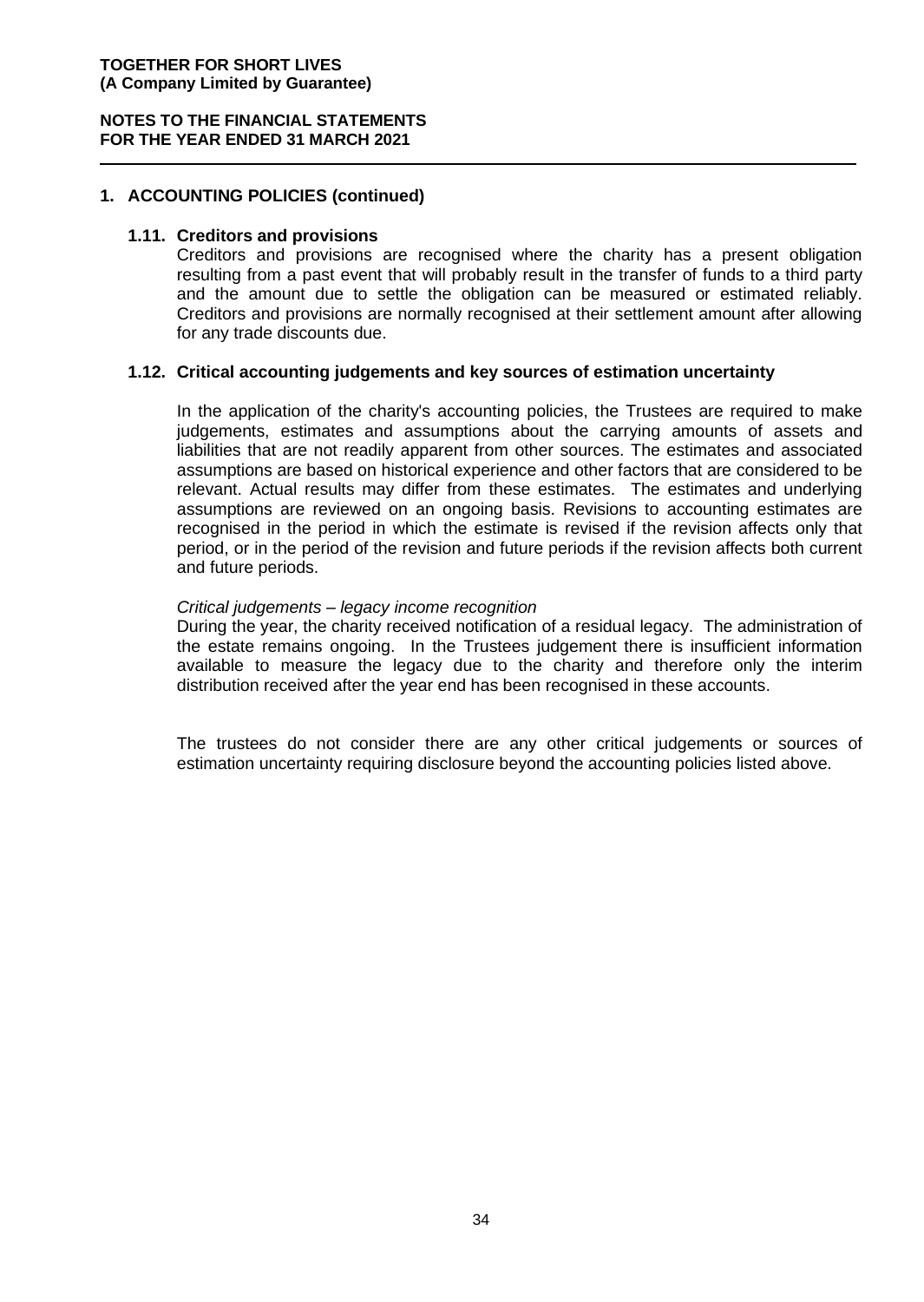#### **NOTES TO THE FINANCIAL STATEMENTS FOR THE YEAR ENDED 31 MARCH 2021**

#### **2. ANALYSIS OF INCOME**

|                                           | <b>Unrestricted Designated</b><br>funds<br>2021<br>£ | <b>Funds</b><br>2021<br>£ | <b>Restricted</b><br><b>Funds</b><br>excluding<br><b>NFS</b><br>2021<br>£ | <b>Restricted</b><br><b>Funds NFS</b><br>2021<br>£ | <b>Total</b><br>funds<br>2021<br>£ | <b>Total</b><br>funds<br>2020<br>£ |
|-------------------------------------------|------------------------------------------------------|---------------------------|---------------------------------------------------------------------------|----------------------------------------------------|------------------------------------|------------------------------------|
| <b>Donations and</b><br>legacies          |                                                      |                           |                                                                           |                                                    |                                    |                                    |
| Donations<br>Legacies<br>Grants           | 133,844<br>29,163<br>337,768                         |                           | 163,968<br>349,923                                                        | 1,749,340                                          | 2,047,152<br>29,163<br>687,691     | 1,409,680<br>1,379,578<br>763,753  |
|                                           | 500,775                                              |                           | 513,891                                                                   | 1,749,340                                          | 2,764,006                          | 3,553,011                          |
| <b>Other trading</b><br>activities        |                                                      |                           |                                                                           |                                                    |                                    |                                    |
| Licensing<br>Fundraising events           | 40,444<br>285,233                                    |                           |                                                                           | 8,164                                              | 48,608<br>285,233                  | 141,947<br>581,393                 |
|                                           | 325,677                                              |                           |                                                                           | 8,164                                              | 333,841                            | 723,340                            |
| <b>Investments</b>                        |                                                      |                           |                                                                           |                                                    |                                    |                                    |
| <b>Bank interest</b><br>Investment income | 322<br>50,947                                        |                           |                                                                           |                                                    | 322<br>50,947                      | 3,161<br>26,091                    |
|                                           | 51,269                                               |                           |                                                                           |                                                    | 51,269                             | 29,252                             |
| <b>Charitable activities</b>              |                                                      |                           |                                                                           |                                                    |                                    |                                    |
| Membership fees<br>Conferences            | 34,802                                               |                           |                                                                           |                                                    | 34,802                             | 34,944                             |
|                                           | 34,802                                               |                           |                                                                           |                                                    | 34,802                             | 34,944                             |
| <b>Other income</b>                       | 24,204                                               |                           |                                                                           |                                                    | 24,204                             | 50,515                             |
| <b>Total income</b>                       | 936,727                                              |                           | 513,891                                                                   | 1,757,504                                          | 3,208,122                          | 4,391,063                          |

#### *Comparative analysis for 2020*

In 2020, no donations income in 2020 was restricted (excluding NFS), £869,041 was restricted to NFS and £540,639 was unrestricted with £nil recognised in designated funds.

£93,790 of fundraising events income was restricted to NFS.

£349,923 of Grants income was restricted (excluding NFS). All other income in 2020 was unrestricted.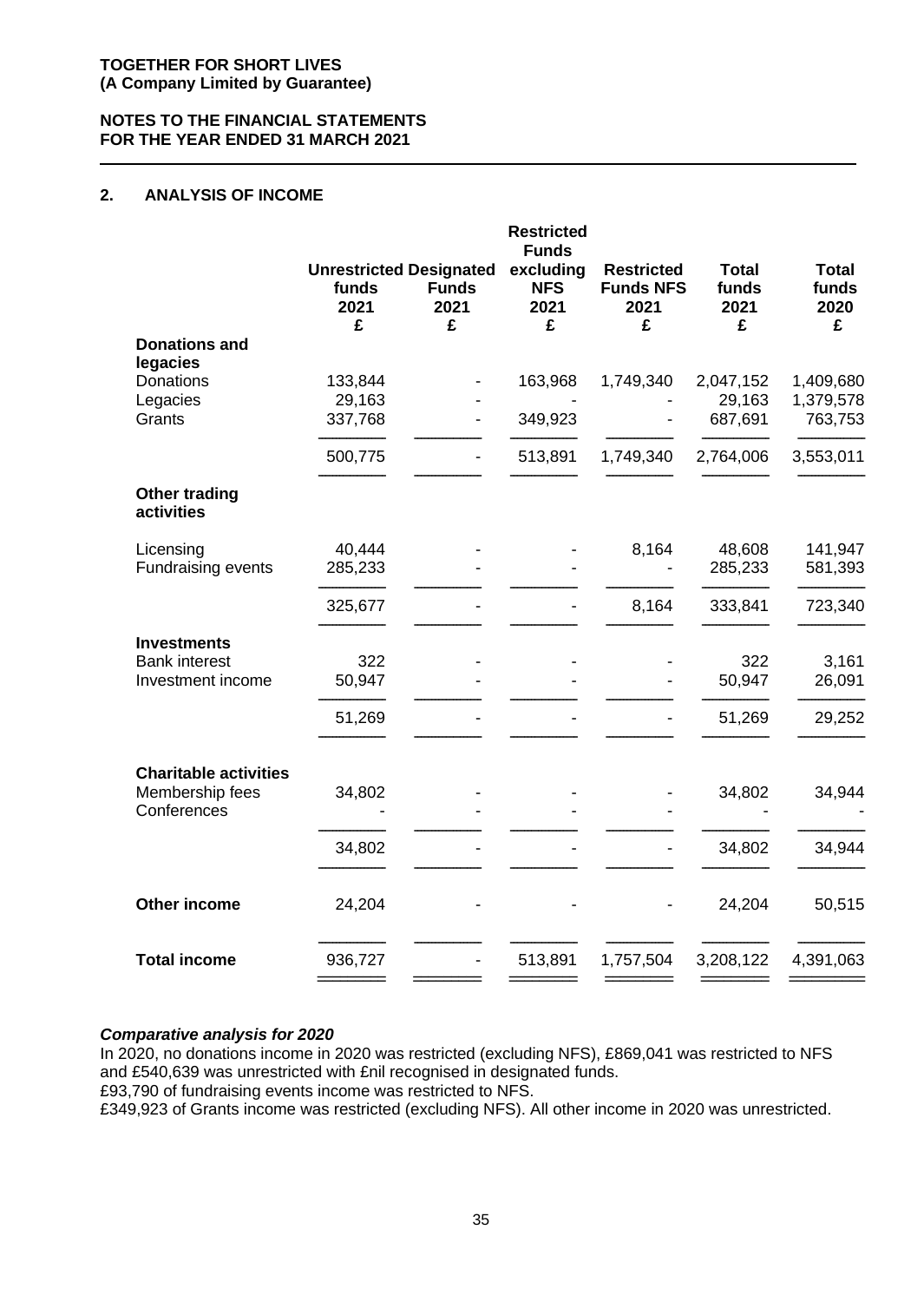#### **3. NET INCOME FROM TRADING ACTIVITIES OF SUBSIDIARY**

Together for Short Lives owns 100% of the called up share capital of Together for Short Lives (Trading) Limited, a trading company registered in England and Wales, company number 06434214. A summary of the trading results of Together for Short Lives (Trading) Limited for the year ended 31 March 2021 is shown below. All taxable profits have been transferred to the Charity.

|                                        | 2021               | 2020              |
|----------------------------------------|--------------------|-------------------|
| Turnover<br>Administrative expenses    | £                  | £                 |
|                                        | 47,124<br>(9, 188) | 66,620<br>(9,250) |
| <b>Profit after tax</b>                | 37,936             | 57,370            |
| Payment under gift aid                 | (37, 936)          | (57, 370)         |
| <b>Retained profit carried forward</b> |                    |                   |
|                                        |                    |                   |

At 31 March 2021 the total of share capital and reserves for the company was £5,000 (2020: £5,000). Net assets were £75,236 (2020: £84,154) and net liabilities were £70,236 (2020: £79,154).

#### **4. ANALYSIS OF EXPENDITURE**

| <b>Grants</b><br>2021<br>£ | <b>Other costs</b><br>2021<br>£ | costs<br>2021<br>£                         | <b>Total</b><br>2021<br>£           | <b>Total</b><br>2020<br>£ |
|----------------------------|---------------------------------|--------------------------------------------|-------------------------------------|---------------------------|
|                            |                                 |                                            |                                     |                           |
|                            | 247,297                         | 113,398                                    | 360,695                             | 703,559                   |
|                            |                                 |                                            |                                     | 74,439                    |
|                            | 292,084                         | 130,948                                    | 423,032                             | 777,998                   |
|                            |                                 |                                            |                                     |                           |
|                            | 660,530                         | 302,888                                    | 963,418                             | 1,172,339                 |
|                            | 253,794                         | 99,450                                     | 353,244                             | 338,394                   |
| 1,150,478                  |                                 |                                            | 1,150,478                           | 465,734                   |
| 160,500                    |                                 |                                            | 160,500                             | 327,123                   |
| 84,600                     |                                 |                                            | 84,600                              | 17,700                    |
| 100,000                    |                                 |                                            | 100,000                             |                           |
| 1,495,578                  | 914,325                         | 402,337                                    | 2,812,240                           | 2,321,290                 |
|                            |                                 |                                            |                                     | 3,099,288                 |
|                            |                                 |                                            |                                     |                           |
|                            | 1,495,578                       | <b>Direct costs</b><br>44,787<br>1,206,409 | <b>Support</b><br>17,550<br>533,285 | 62,337<br>3,235,272       |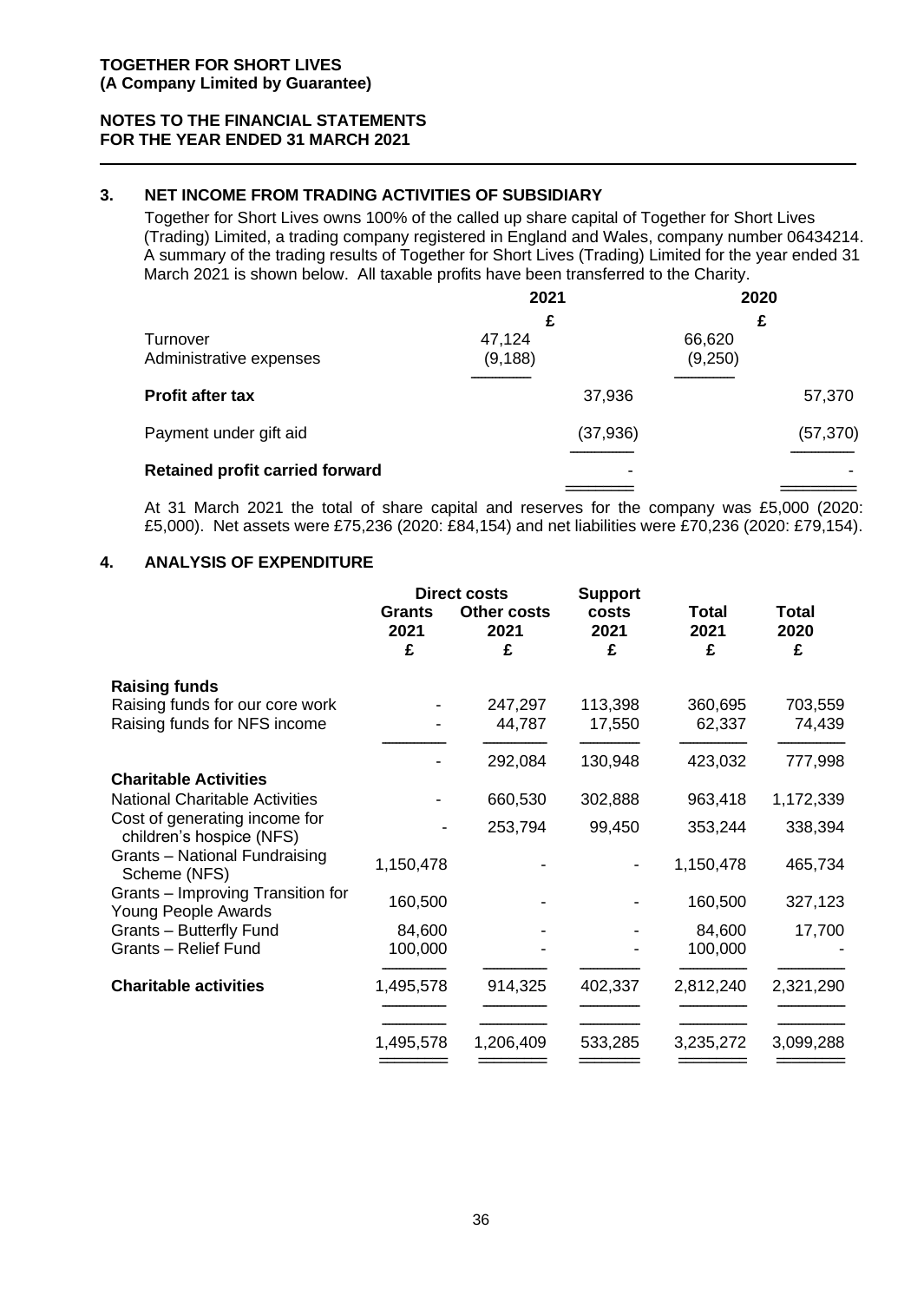#### **4. ANALYSIS OF EXPENDITURE (Continued)**

|                                                                                         | Grants<br>2020 | <b>Direct costs</b><br><b>Other costs</b><br>2020 | <b>Support</b><br>costs<br>2020 | <b>Total</b><br>2020 |
|-----------------------------------------------------------------------------------------|----------------|---------------------------------------------------|---------------------------------|----------------------|
| <b>Comparative analysis for 2020</b>                                                    | £              | £                                                 | £                               | £                    |
| <b>Raising funds</b><br>Raising funds for our core work<br>Raising funds for NFS income |                | 423,011<br>56,852                                 | 280,548<br>17,587               | 703,559<br>74,439    |
|                                                                                         |                | 479,863                                           | 298,135                         | 777,998              |
| <b>Charitable Activities</b><br><b>National Charitable Activities</b>                   |                | 926,743                                           | 245,596                         | 1,172,339            |
| Cost of generating income for children's<br>hospice (NFS)                               |                | 238,981                                           | 99,413                          | 338,394              |
| Grants - National Fundraising Scheme (NFS)                                              | 465,734        |                                                   |                                 | 465,734              |
| Grants – Improving Transition for Young<br>People Awards                                | 327,123        |                                                   |                                 | 327,123              |
| <b>Butterfly Fund Grants</b>                                                            | 17,700         |                                                   |                                 | 17,700               |
| <b>Charitable activities</b>                                                            | 810,557        | 1,165,724                                         | 345,009                         | 2,321,290            |
|                                                                                         | 810,557        | 1,645,587                                         | 643,144                         | 3,099,288            |

In 2020, £74,439 of expenditure on raising funds was restricted to NFS, and £703,559 was unrestricted.

£810,557 of expenditure on charitable activities was restricted, £338,394 was restricted to NFS and £1,172,339 was unrestricted.

#### **5. ANALYSIS OF SUPPORT COSTS**

|                            | <b>Total</b> | <b>Total</b><br>2020 |  |
|----------------------------|--------------|----------------------|--|
|                            | 2021         |                      |  |
|                            | £            | £                    |  |
| Staff costs                | 281,999      | 269,350              |  |
| Depreciation               | 27,065       | 37,836               |  |
| Governance costs           | 42,560       | 51,763               |  |
| Other administrative costs | 181,661      | 284,195              |  |
|                            |              |                      |  |
|                            | 533,285      | 643,144              |  |
|                            |              |                      |  |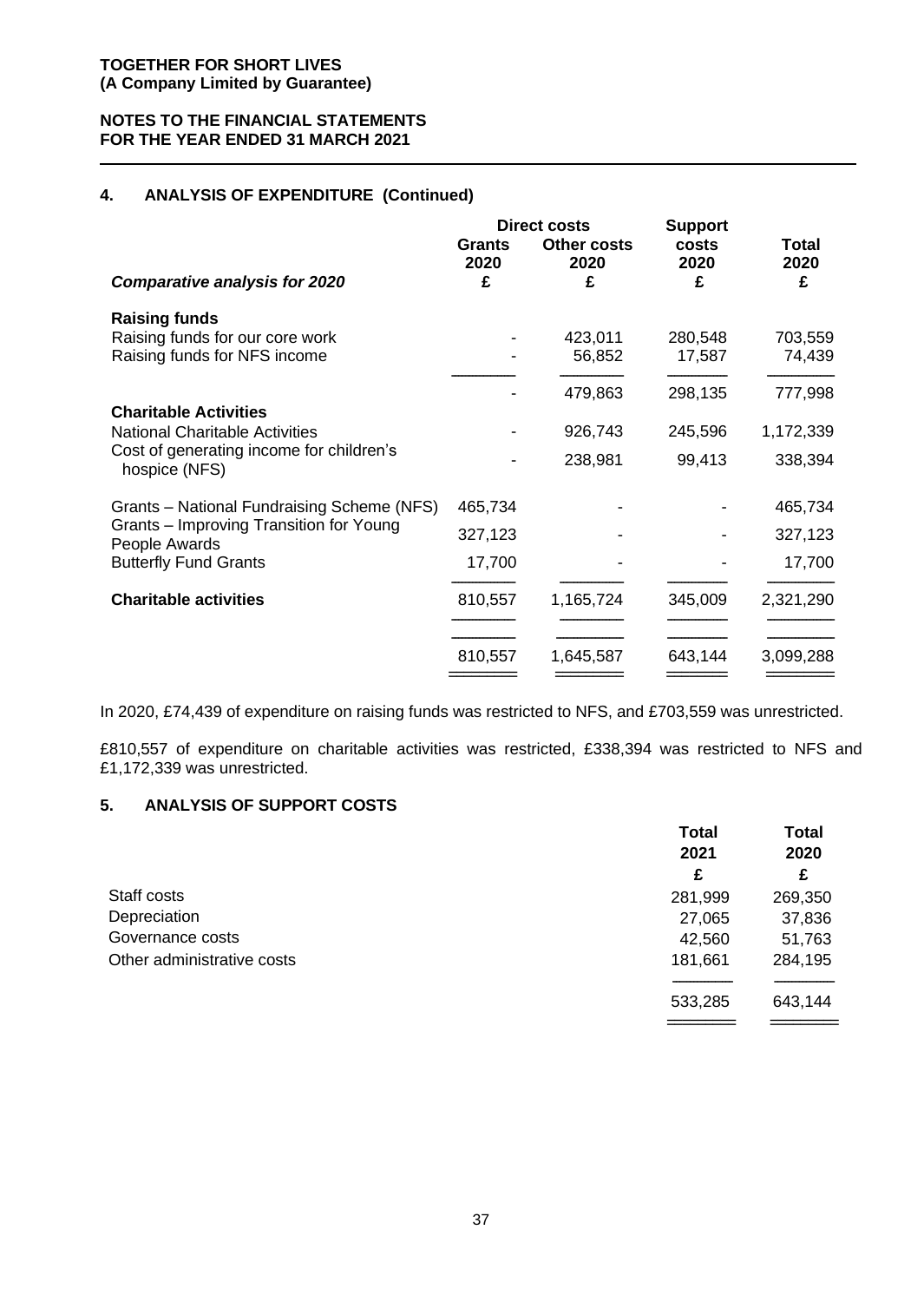#### **NOTES TO THE FINANCIAL STATEMENTS FOR THE YEAR ENDED 31 MARCH 2021**

#### **6. GRANTS TO INSTITUTIONS**

|                                                                          | Unrestricted<br><b>Funds 2021</b><br>£ | <b>Restricted</b><br><b>Funds</b><br>excluding<br><b>NFS 2021</b><br>£ | <b>Restricted</b><br><b>Funds NFS</b><br>2021<br>£ | 2021<br>£         | <b>Total Funds</b> Total Funds<br>2020<br>£ |
|--------------------------------------------------------------------------|----------------------------------------|------------------------------------------------------------------------|----------------------------------------------------|-------------------|---------------------------------------------|
| <b>National Fundraising</b><br>Scheme (NFS)<br>Improving Transitions for |                                        |                                                                        | 1,150,478                                          | 1,150,478         | 465,734                                     |
| Young People Fund                                                        |                                        | 160,500                                                                |                                                    | 160,500           | 327,173                                     |
| <b>Butterfly Fund Grants</b><br><b>Relief Fund Grants</b>                |                                        | 84,600<br>100,000                                                      | $\overline{\phantom{a}}$                           | 84,600<br>100,000 | 17,700                                      |
|                                                                          |                                        | 345,100                                                                | 1,150,478                                          | 1,495,578         | 810,557                                     |
|                                                                          |                                        |                                                                        |                                                    |                   |                                             |

Grants payable under the National Fundraising Scheme are made to member charities providing children's palliative care services across the UK in line with donor wishes.

We continued to award grants from our Improving Transitions for Young People Fund. We have secured a total of £1m for this fund that will be distributed over the next year.

| 7. | <b>GOVERNANCE COSTS</b>                                                                                                             | Total<br>funds<br>2021<br>£        | Total<br>funds<br>2020<br>£                          |
|----|-------------------------------------------------------------------------------------------------------------------------------------|------------------------------------|------------------------------------------------------|
|    | Auditors' remuneration<br>Meeting costs<br>Trustees travel reimbursed<br>Wages and salaries<br><b>Employers NI</b><br>Pension costs | 14,360<br>23,441<br>3,235<br>1,524 | 15,109<br>3,304<br>6,415<br>22,390<br>3,090<br>1,455 |
|    |                                                                                                                                     | 42,560                             | 51,763                                               |
| 8. | <b>NET INCOME/(EXPENDITURE)</b><br>This is stated after charging:                                                                   | 2021<br>£                          | 2020<br>£                                            |
|    | Depreciation of tangible fixed assets:<br>Auditors' remuneration<br>Operating lease payments                                        | 27,064<br>14,360<br>31,371         | 37,836<br>13,495<br>50,517                           |

During the year, no trustees received any remuneration (2020 - no trustees). During the year, no trustees received any benefits in kind (2020 – no trustees). During the year, no trustees received any reimbursement of expenses for travel, accommodation and subsistence (2020: 15 trustees - £6,416).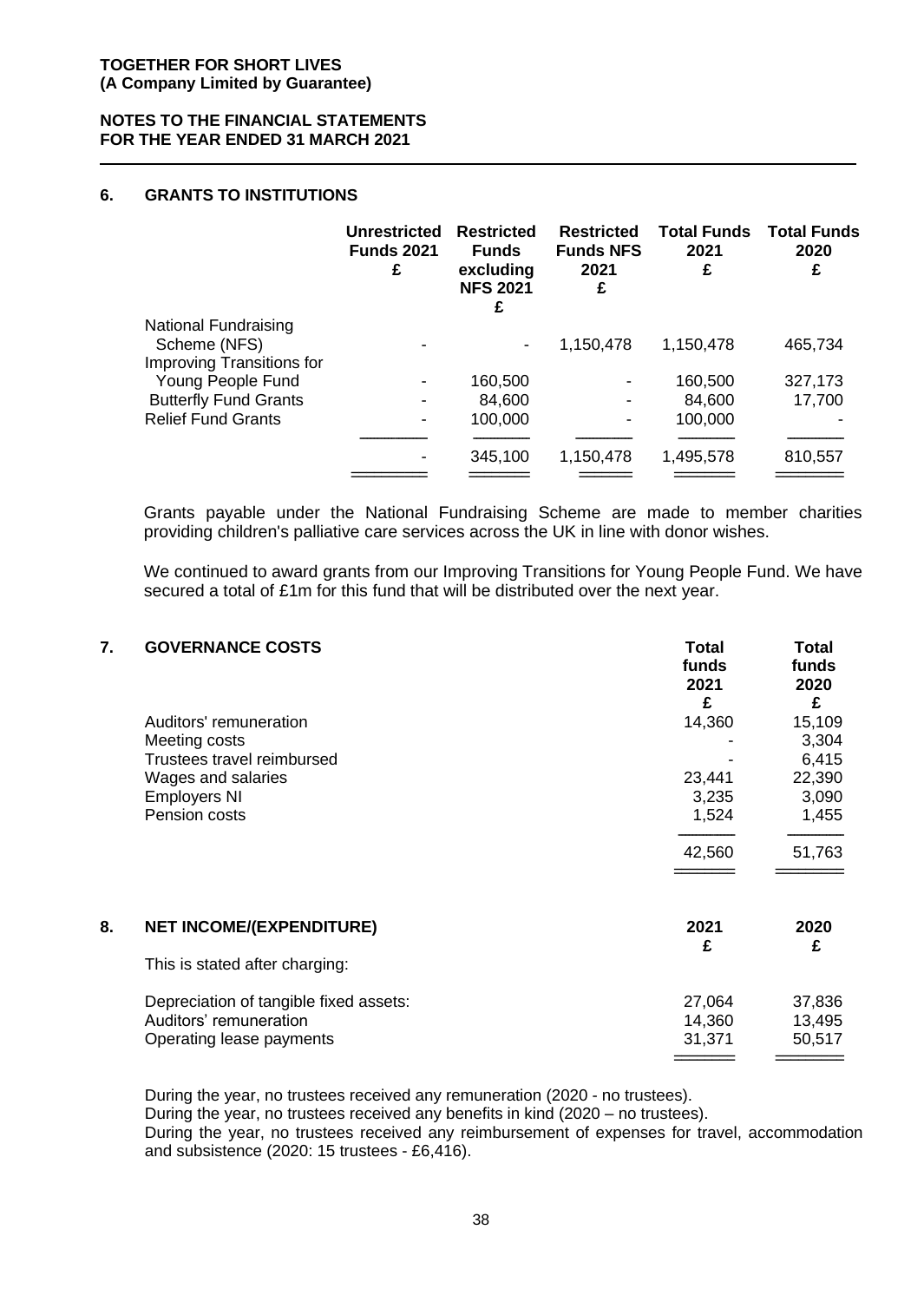#### **NOTES TO THE FINANCIAL STATEMENTS FOR THE YEAR ENDED 31 MARCH 2021**

| 9.  | <b>AUDITORS' REMUNERATION</b>                                                                                                                   | 2021<br>£         | 2020<br>£         |
|-----|-------------------------------------------------------------------------------------------------------------------------------------------------|-------------------|-------------------|
|     | Fees payable to the charity's auditor for the audit of the charity's<br>annual accounts<br>Fees payable to the charity's auditor in respect of: | 8,925             | 8,450             |
|     | Together for Short Lives (Trading) Ltd<br>Non audit services                                                                                    | 3,335<br>2,100    | 2,225<br>2,820    |
| 10. | <b>STAFF COSTS</b>                                                                                                                              | 2021<br>£         | 2020<br>£         |
|     | Staff costs were as follows:                                                                                                                    |                   |                   |
|     | Wages and salaries                                                                                                                              | 1,046,612         | 1,053,005         |
|     | Social security costs<br>Other pension costs                                                                                                    | 101,655<br>64,450 | 102,917<br>70,483 |
|     |                                                                                                                                                 | 1,212,717         | 1,226,405         |
|     | The average monthly number of employees during the year was as follows:                                                                         | No.               | No.               |
|     |                                                                                                                                                 |                   |                   |
|     |                                                                                                                                                 | 25                | 30                |
|     | The number of higher paid employees was:                                                                                                        |                   |                   |
|     | In the band £60,001 - £70,000                                                                                                                   | 3                 | $\overline{2}$    |
|     | In the band £70,001 - £80,000<br>In the band £80,001 - £90,000                                                                                  | $\overline{2}$    | 1                 |
|     | In the band £90,001 - £100,000                                                                                                                  | 1                 |                   |
|     |                                                                                                                                                 | 6                 | 3                 |
|     |                                                                                                                                                 |                   |                   |

#### **Key management remuneration**

The total employee benefits of the key management personnel of the Group were £389,932 (2020: £343,728).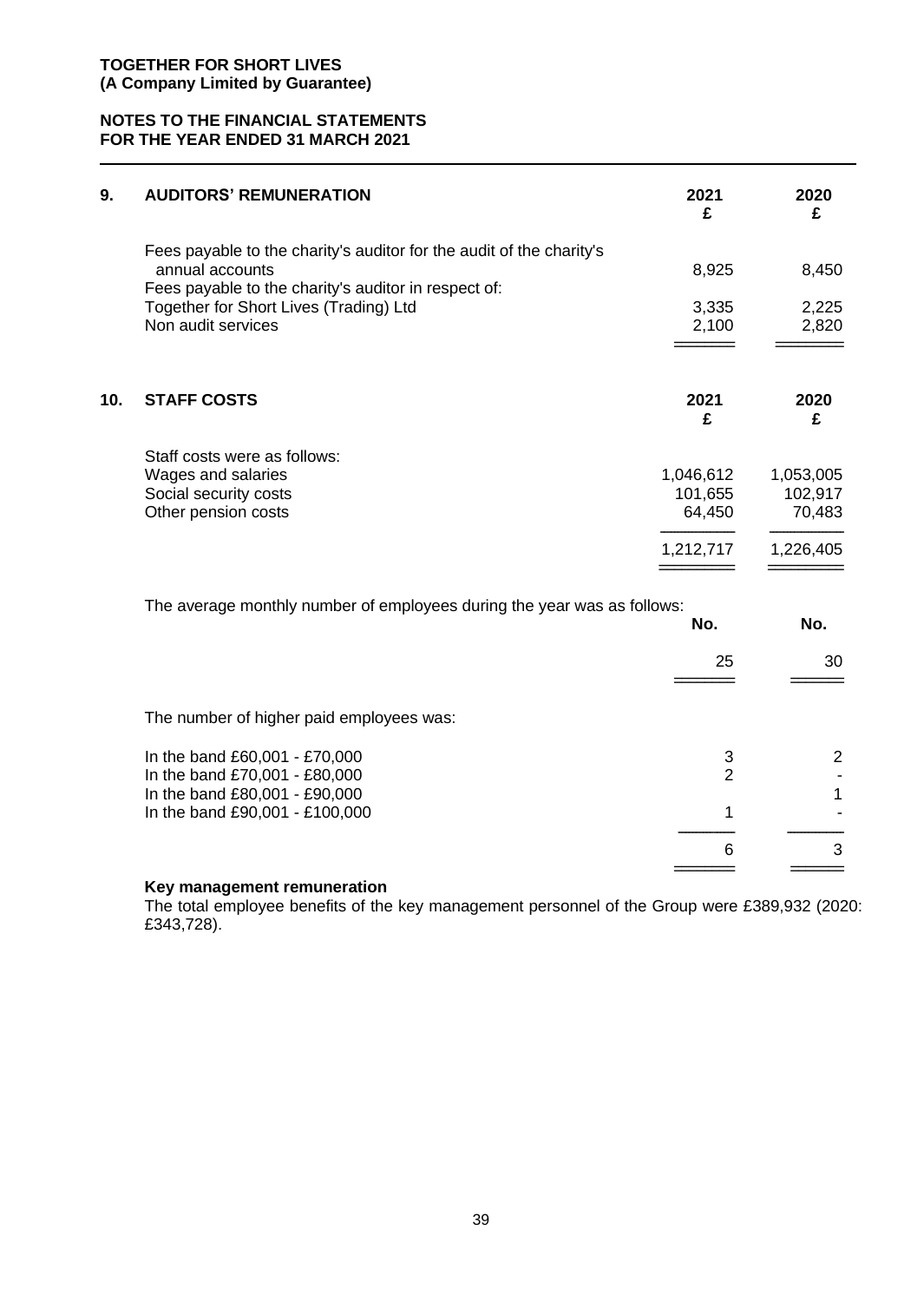#### **11. TANGIBLE FIXED ASSETS**

| <b>Group and Charity</b>            | Leasehold<br>property<br>improvements<br>£ | <b>Fixtures and</b><br>fittings<br>£ | <b>Office</b><br>equipment<br>£ | <b>Total</b><br>£ |
|-------------------------------------|--------------------------------------------|--------------------------------------|---------------------------------|-------------------|
| Cost                                |                                            |                                      |                                 |                   |
| At 1 April 2020<br><b>Additions</b> | 85,059                                     | 18,512                               | 89,069<br>6,141                 | 192,640<br>6,141  |
| At 31 March 2021                    | 85,059                                     | 18,512                               | 95,210                          | 198,781           |
| <b>Depreciation</b>                 |                                            |                                      |                                 |                   |
| At 1 April 2020                     | 74,095                                     | 18,512                               | 64,029                          | 156,636           |
| Charge for the year                 | 10,964                                     |                                      | 16,100                          | 27,064            |
| At 31 March 2021                    | 85,059                                     | 18,512                               | 80,129                          | 183,700           |
| Net book value                      |                                            |                                      |                                 |                   |
| At 31 March 2021                    |                                            |                                      | 15,081                          | 15,081            |
| At 31 March 2020                    | 10,964                                     |                                      | 25,040                          | 36,004            |
|                                     |                                            |                                      |                                 |                   |

#### **12. FIXED ASSET INVESTMENTS**

|                                                             | <b>Money Market</b><br><b>Fund</b><br>2021<br>£ | Listed<br>securities<br>2021<br>£ | Total<br>2021<br>£                  | Total<br>2020<br>£     |
|-------------------------------------------------------------|-------------------------------------------------|-----------------------------------|-------------------------------------|------------------------|
| Group                                                       |                                                 |                                   |                                     |                        |
| <b>Market value</b><br>At 1 April                           | 721,118                                         | 3,107,547                         | 3,828,665                           | 758,416                |
| <b>Additions</b><br><b>Disposals</b><br><b>Revaluations</b> | 1,000,000<br>273,472                            | (1,500,000)<br>755                | 1,000,000<br>(1,500,000)<br>274,227 | 3,100,000<br>(29, 751) |
| At 31 March                                                 | 1,994,590                                       | 1,608,302                         | 3,602,892                           | 3,828,665              |
| Group investments at market value comprise:                 |                                                 |                                   | 2021<br>£                           | 2020<br>£              |
| Money Market Fund<br><b>Listed investments</b>              |                                                 |                                   | 1,994,590<br>1,608,302              | 3,107,547<br>721,118   |

All the fixed asset investments are held in the UK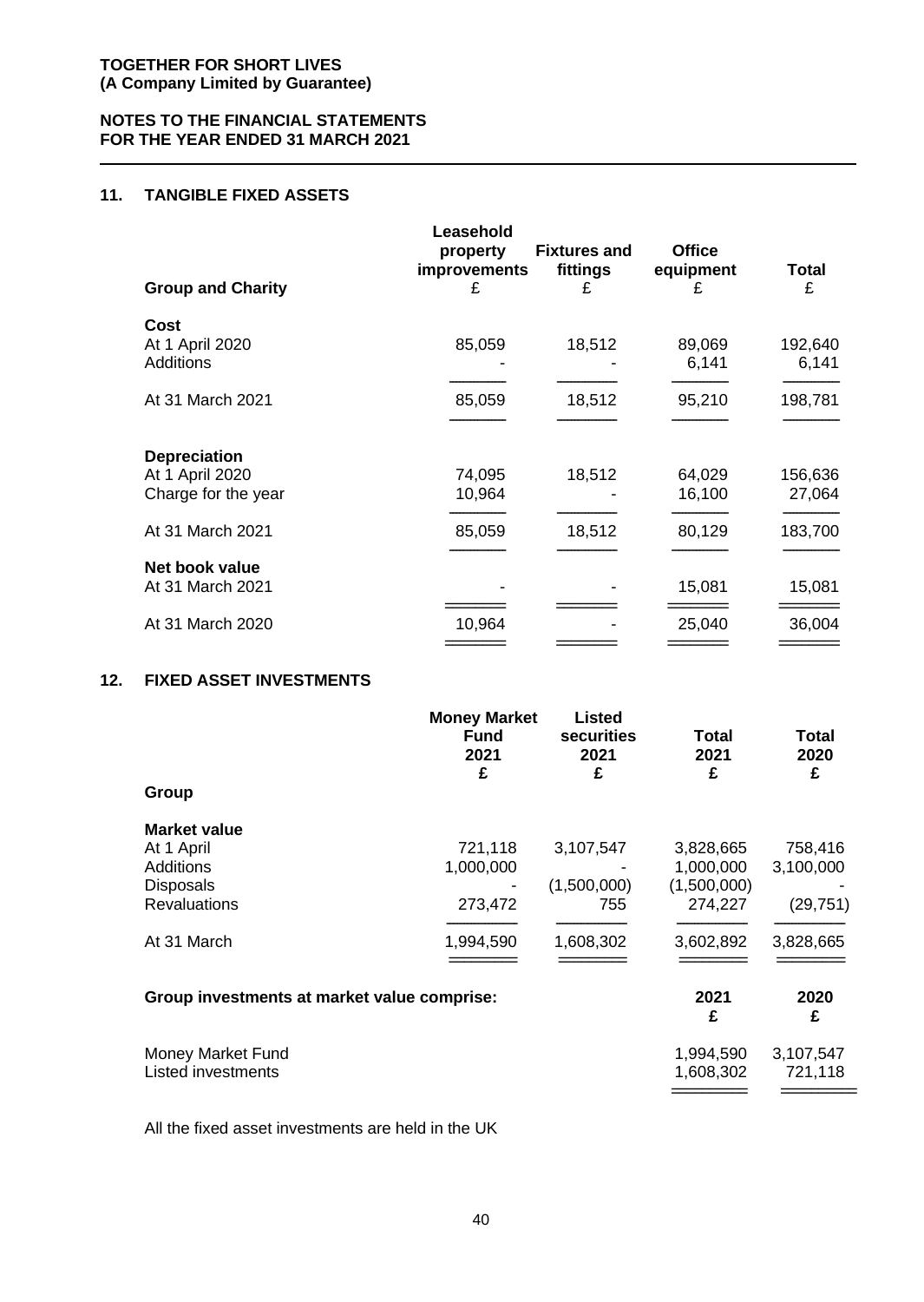#### **NOTES TO THE FINANCIAL STATEMENTS FOR THE YEAR ENDED 31 MARCH 2021**

#### **12. FIXED ASSET INVESTMENTS (continued)**

| <b>Charity</b>      | <b>Money Market</b><br><b>Fund</b><br>2021<br>£ | <b>Listed</b><br>securities<br>2021<br>£ | <b>Investments</b><br>in subsidiary<br>2021<br>£ | Total<br>2021<br>£ |
|---------------------|-------------------------------------------------|------------------------------------------|--------------------------------------------------|--------------------|
| <b>Market value</b> |                                                 |                                          |                                                  |                    |
| At 1 April          | 721,118                                         | 3,107,547                                | 5,000                                            | 3,833,665          |
| <b>Additions</b>    | 1,000,000                                       |                                          |                                                  | 1,000,000          |
| <b>Disposals</b>    |                                                 | (1,500,000)                              |                                                  | (1,500,000)        |
| <b>Revaluations</b> | 273,472                                         | 755                                      |                                                  | 274,227            |
| At 31 March         | 1,994,590                                       | 1,608,302                                | 5,000                                            | 3,607,892          |
|                     |                                                 |                                          |                                                  |                    |

All the fixed asset investments are held in the UK.

#### *Comparative analysis for 2020*

| <b>Charity</b>      | <b>Money Market</b><br><b>Fund</b><br>2020<br>£ | <b>Listed</b><br>securities<br>2020<br>£ | <b>Investments</b><br>in subsidiary<br>2020<br>£ | Total<br>2020<br>£ |
|---------------------|-------------------------------------------------|------------------------------------------|--------------------------------------------------|--------------------|
| <b>Market value</b> |                                                 |                                          |                                                  |                    |
| At 1 April          |                                                 | 758,416                                  | 5000                                             | 763416             |
| Additions           | 3,100,000                                       |                                          | $\blacksquare$                                   | 3,100,000          |
| <b>Revaluations</b> | 7,547                                           | (37,298)                                 | $\blacksquare$                                   | (29, 751)          |
| At 31 March         | 3,107,547                                       | 721,118                                  | 5,000                                            | 3,833,665          |
|                     |                                                 |                                          |                                                  |                    |

All the fixed asset investments are held in the UK.

| 13. | <b>DEBTORS</b>                     |           | Group     | Charity   |           |  |
|-----|------------------------------------|-----------|-----------|-----------|-----------|--|
|     |                                    | 2021<br>£ | 2020<br>£ | 2021<br>£ | 2020<br>£ |  |
|     | Trade debtors                      | 19,350    | 13,764    | 19,350    | 13,764    |  |
|     | Amounts owed by group undertakings |           |           | 61,091    | 75,629    |  |
|     | Other debtors                      | 12,912    | 9,784     | 12,912    | 9,783     |  |
|     | Prepayments and accrued income     | 1,191,226 | 284,280   | 1,191,226 | 284,280   |  |
|     |                                    | 1,223,488 | 307,828   | 1,284,579 | 383,456   |  |
|     |                                    |           |           |           |           |  |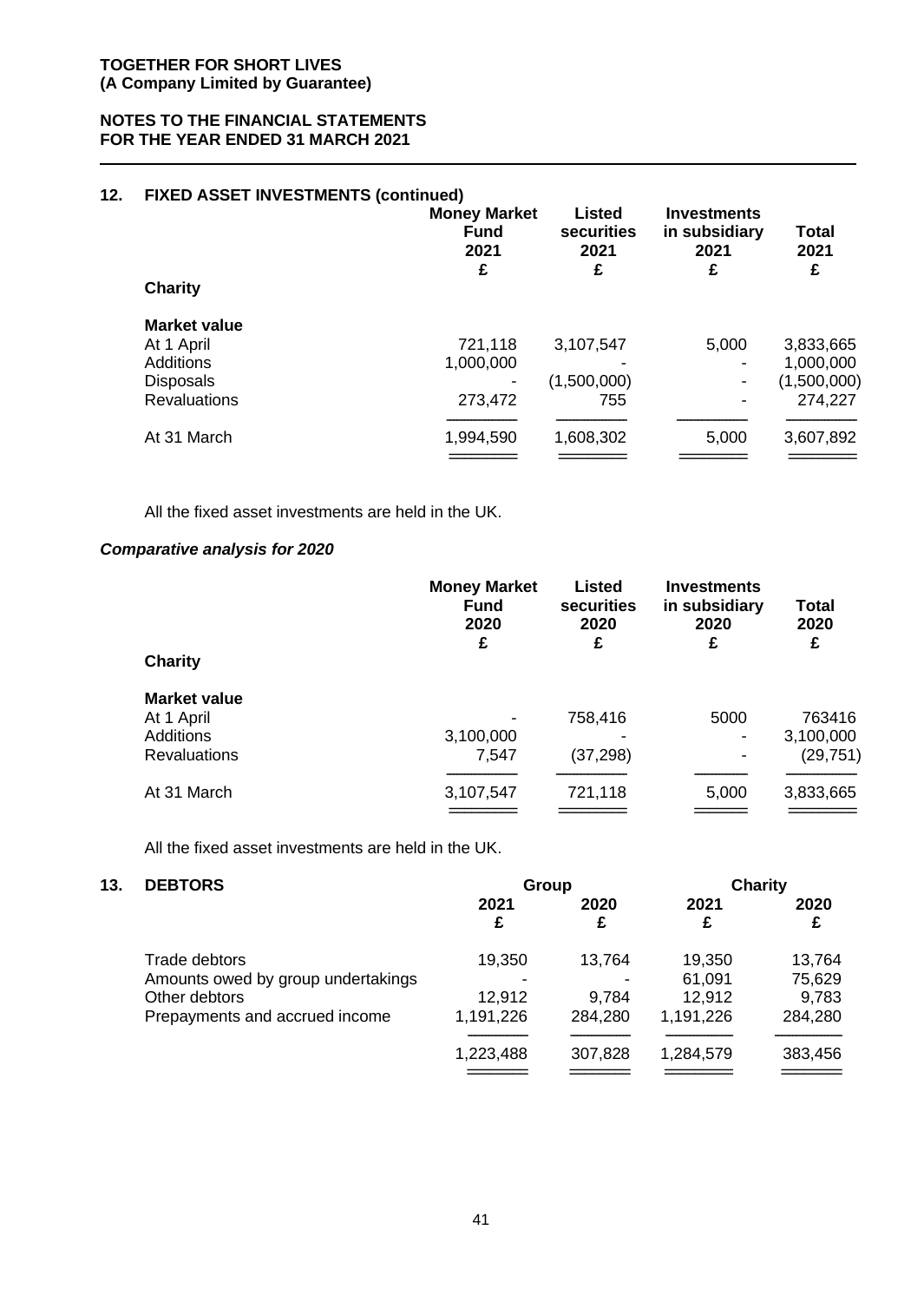#### **NOTES TO THE FINANCIAL STATEMENTS FOR THE YEAR ENDED 31 MARCH 2021**

| 14. | <b>CREDITORS: amounts falling due</b> |           | Group     | Charity   |           |  |
|-----|---------------------------------------|-----------|-----------|-----------|-----------|--|
|     | within one year                       | 2021<br>£ | 2020<br>£ | 2021<br>£ | 2020<br>£ |  |
|     | Trade creditors                       | 54,168    | 37,158    | 54,168    | 37,158    |  |
|     | Other taxation and social security    | 36,244    | 34,301    | 30,553    | 34,301    |  |
|     | Other creditors                       | 23,695    | 21,073    | 23,695    | 21,073    |  |
|     | Accruals and deferred income          | 1,285,094 | 634,775   | 1,281,638 | 631,249   |  |
|     |                                       | 1,399,201 | 727,307   | 1,390,054 | 723,781   |  |
|     |                                       |           |           |           |           |  |

| 15. | <b>ANALYSIS OF DEFERRED INCOME</b>                                                   | Group                        |                                 | <b>Charity</b>               |                                 |
|-----|--------------------------------------------------------------------------------------|------------------------------|---------------------------------|------------------------------|---------------------------------|
|     |                                                                                      | 2021<br>£                    | 2020<br>£                       | 2021<br>£                    | 2020<br>£                       |
|     | Deferred income at 1 April<br>Released to income in the year<br>Deferred in the year | 68,153<br>(68, 153)<br>1,519 | 110,729<br>(110, 729)<br>68,153 | 68,153<br>(68, 153)<br>1,519 | 110,729<br>(110, 729)<br>68,153 |
|     | Deferred income at 31 March                                                          | 1,519                        | 68,153                          | 1.519                        | 68,153                          |

Deferred income in 2021 relates to income from the Association for Paediatric Palliative Medicine (APPM). Deferred income in 2020 related to grants received in advance and conference income.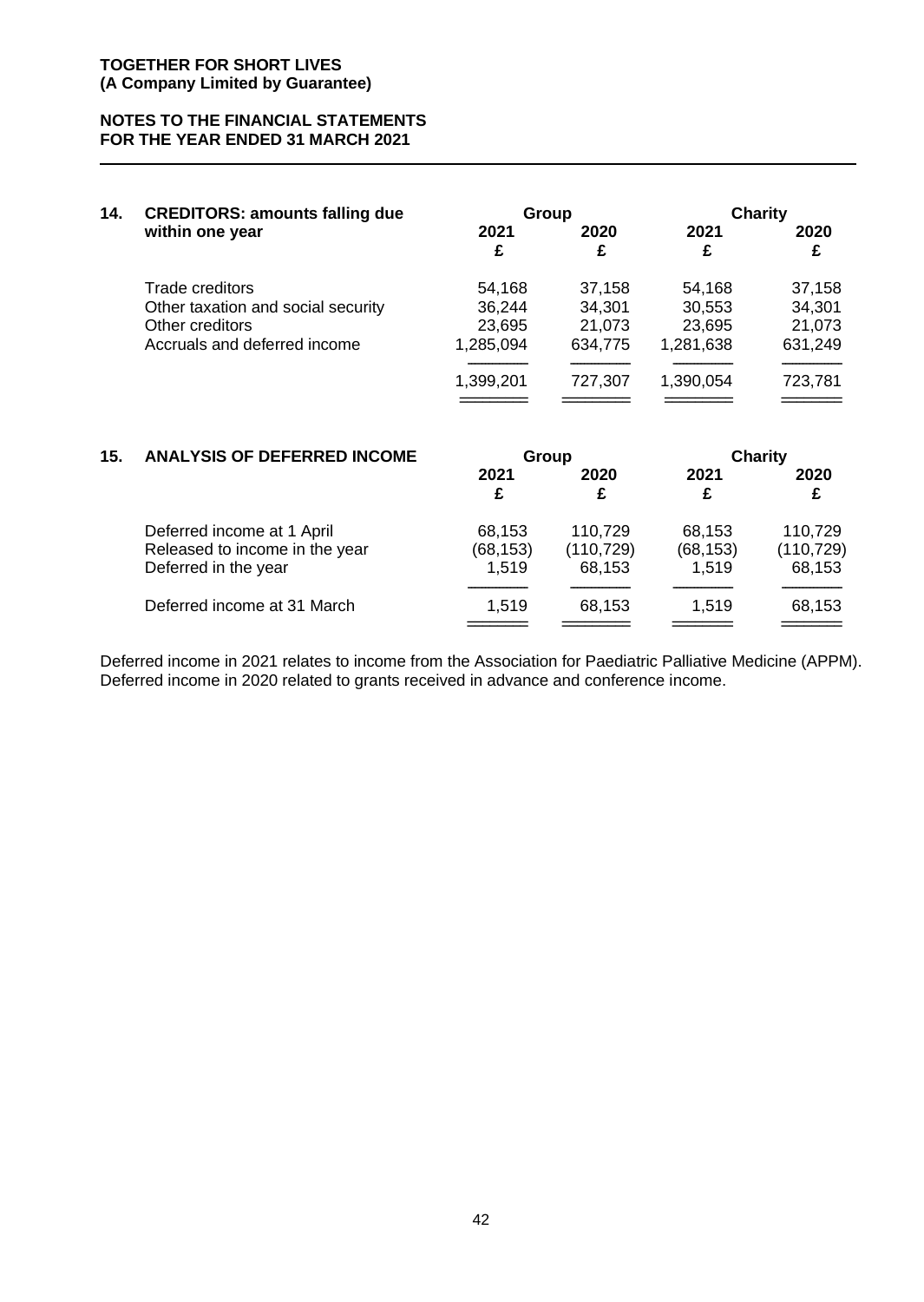#### **16. STATEMENT OF FUNDS**

|                                 | <b>Brought</b><br><b>Forward</b><br>£ | <b>Income</b><br>£ | <b>Expenditure</b> | <b>Transfers</b><br>in/(out) | Gains/<br>(Losses)<br>£      | <b>Carried</b><br><b>Forward</b><br>£ |
|---------------------------------|---------------------------------------|--------------------|--------------------|------------------------------|------------------------------|---------------------------------------|
| <b>Designated funds</b>         |                                       |                    |                    |                              |                              |                                       |
| Designated fund - Legacy        | 2,672,000                             |                    | (71, 445)          |                              | ۰                            | 2,600,555                             |
| Fixed asset fund                | 36,004                                |                    | (27,065)           | 6,142                        | $\qquad \qquad \blacksquare$ | 15,081                                |
| <b>General funds</b>            |                                       |                    |                    |                              |                              |                                       |
| <b>General Funds</b>            | 1,218,477                             | 936,727            | (1,065,694)        | 156,746                      | 274,227                      | 1,520,483                             |
|                                 |                                       |                    |                    |                              |                              |                                       |
| <b>Total Unrestricted funds</b> | 3,926,481                             | 936,727            | (1, 164, 204)      | 162,888                      | 274,227                      | 4,136,119                             |
|                                 |                                       |                    |                    |                              |                              |                                       |

#### **Purpose of designated funds**

#### **The Fixed Asset fund**

This fund relates to fixed assets and therefore is not available to cover the ongoing costs of the Charity, the balance is equal to the net book value in the accounts of fixed assets held by the charity.

#### **Legacy fund**

During the year the charity received the second and final payment of £1,272k of the large legacy notified in 2020. The trustees have designated this legacy to be invested in key strategic areas for children's palliative care – see Trustees' Annual Report.

|                                                                                         | <b>Brought</b><br><b>Forward</b><br>£ | <b>Income</b><br>£ | <b>Expenditure</b>       | <b>Transfers</b><br>in/(out) | Gains/<br>(Losses) | <b>Carried</b><br><b>Forward</b> |
|-----------------------------------------------------------------------------------------|---------------------------------------|--------------------|--------------------------|------------------------------|--------------------|----------------------------------|
| <b>Restricted funds: National</b><br><b>Fundraising Scheme</b><br><b>Restricted NFS</b> | (40,548)                              | 1,757,504          | (1,566,059)              | (150, 897)                   |                    |                                  |
| <b>Other restricted funds</b>                                                           |                                       |                    |                          |                              |                    |                                  |
| <b>Butterfly Fund</b><br><b>Transition Grants</b>                                       | 56,948<br>98,307                      | 31,992<br>243,787  | (103, 046)<br>(223, 711) | 27,389<br>13,889             |                    | 13,283<br>132,272                |
| Family information & support<br><b>Relief Fund</b>                                      | 25,400<br>-                           | 100,000            | (100,000)                | (27, 300)                    |                    | (1,900)                          |
| <b>National Lottery</b>                                                                 |                                       | 46,799             | (32, 580)                | (14, 126)                    |                    | 93                               |
| Other restricted funds                                                                  |                                       | 91,313             | (45, 672)                | (11, 843)                    |                    | 33,798                           |
|                                                                                         | 180,655                               | 513,891            | (505,009)                | (11, 991)                    |                    | 177,546                          |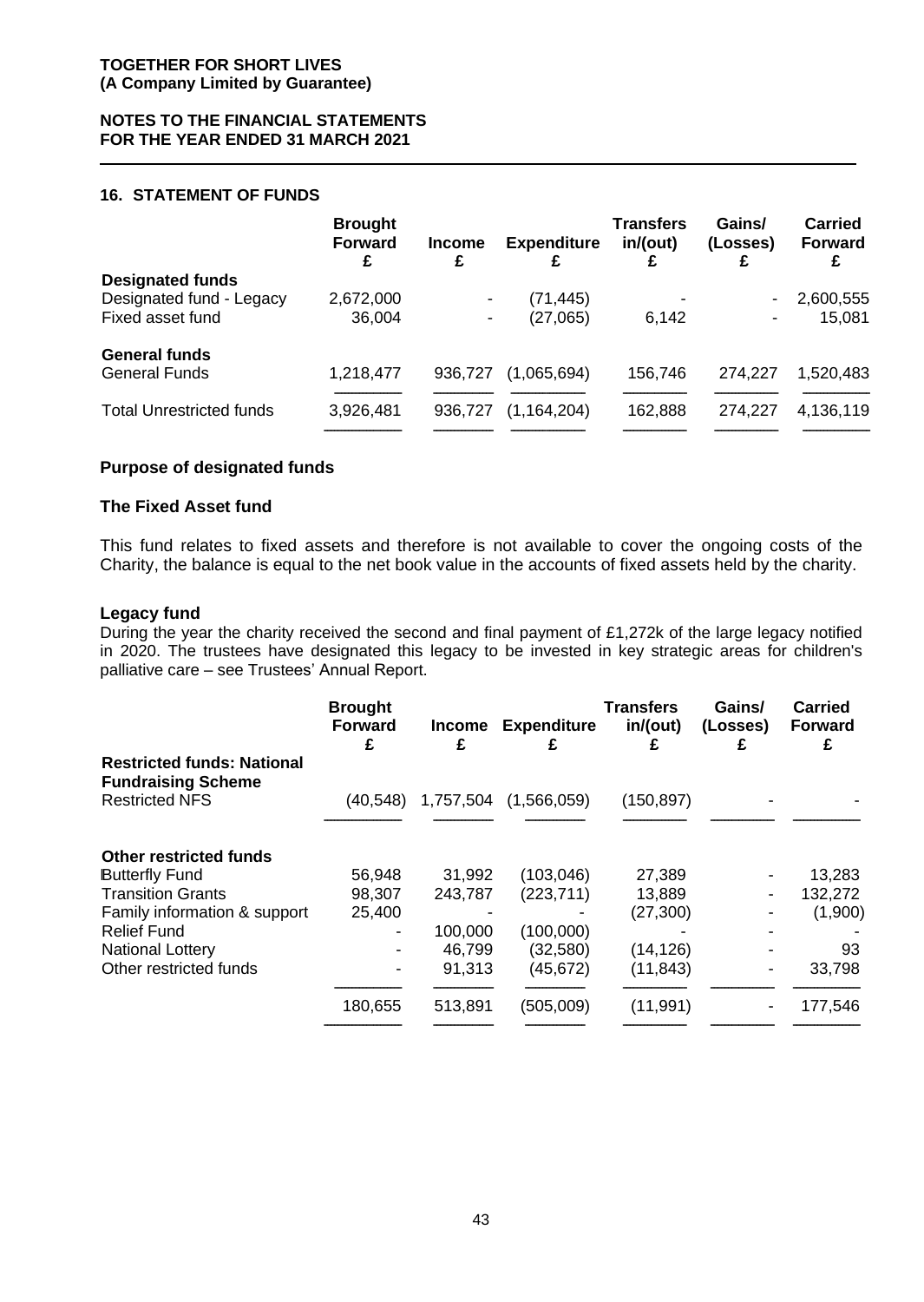#### **NOTES TO THE FINANCIAL STATEMENTS FOR THE YEAR ENDED 31 MARCH 2021**

#### **16. STATEMENT OF FUNDS (CONTINUED)**

#### **Purpose of Restricted funds**

#### **Restricted NFS**

The National Fundraising Scheme (NFS) is concerned with raising funds for distribution to children's hospice services. Further details on the income and costs of the scheme can be found in notes 2, 4 and 6.

#### **Butterfly fund**

This Fund provides grants of £300 to bereaved families, and is fully funded by a number of supporters.

#### **Transition Grants**

This is our funding programme which seeks to address the significant difference in care experienced by young adults in their transition from children's to adult services.

#### **Family Information and Support**

We also received generous support for our Family Information and Support work this year from a number of funders supporting our helpline, advocacy service and information and resources that we provide for families. The deficit at the end of the year will be covered by income received in 2021-22.

#### **Relief fund**

The Relief fund was established in May 2020 in response to COVID-19 to provide 500 grants of £200 to families in need. The funding was provided by a number of trusts and foundations, individuals and companies and all the funds were distributed within 3 months.

#### **National Lottery**

This grant has enabled us to support families during COVID-19 by increasing capacity and access to the helpline (including LiveChat), expanding peer support and online communities, providing up to date information on COVID-19 and connecting and supporting the palliative care services that the families use.

#### **Other restricted funds**

Other restricted funds are immaterial amounts granted for restricted purposes; these include grants awarded by NHS England, the Scottish Government and Hospice UK.

#### **Fund Transfers**

The transfers from the general fund to the Fixed Asset Designated fund, was required to maintain the balance in the Fixed Asset Fund equal to the net book value of fixed assets in the balance sheet.

The transfer from the National Fundraising Scheme (NFS) Fund to the General Fund represents the share of NFS net income that will go towards the core work of the charity. The proportion of NFS income that is used for our core work varies among the different corporate partners, but is usually 15% of the total net income raised.

The transfer into the Butterfly fund from the general fund represents running costs of the fund. Both the Family and Information and Support and Voices for Families funds were included in the Transitions fund balance in 2019-20. These have been separated out in 20-21.

Funds representing the marketing and materials and support costs for the National Lottery Fund have been transferred from that fund into the general fund.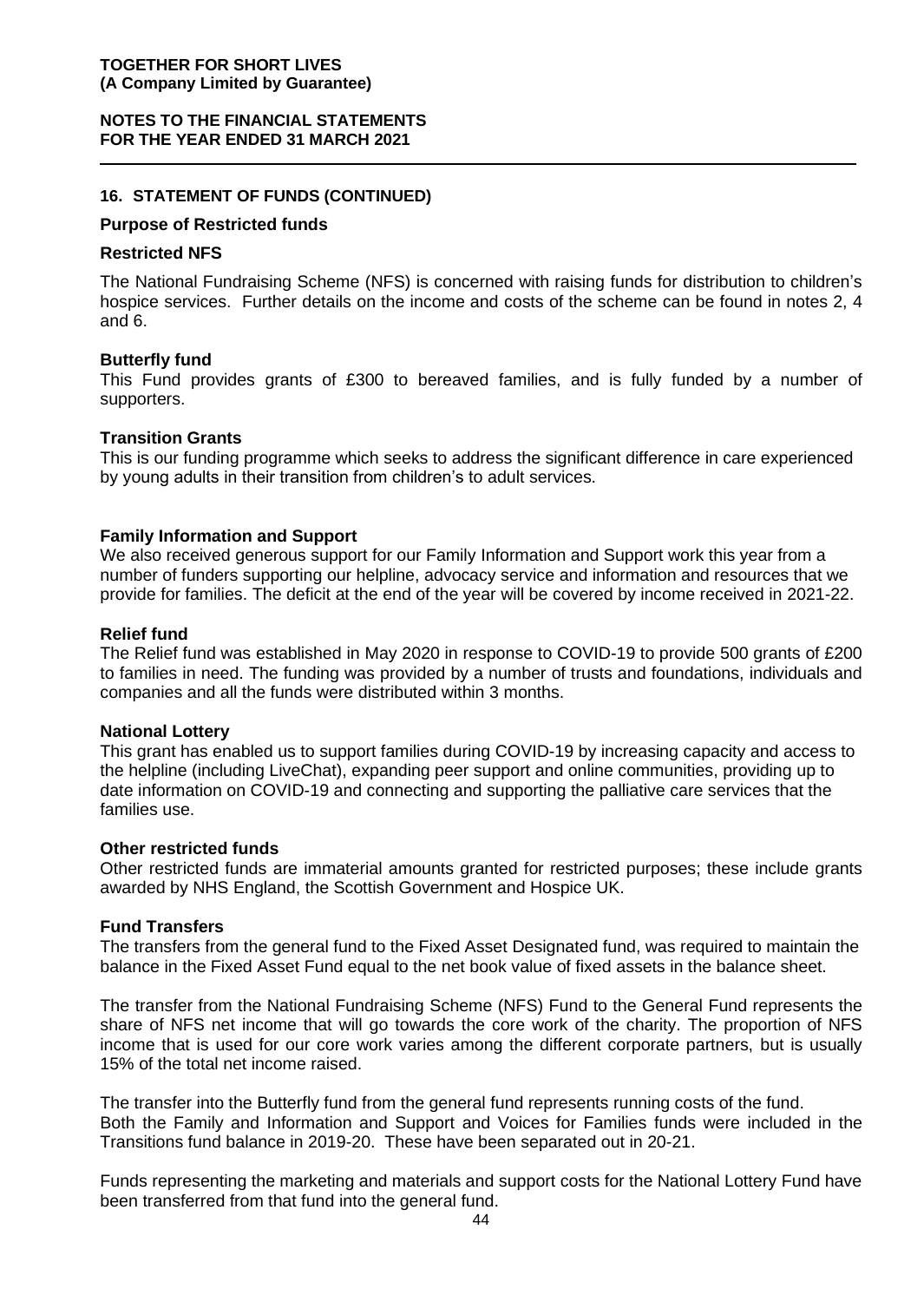#### **16. STATEMENT OF FUNDS (CONTINUED)**

#### *Comparative analysis for 2020*

|                                                                                         | <b>Brought</b><br><b>Forward</b><br>£ | <b>Income</b><br>£ | <b>Expenditure</b><br>£ | <b>Transfers</b><br>in/(out)<br>£ | Gains/<br>(Losses)<br>£ | <b>Carried</b><br><b>Forward</b><br>£ |
|-----------------------------------------------------------------------------------------|---------------------------------------|--------------------|-------------------------|-----------------------------------|-------------------------|---------------------------------------|
| <b>Designated funds</b>                                                                 |                                       |                    |                         |                                   |                         |                                       |
| Fixed asset fund                                                                        | 65,280                                |                    | (37, 836)               | 8,561                             |                         | 36,004                                |
| Designated fund - Legacy                                                                | 1,400,000                             | 1,272,000          |                         |                                   |                         | 2,672,000                             |
| <b>General funds</b>                                                                    |                                       |                    |                         |                                   |                         |                                       |
| <b>General Funds</b>                                                                    | 1,331,711                             | 1,736,275          | (1,811,148)             | 73,830                            | (29, 751)               | 1,300,918                             |
| <b>Total Unrestricted funds</b>                                                         | 2,796,991                             | 3,008,275          | (1,848,984)             | 82,391                            | (29, 751)               | 4,008,922                             |
| <b>Restricted funds: National</b><br><b>Fundraising Scheme</b><br><b>Restricted NFS</b> | (42, 421)                             | 962,831            | (960, 958)              | (82, 391)                         |                         | (122,939)                             |
| <b>Other restricted funds</b><br><b>Transition Grants</b>                               | 52,294                                | 400,000            | (353, 987)              |                                   |                         | 98,307                                |
| <b>Butterfly Fund</b><br>Family information & support                                   | (2,300)                               | 74,648<br>27,700   | (17, 750)               |                                   |                         | 56,898<br>25,400                      |
|                                                                                         |                                       |                    |                         |                                   |                         |                                       |
|                                                                                         | 49,994                                | 502,348            | (371, 737)              |                                   |                         | 180,605                               |
|                                                                                         |                                       |                    |                         |                                   |                         |                                       |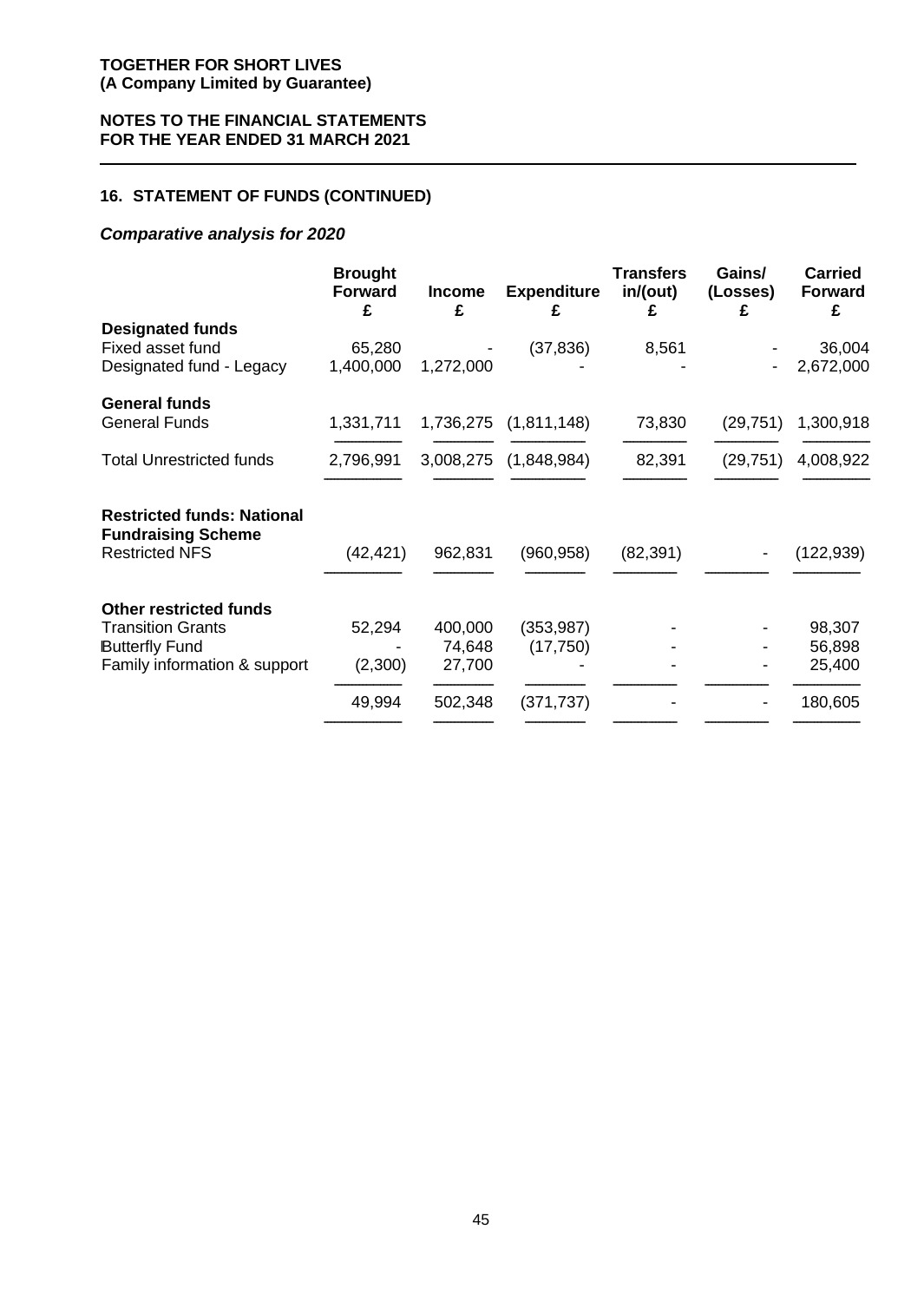#### **17. ANALYSIS OF NET ASSETS BETWEEN FUNDS**

|                               | <b>Unrestricted</b><br>funds<br>2021<br>£ | <b>Restricted</b><br><b>Funds</b><br>excluding NFS<br>2021<br>£ | <b>Restricted</b><br><b>Funds NFS</b><br>2021<br>£ | <b>Total</b><br>funds<br>2021<br>£ |
|-------------------------------|-------------------------------------------|-----------------------------------------------------------------|----------------------------------------------------|------------------------------------|
| Tangible fixed assets         | 15,081                                    |                                                                 |                                                    | 15,081                             |
| Fixed asset investments       | 3,602,892                                 |                                                                 |                                                    | 3,602,892                          |
| <b>Current assets</b>         | 1,917,347                                 | 177,546                                                         |                                                    | 2,094,893                          |
| Creditors due within one year | (1,399,201)                               |                                                                 |                                                    | (1, 399, 201)                      |
|                               | 4,136,119                                 | 177,546                                                         |                                                    | 4,313,665                          |
|                               |                                           |                                                                 |                                                    |                                    |

#### *Comparative analysis for 2020:*

| $arcc$ , $or$ $arcc$ , $or$ , $or$ , $or$ | <b>Unrestricted</b><br>funds<br>2020<br>£ | <b>Restricted</b><br><b>Funds</b><br>excluding NFS<br>2020<br>£ | <b>Restricted</b><br><b>Funds NFS</b><br>2020<br>£ | Total<br>funds<br>2020 |
|-------------------------------------------|-------------------------------------------|-----------------------------------------------------------------|----------------------------------------------------|------------------------|
| Tangible fixed assets                     | 36,004                                    |                                                                 |                                                    | 36,004                 |
| Fixed asset investments                   | 3,828,665                                 |                                                                 |                                                    | 3,828,665              |
| <b>Current assets</b>                     | 789,119                                   | 180,555                                                         | (40, 548)                                          | 929,226                |
| Creditors due within one year             | (727, 307)                                |                                                                 |                                                    | (727, 307)             |
|                                           |                                           |                                                                 |                                                    |                        |
|                                           | 3,926,481                                 | 180,555                                                         | (40, 548)                                          | 4,066,588              |

#### **18. PENSION COMMITMENTS**

Employer's pension contributions paid in the year ended 31 March 2021 were £60,450 (2020: £70,483). Amounts shown in other creditors at the balance sheet date in respect of pension contributions outstanding were £10,793 (2020: £9,095).